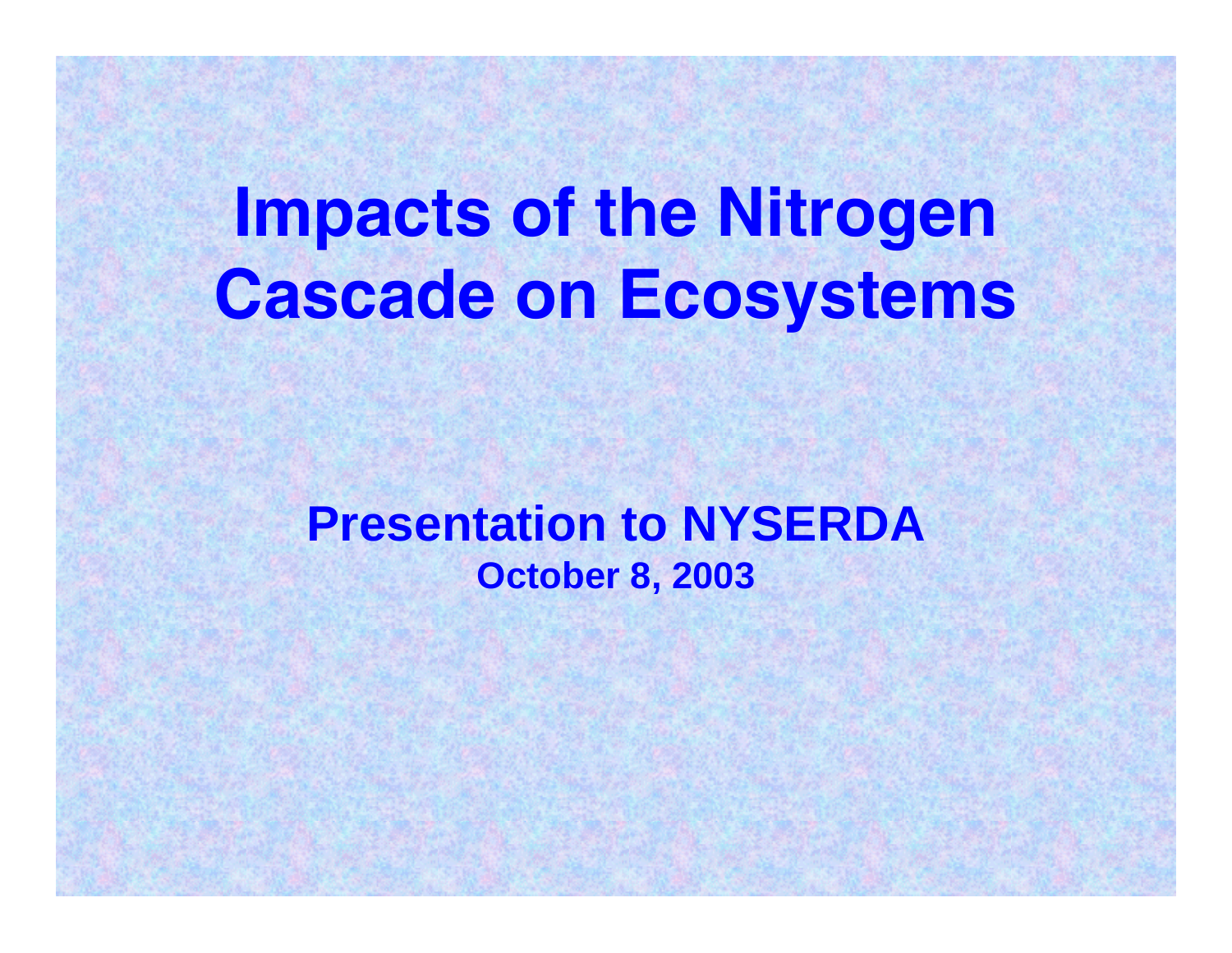## *Reactive N* **and** *Unreactive N2*

- ♦ **<u>Unreactive</u> N is N<sub>2</sub> (78% of earth's atmosphere)**
- ♦ **Reactive N (Nr) includes all biologically, chemically and physically active N compounds in the atmosphere and biosphere of the Earth**
- **N controls productivity of most natural ecosystems**
- ◆ **N<sub>2</sub>** is <u>converted</u> to Nr by biological nitrogen fixation (BNF)
- ◆ N<sub>2</sub> is <u>converted</u> to Nr by humans fossil fuel combustion, the Haber **Bosch process, and cultivation-induced BNF.**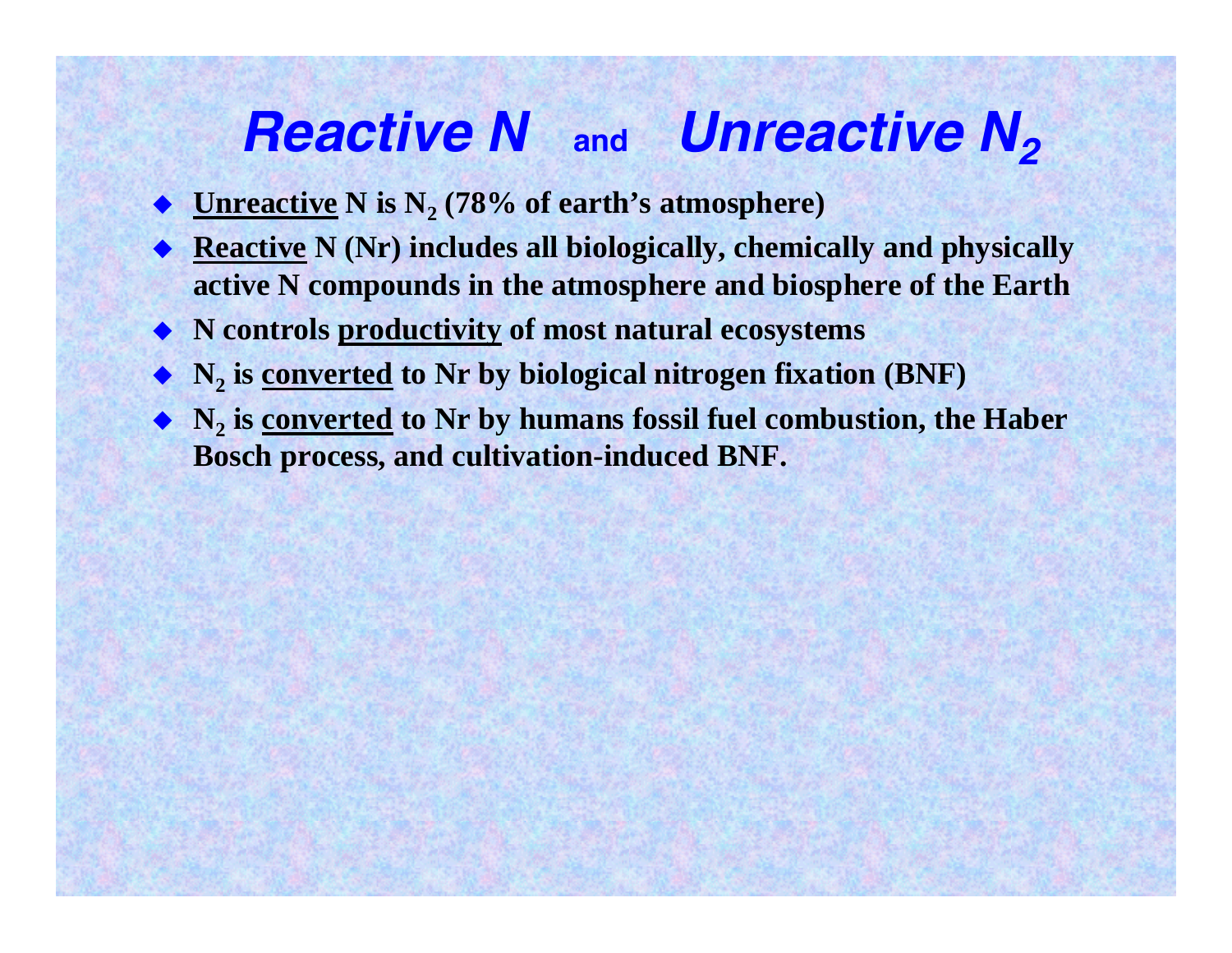## *Reactive N* **and** *Unreactive N2*

- $\bullet$  <u>Unreactive</u> N is  $N_2$  (78% of earth's atmosphere)
- ♦ **Reactive N (Nr) includes all biologically, chemically and physically active N compounds in the atmosphere and biosphere of the Earth**
- **N controls productivity of most natural ecosystems**
- ◆ **N<sub>2</sub>** is <u>converted</u> to Nr by biological nitrogen fixation (BNF)
- ◆ N<sub>2</sub> is <u>converted</u> to Nr by humans fossil fuel combustion, the Haber **Bosch process, and cultivation-induced BNF.**
- ◆ Bottom Lines
	- **Humans create more Nr than do natural terrestrial processes.**
	- **Nr is accumulating in the environment.**
	- **Nr accumulation contributes to most environment issues of the day.**
	- **Challenge is to reduce anthropogenic Nr creation.**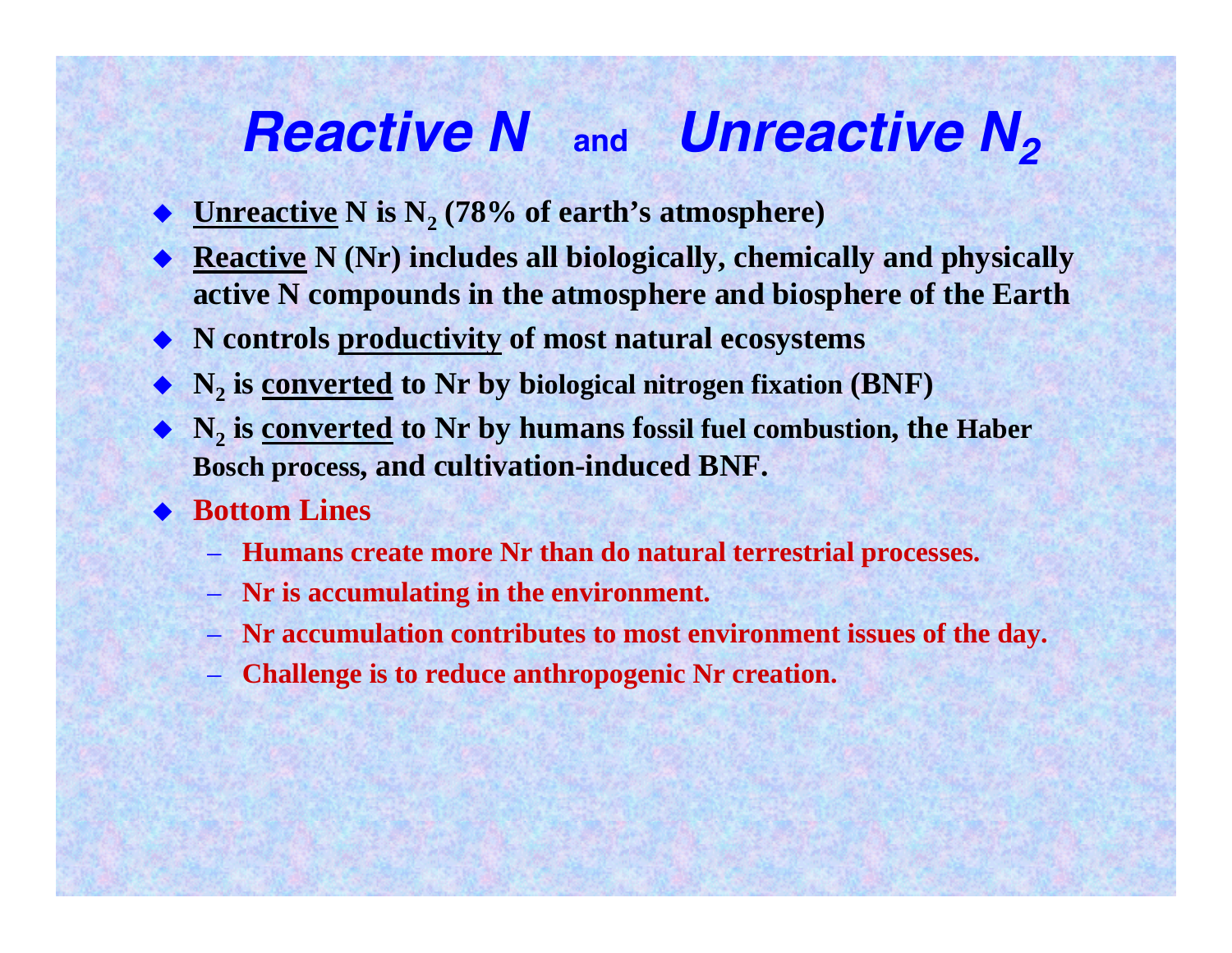## *Reactive N* **and** *Unreactive N2*

- $\bullet$  <u>Unreactive</u> N is  $N_2$  (78% of earth's atmosphere)
- ◆ **Reactive N** (Nr) includes all biologically, chemically and physically **active N compounds in the atmosphere and biosphere of the Earth**
- **N controls productivity of most natural ecosystems**
- ◆ **N<sub>2</sub>** is <u>converted</u> to Nr by biological nitrogen fixation (BNF)
- ◆ N<sub>2</sub> is <u>converted</u> to Nr by humans fossil fuel combustion, the Haber **Bosch process, and cultivation-induced BNF.**
- ◆ Bottom Lines
	- **Humans create more Nr than do natural terrestrial processes.**
	- **Nr is accumulating in the environment.**
	- **Nr accumulation contributes to most environment issues of the day.**
	- –**Challenge is to reduce anthropogenic Nr creation.**
- **But, this is complicated by fact that Nr creation sustains most of the world's food needs.** 
	- **The real challenge is how can we provide food (and energy) while also reducing Nr creation rates and** *arresting the nitrogen cascade***?**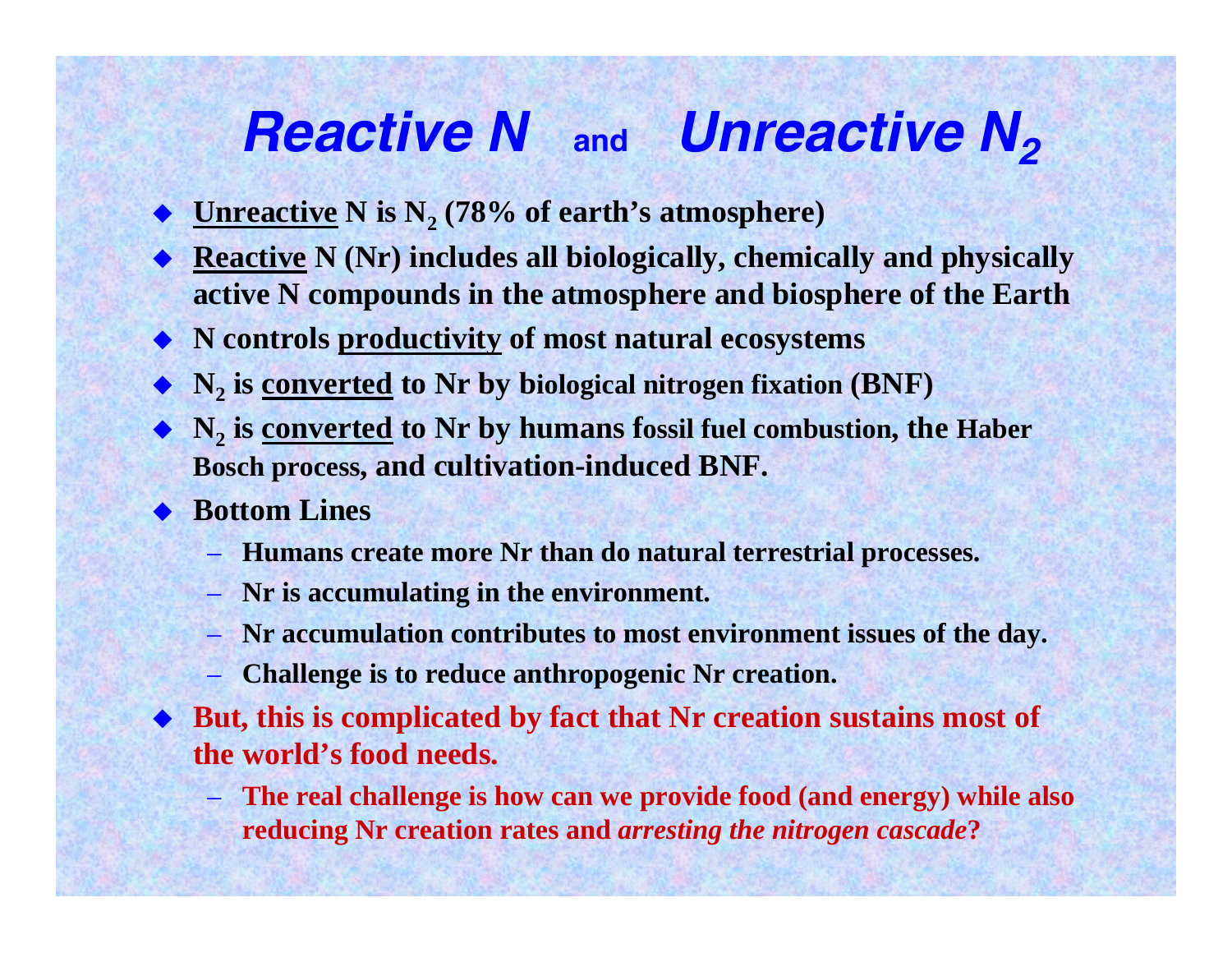Reactive Nitrogen Cuts Across Multiple Global Issues and Environmental Agreements Regional air quality (LRTAP) Climate change (UNFCCC & Kyoto Prot.) Ozone Depletion (Montreal Protocol)  $\color{red} \blacklozenge$  Biodiversity loss (CBD) Transboundary water quality (Non-navigational Uses of International Water Courses ♦ Estuary damage (Regional Seas) Fisheries loss (Law of the Sea?)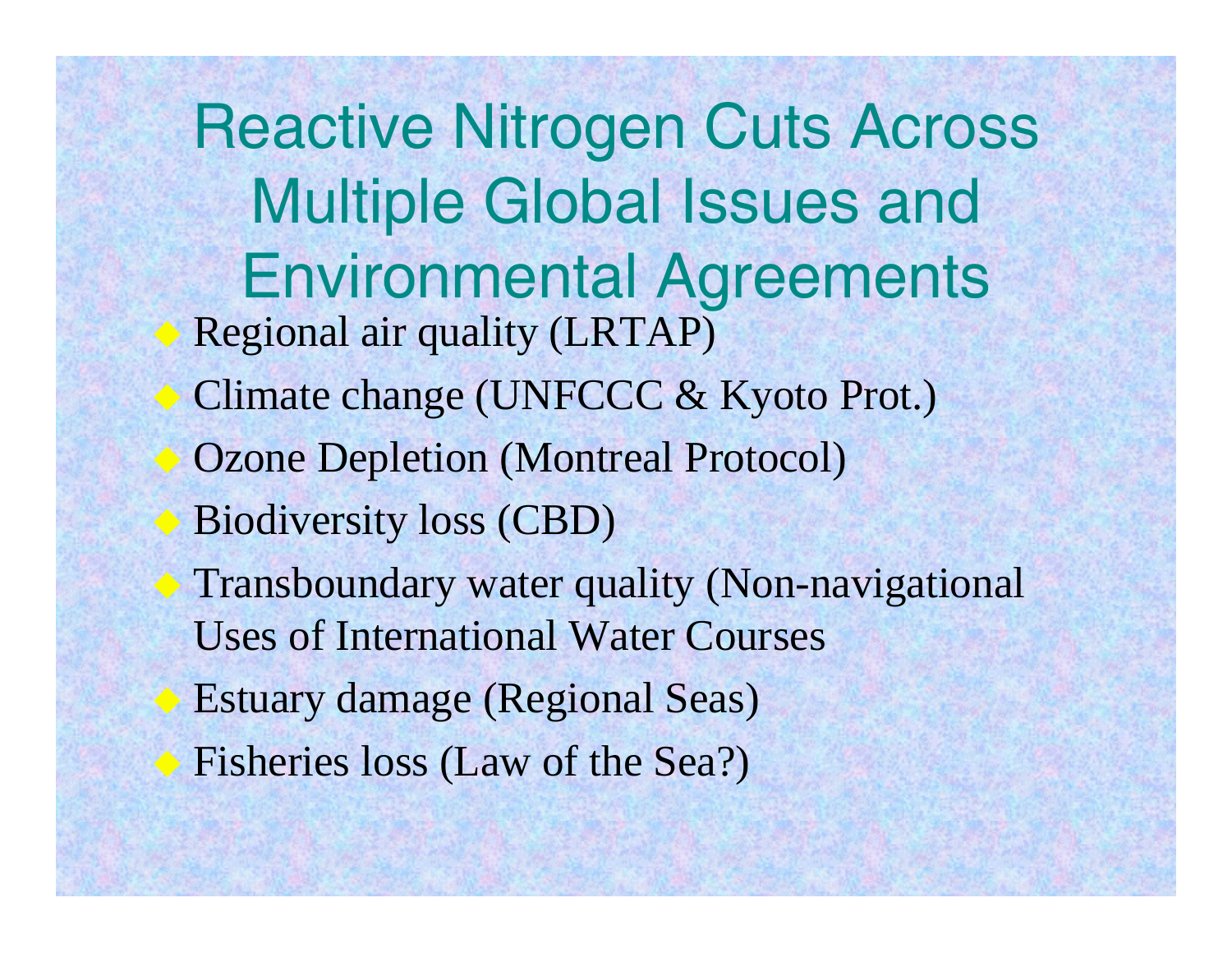Need for an Integrated Analytical Policy Approach to Reactive Nitrogen

- First explain history of human alteration of nitrogen cycle
- Identify the reasons why reactive nitrogen cascades through so many segments of the global ecosystem
- Describe the International Nitrogen Initiative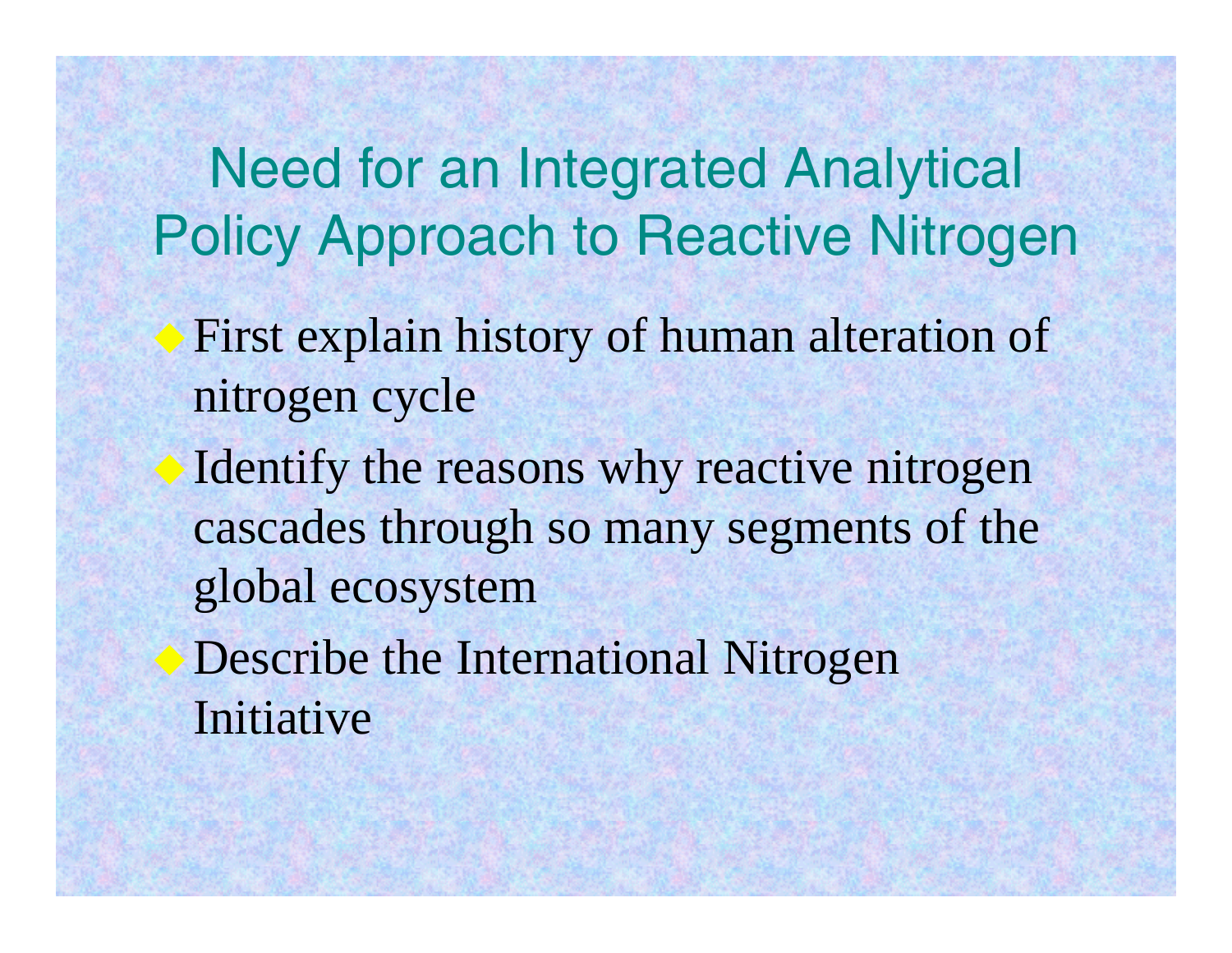#### **The History of Nitrogen** *--Global Population & Discovery of N- -*

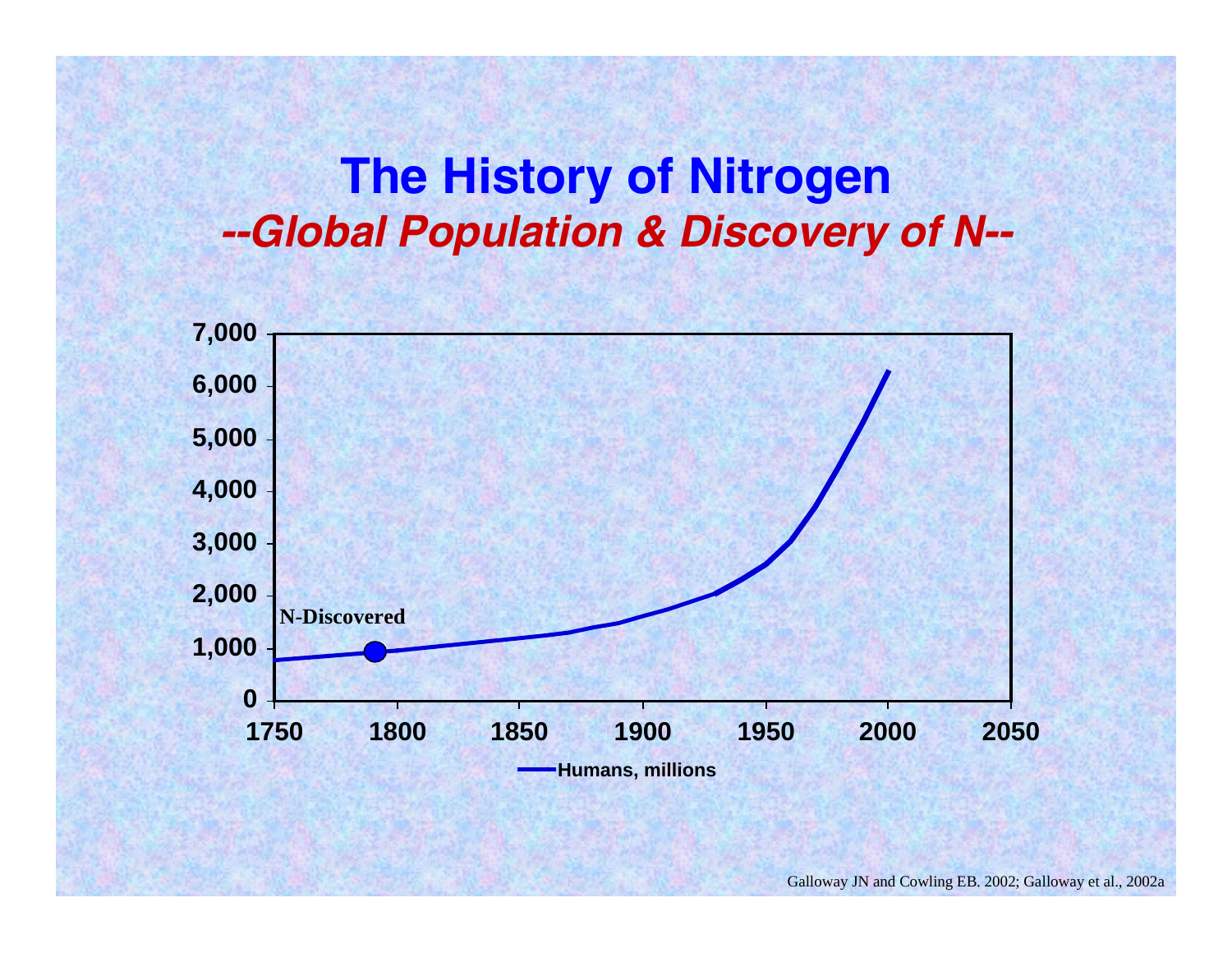#### **The History of Nitrogen**  *--Major N processes- -*



Galloway JN and Cowling EB. 2002; Galloway et al., 2002a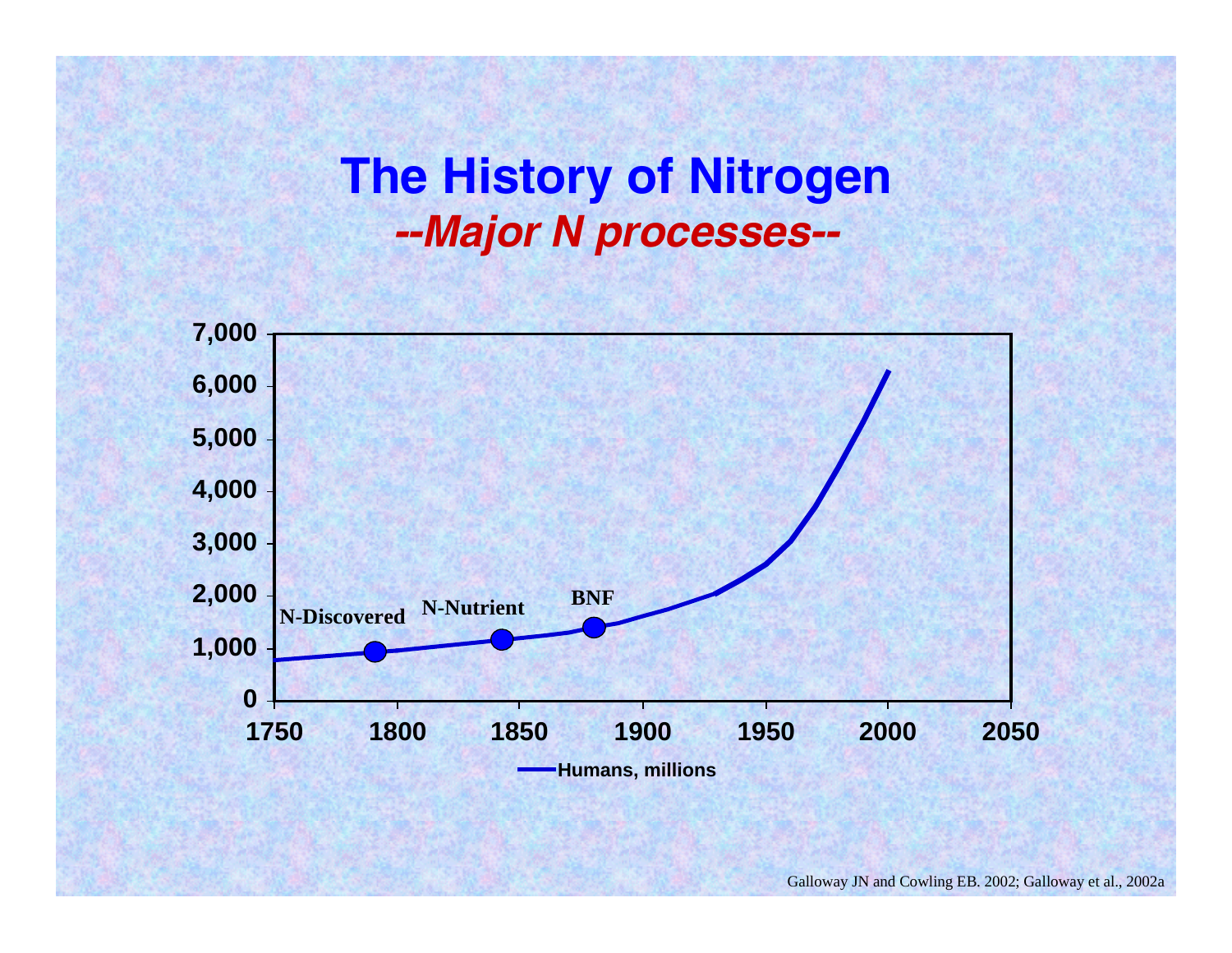#### **Nr Creation by Cultivation** *--So that's why we plant soybeans- -*



Galloway JN and Cowling EB. 2002; Galloway et al., 2002a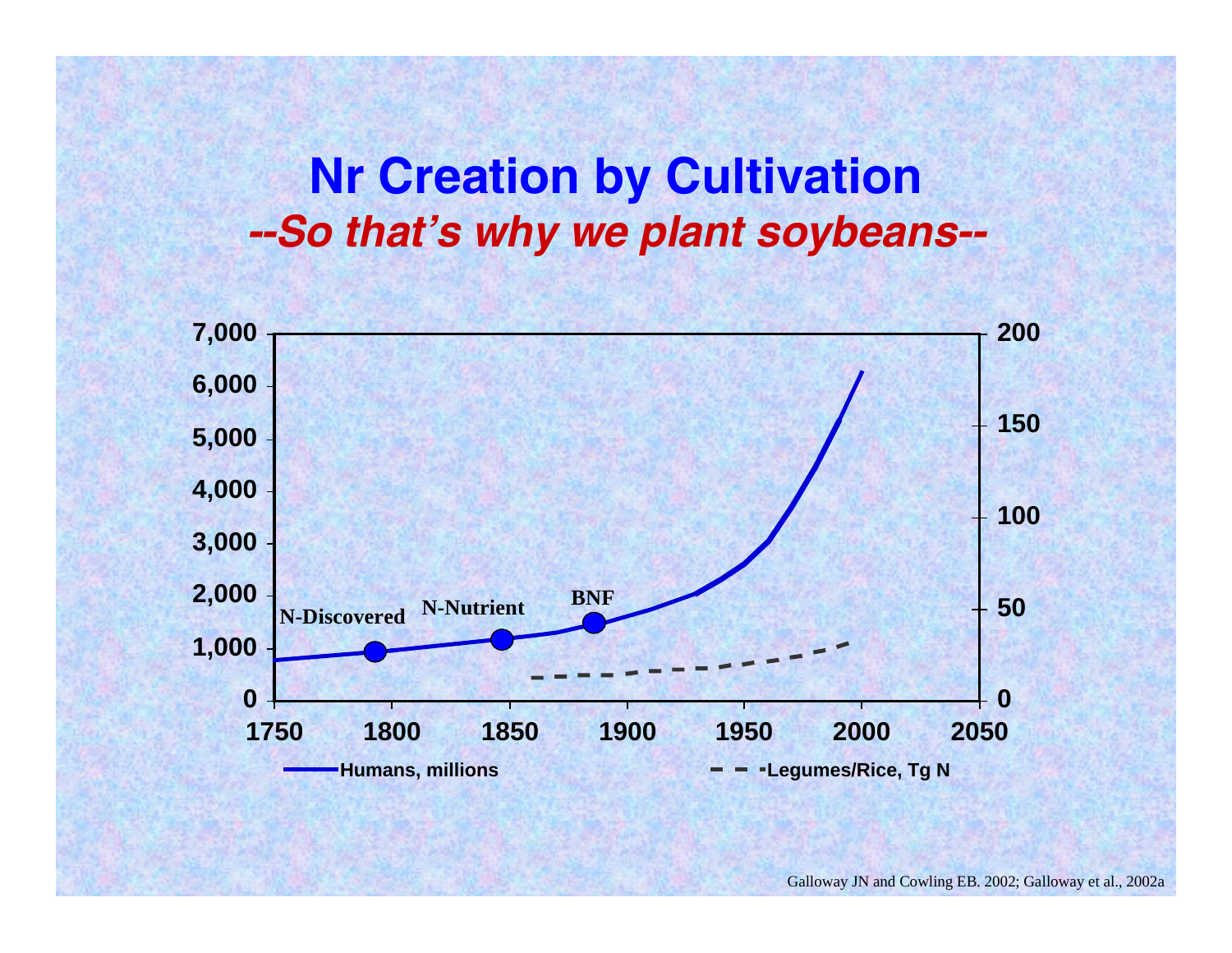#### **Nr Creation by Fossil Fuel Combustion** *--Nr produced by accident- -*

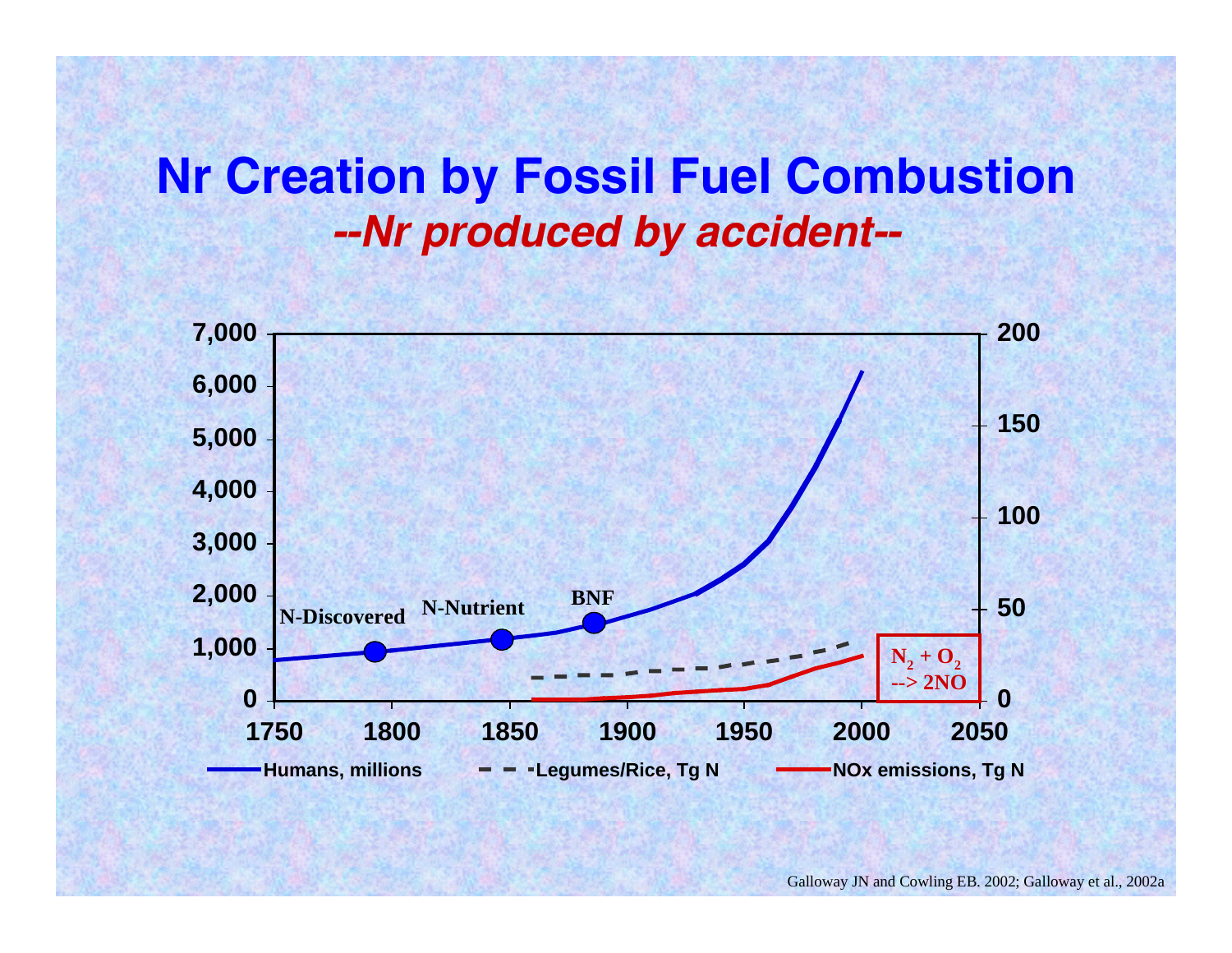### **The History of Nitrogen** *--A British chemists view- -*



**\***1898, Sir William Crookes, president of the British Association for the Advancement of Science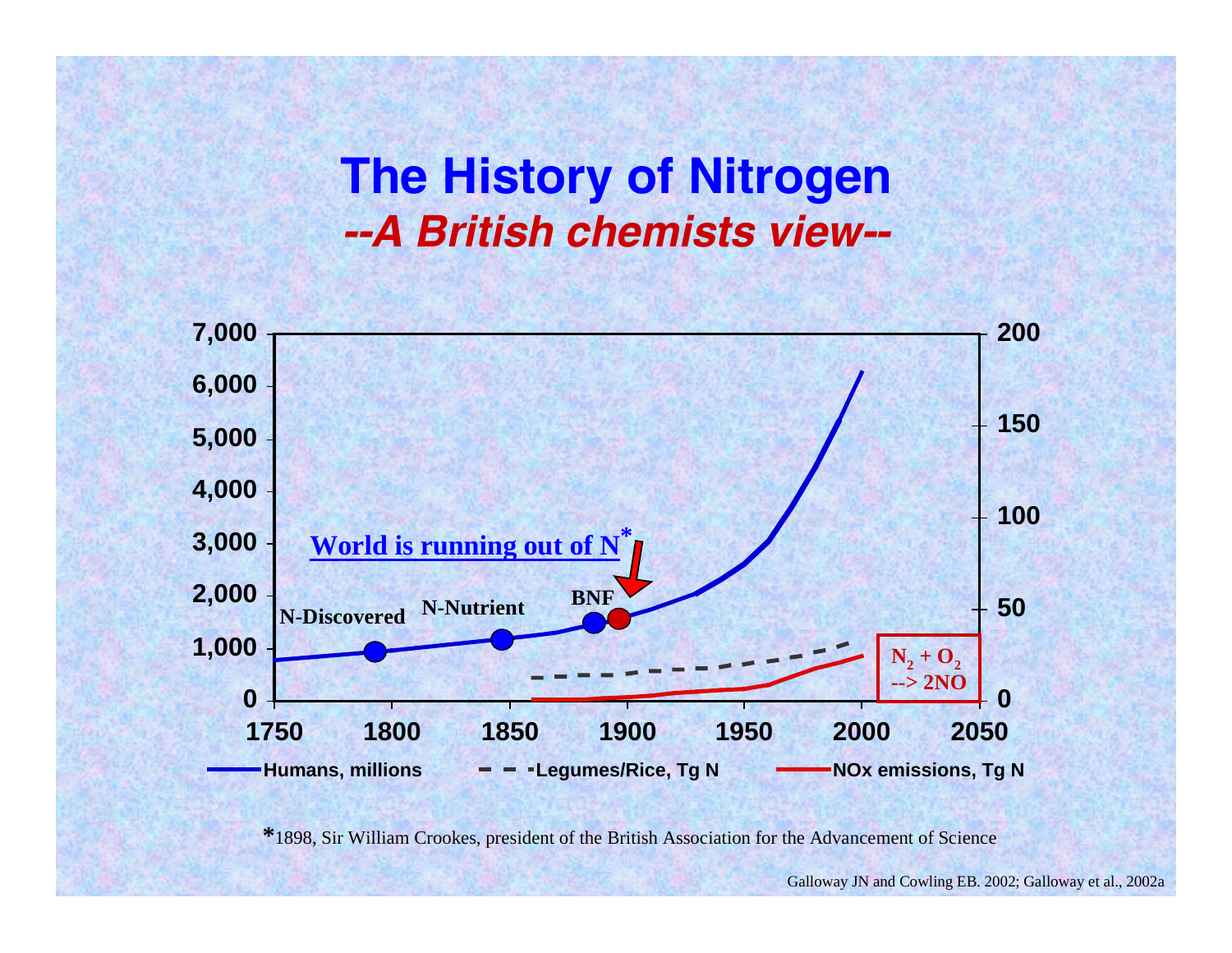### **The History of Nitrogen** *--German science at the forefront- -*

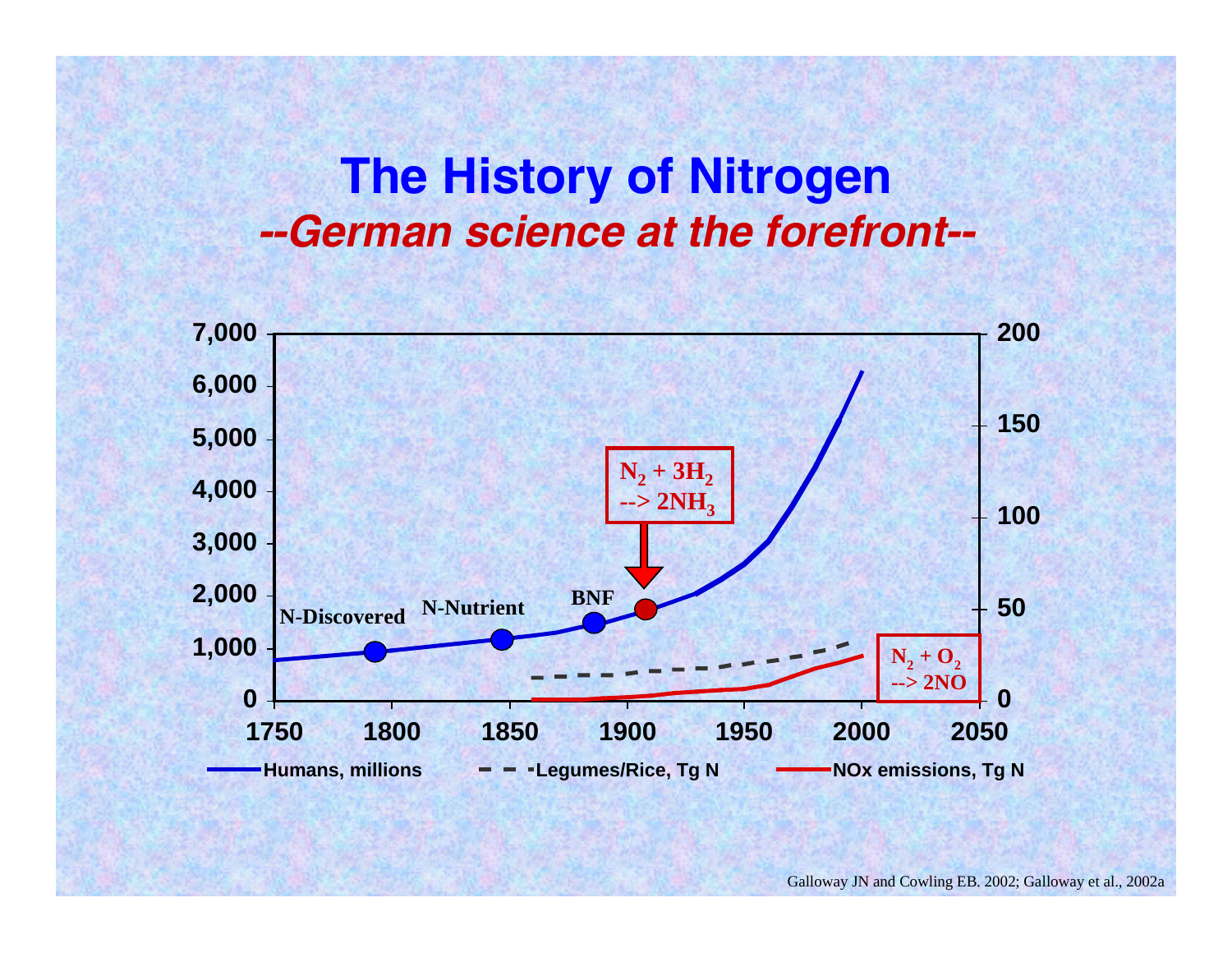### **Nr Creation by Haber-Bosch** *--most used for fertilizer- -*



Galloway JN and Cowling EB. 2002; Galloway et al., 2002a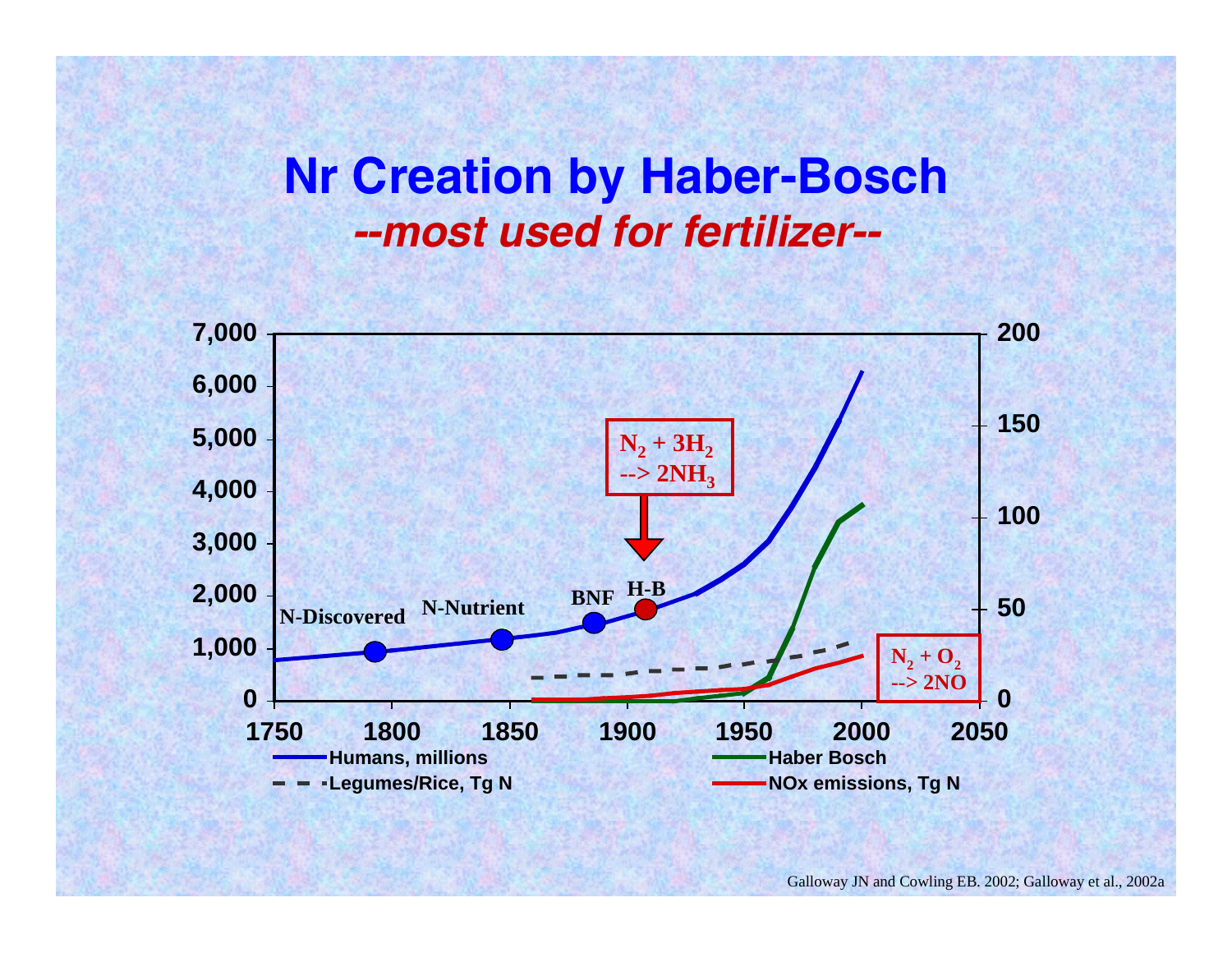### **N<sub>r</sub> Creation by Food and Energy Production**



Galloway JN and Cowling EB. 2002; Galloway et al., 2002a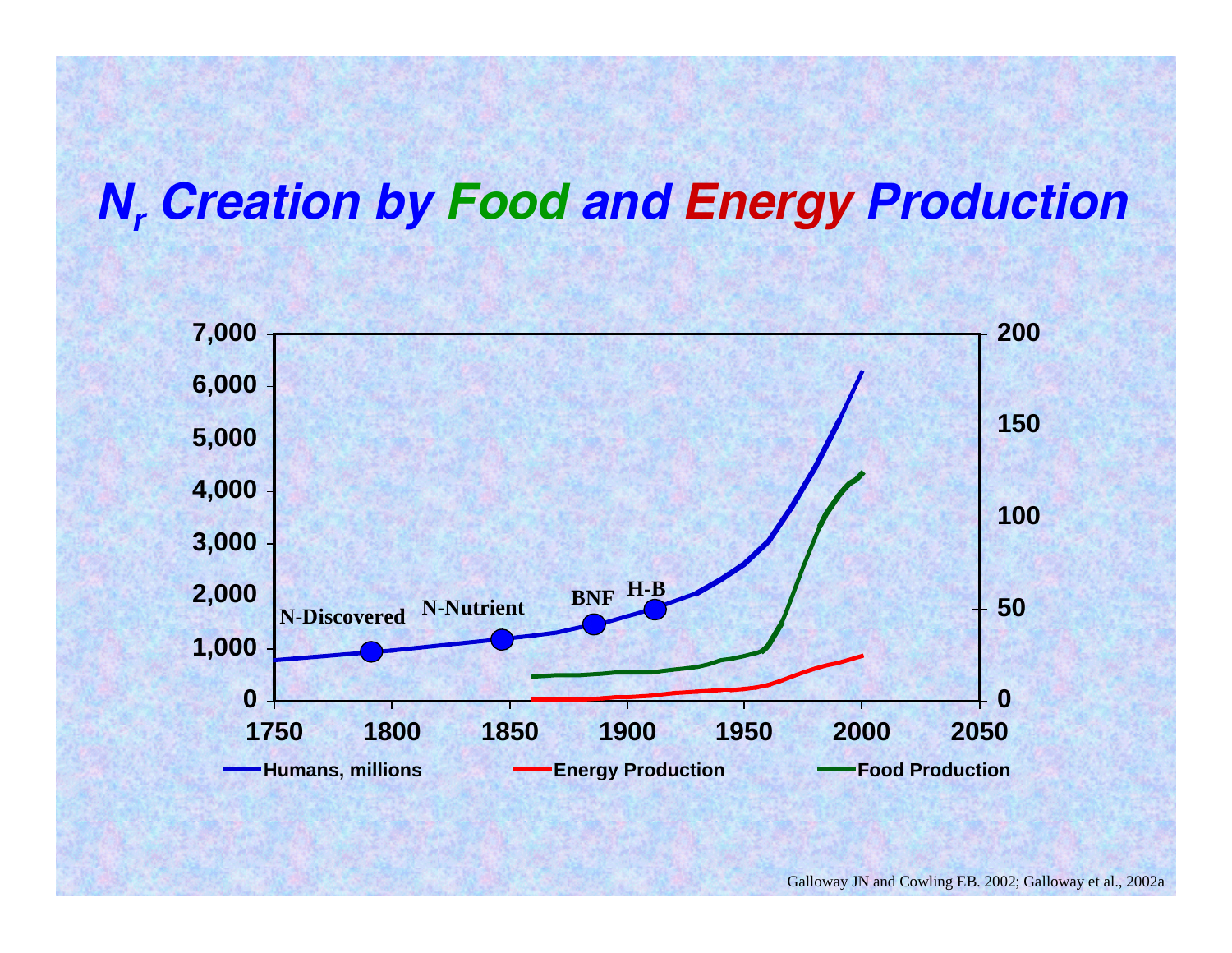### **N<sub>r</sub> Creation by Food and Energy Production**

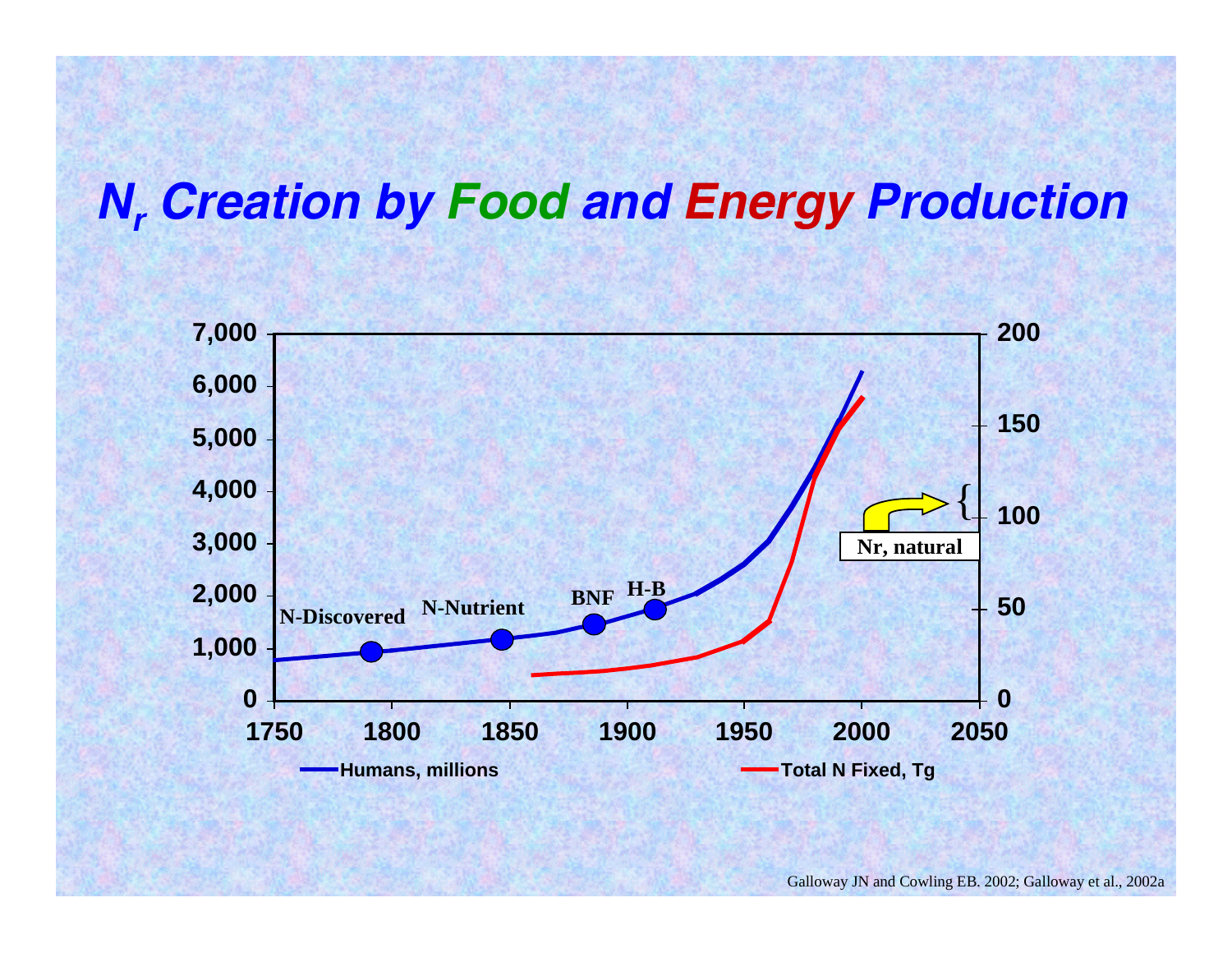## **N Drivers in 1860**







### **Grain Production**

### **Meat Production**

**Energy Production**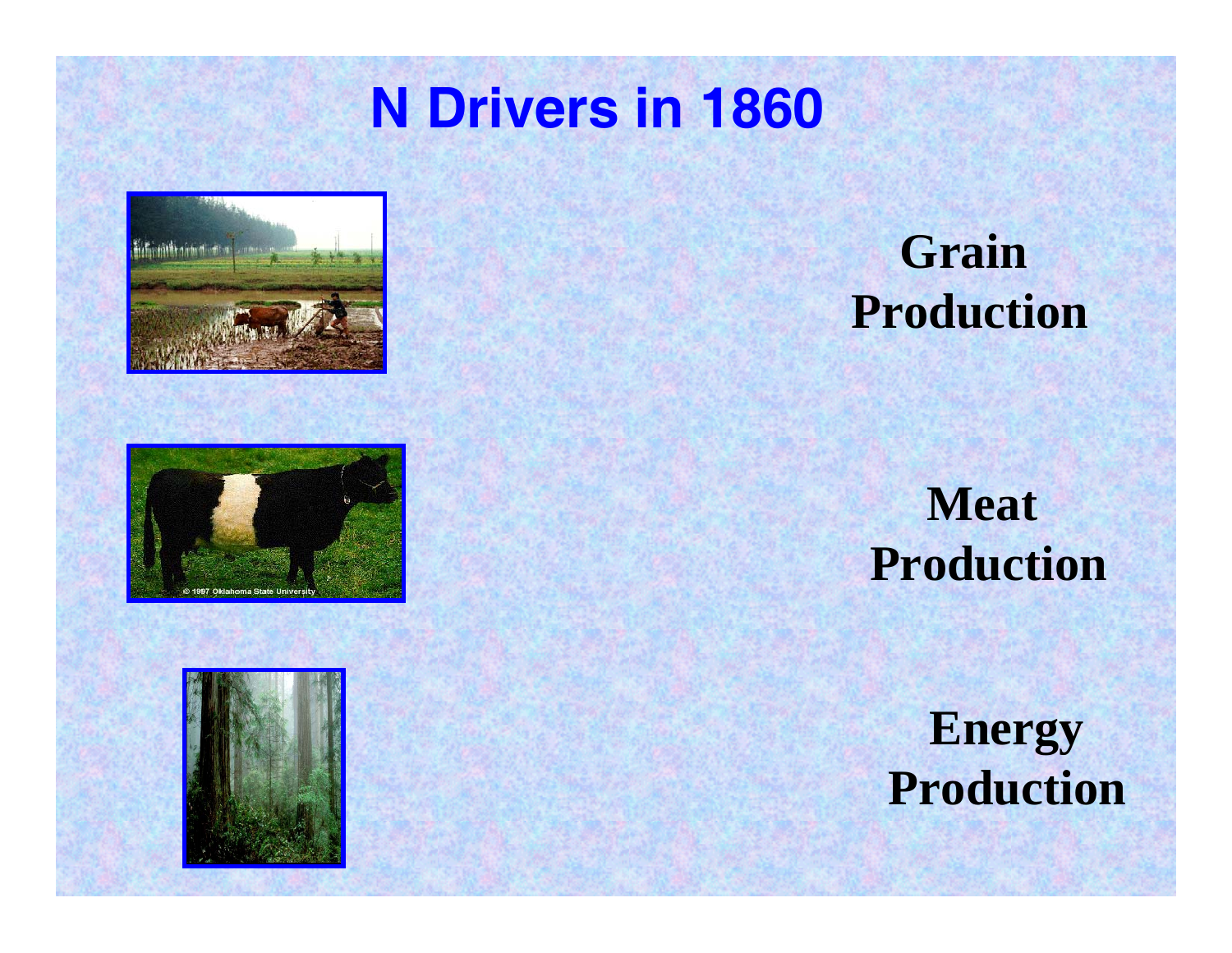

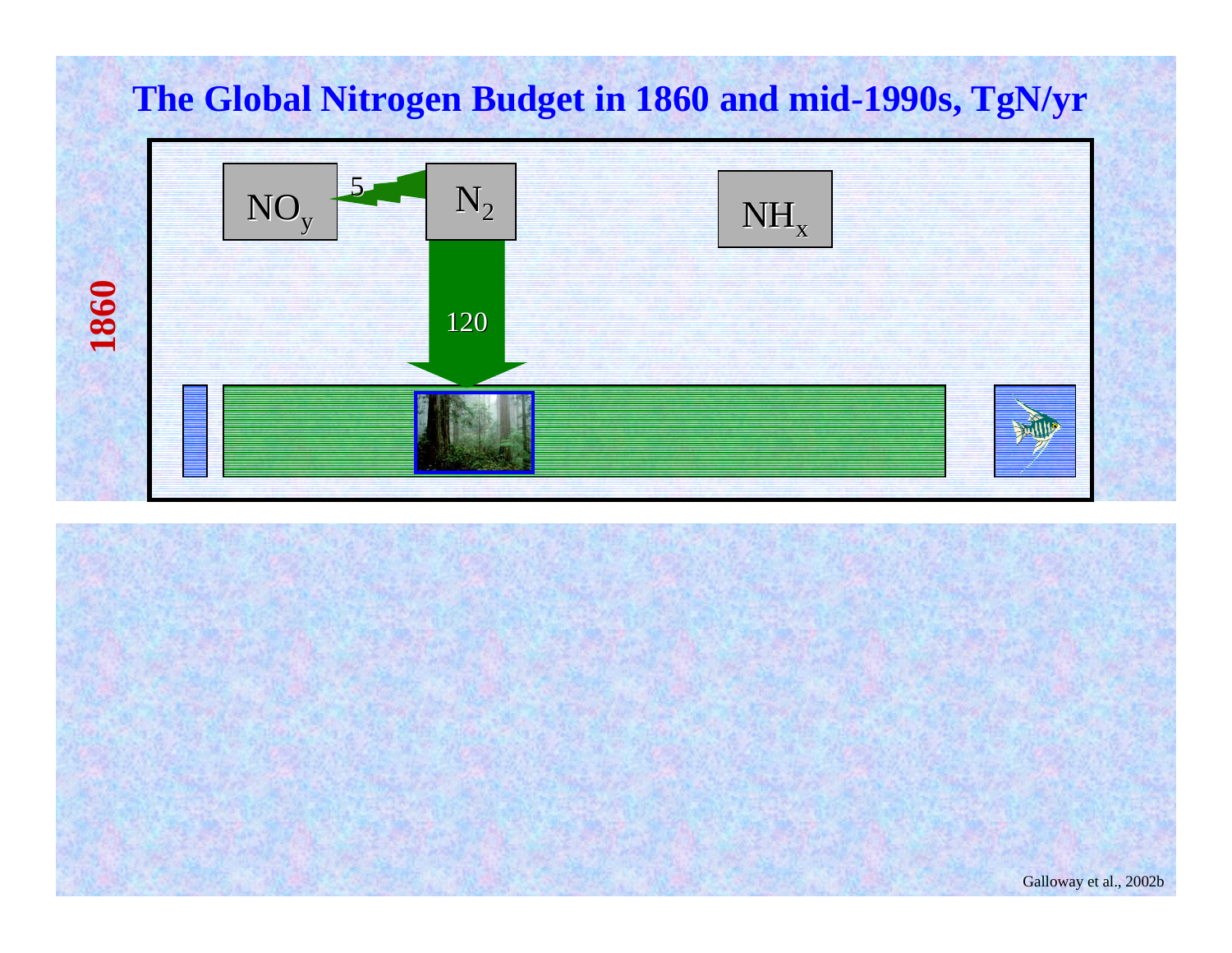

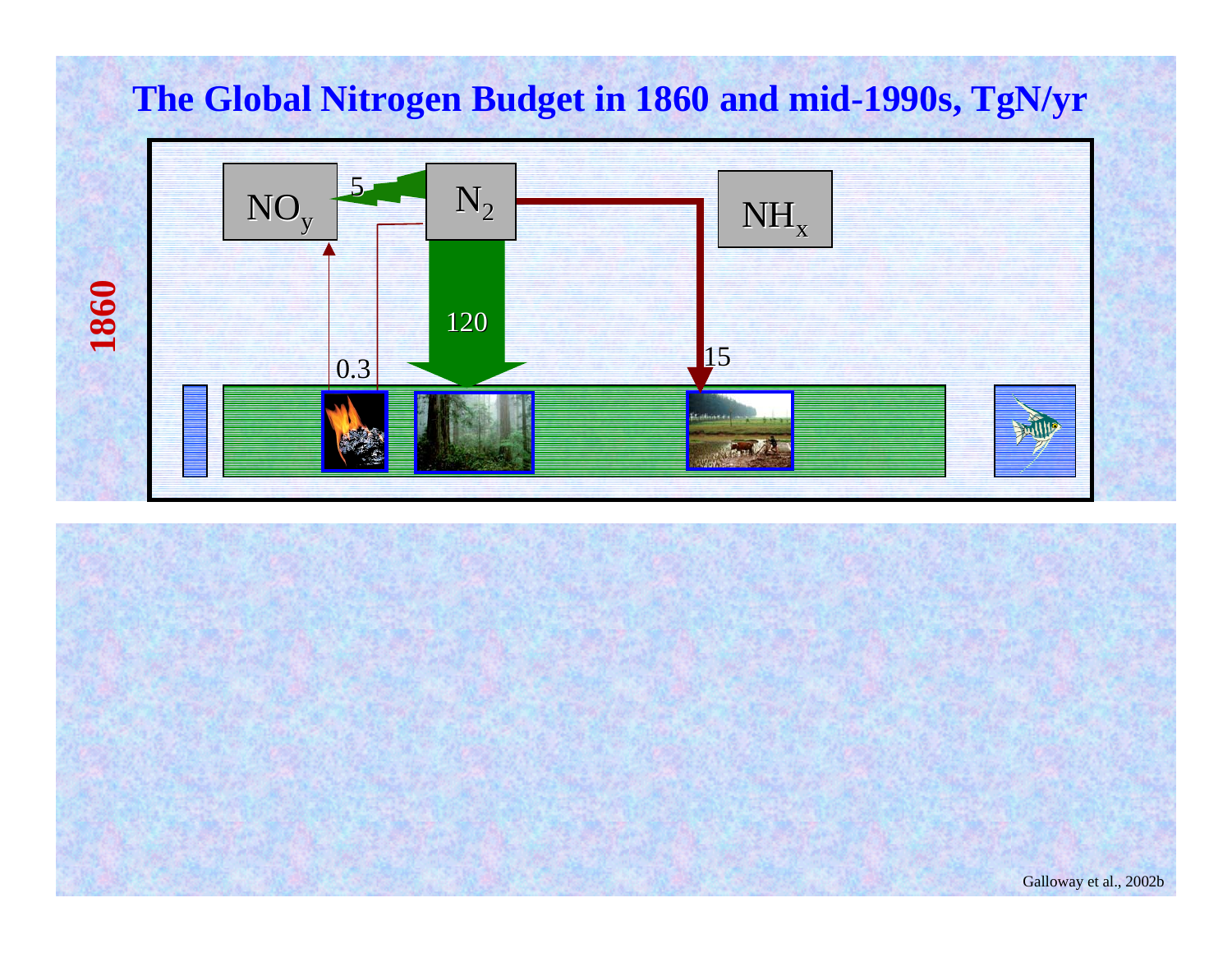

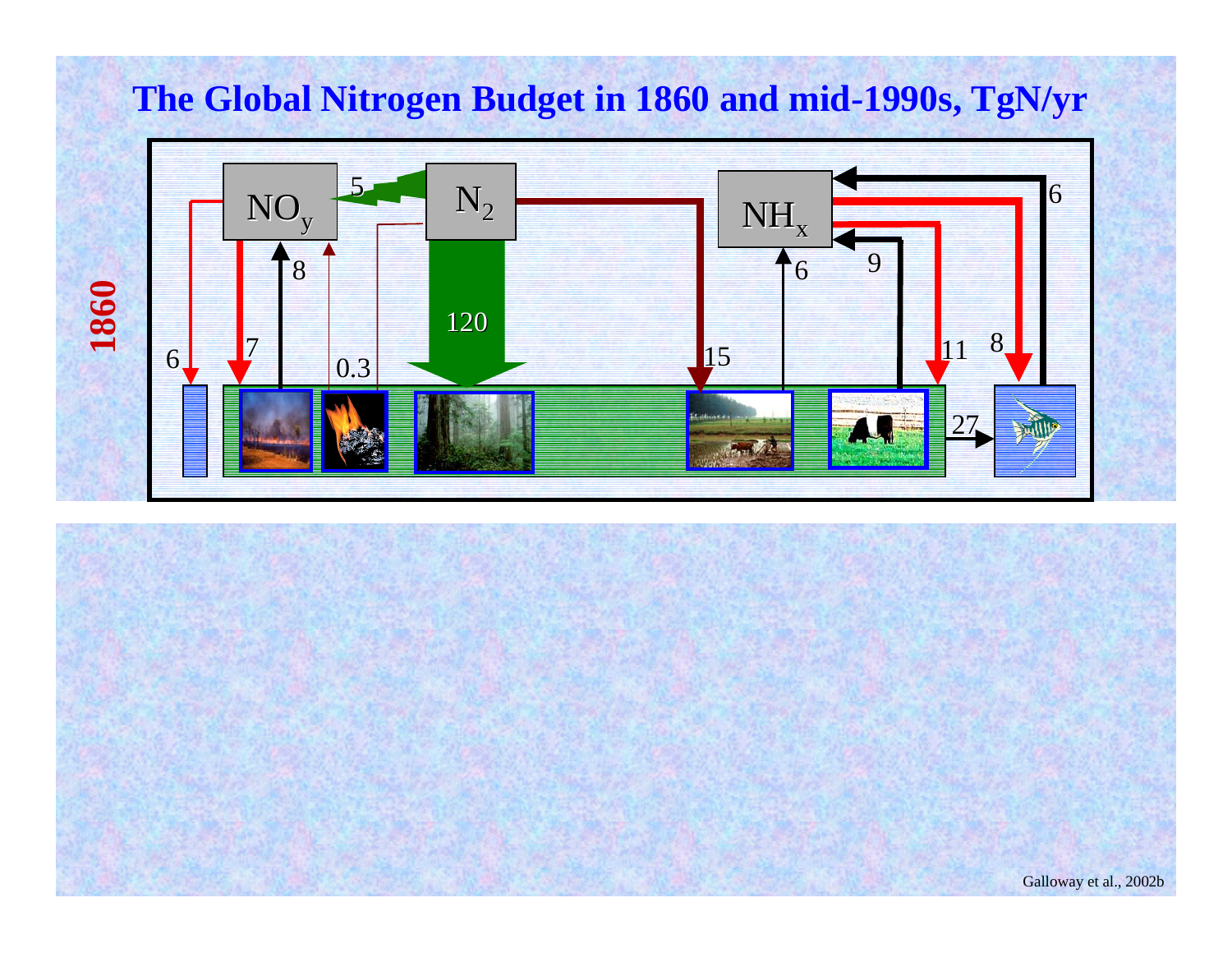## **Nitrogen Drivers in 1860 & 1995**







## **Grain Production**





### **Meat Production**







### **Energy Production**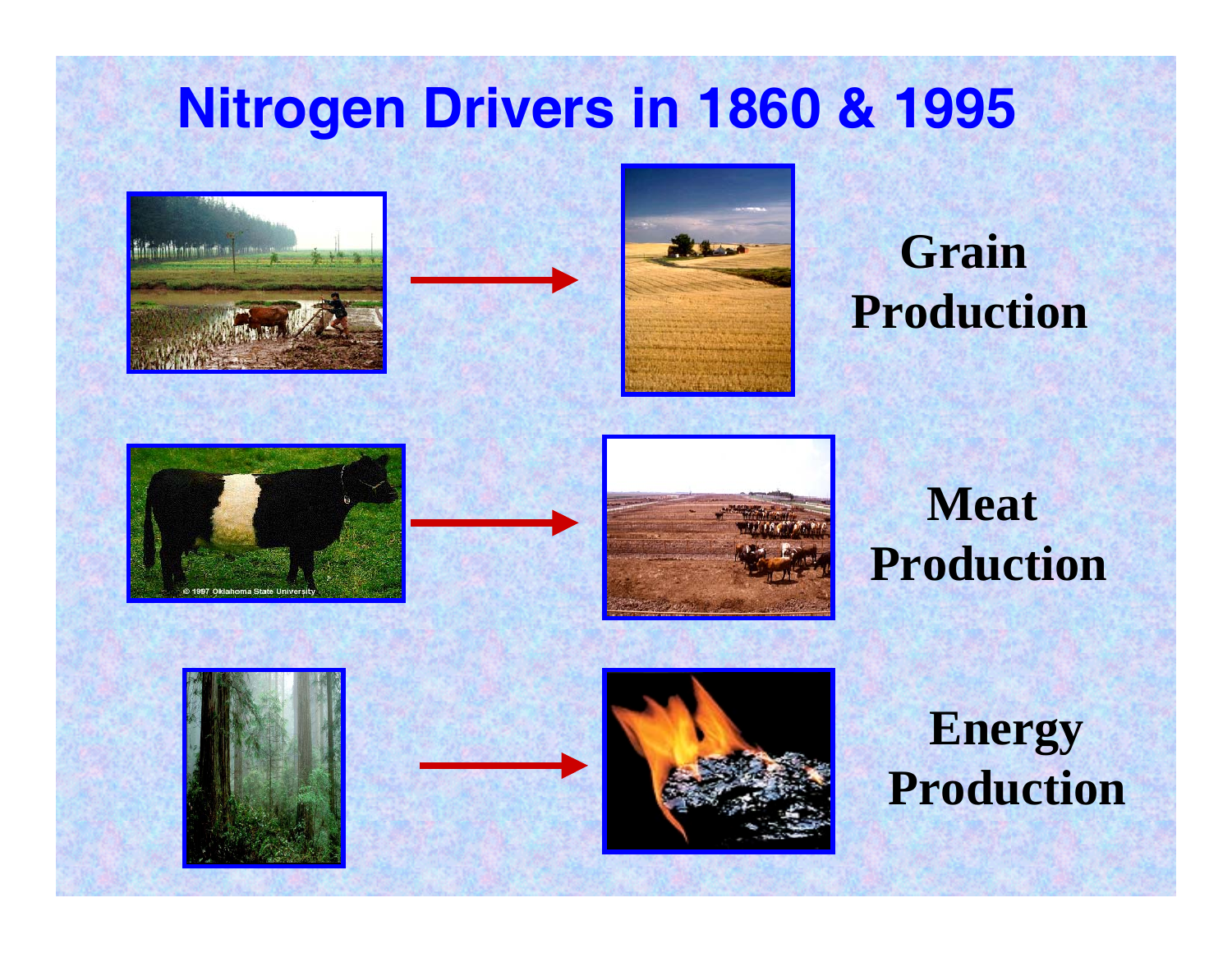

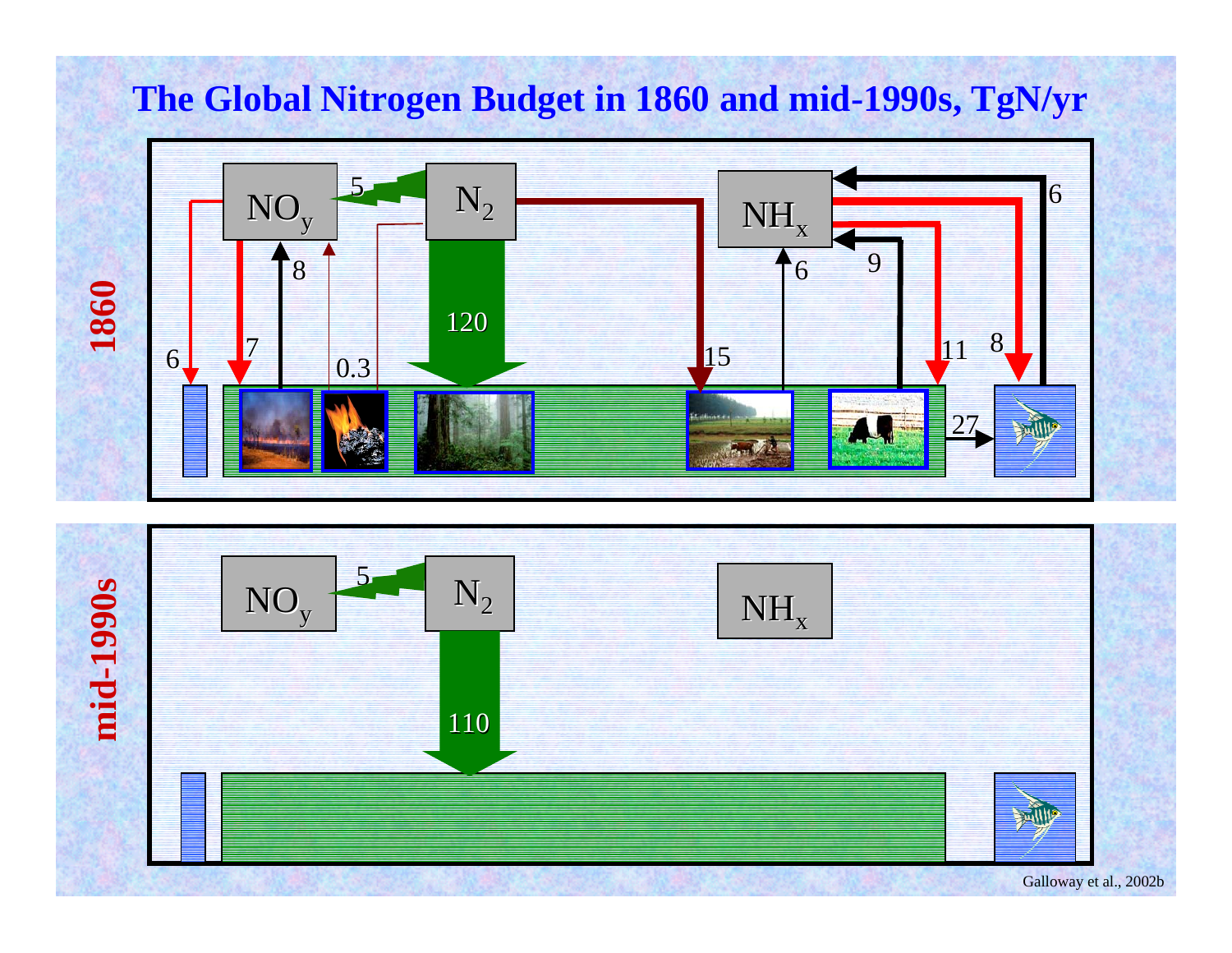

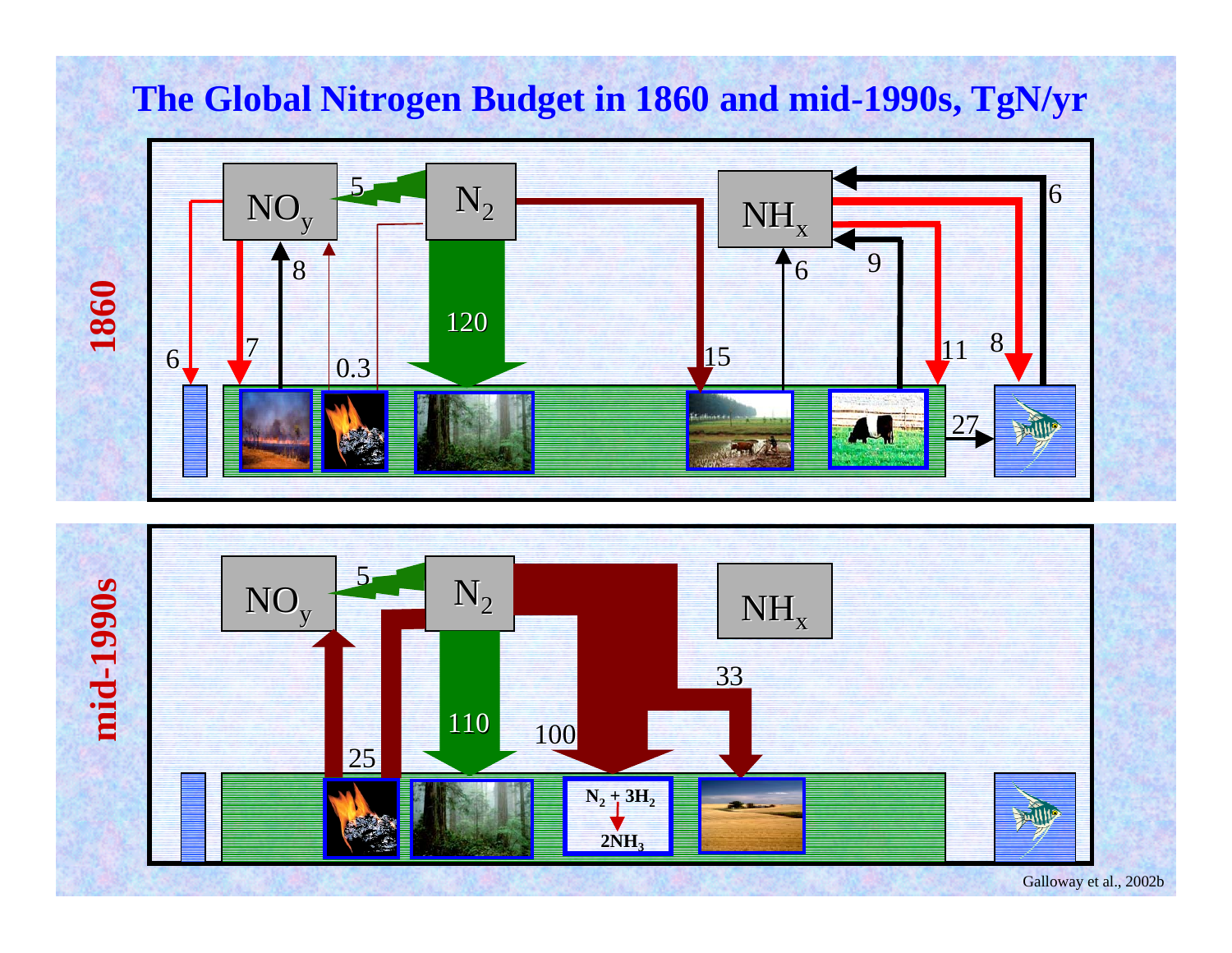

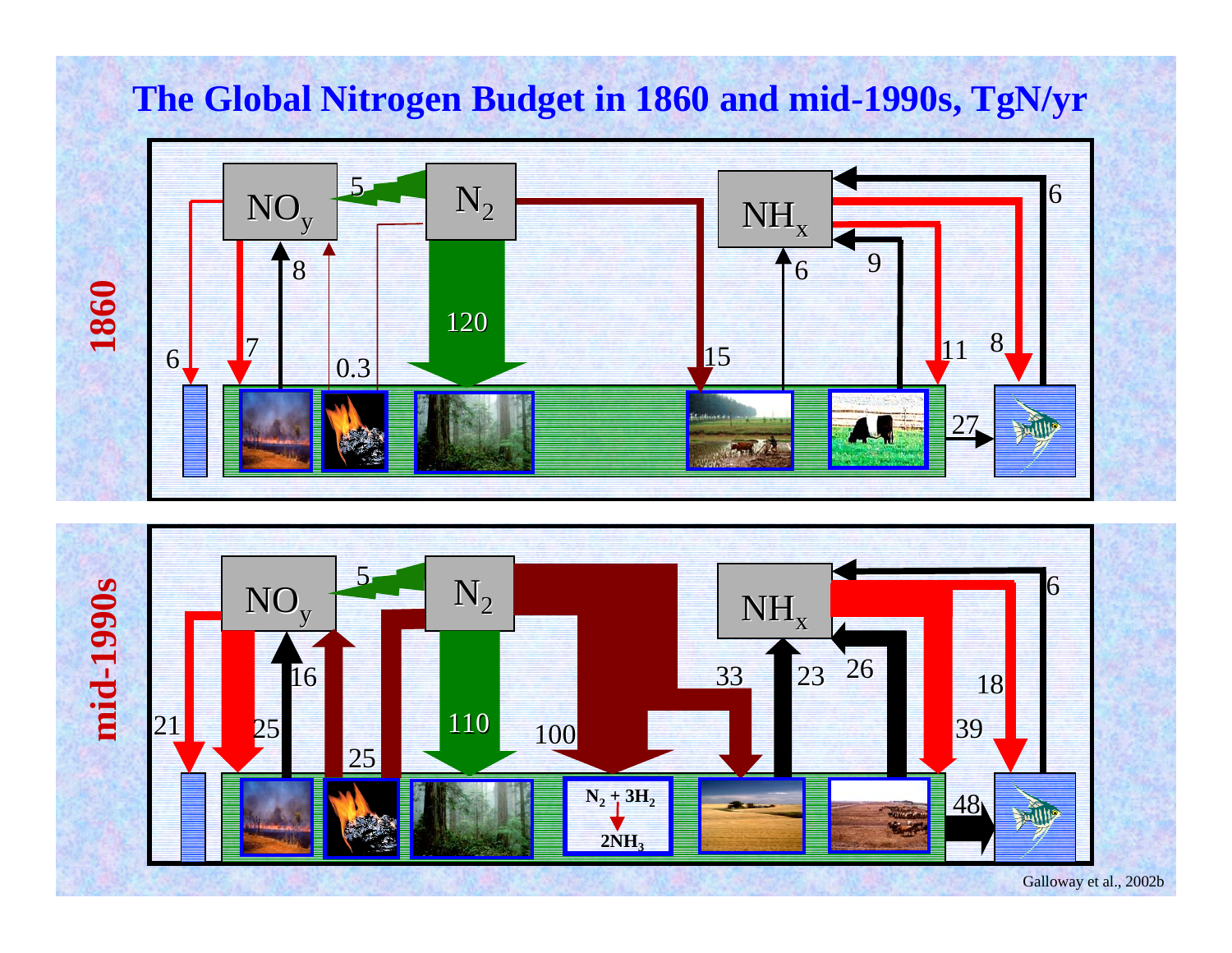## **Nr Riverine Fluxes 1860 (left) and 1990 (right) TgN/yr**

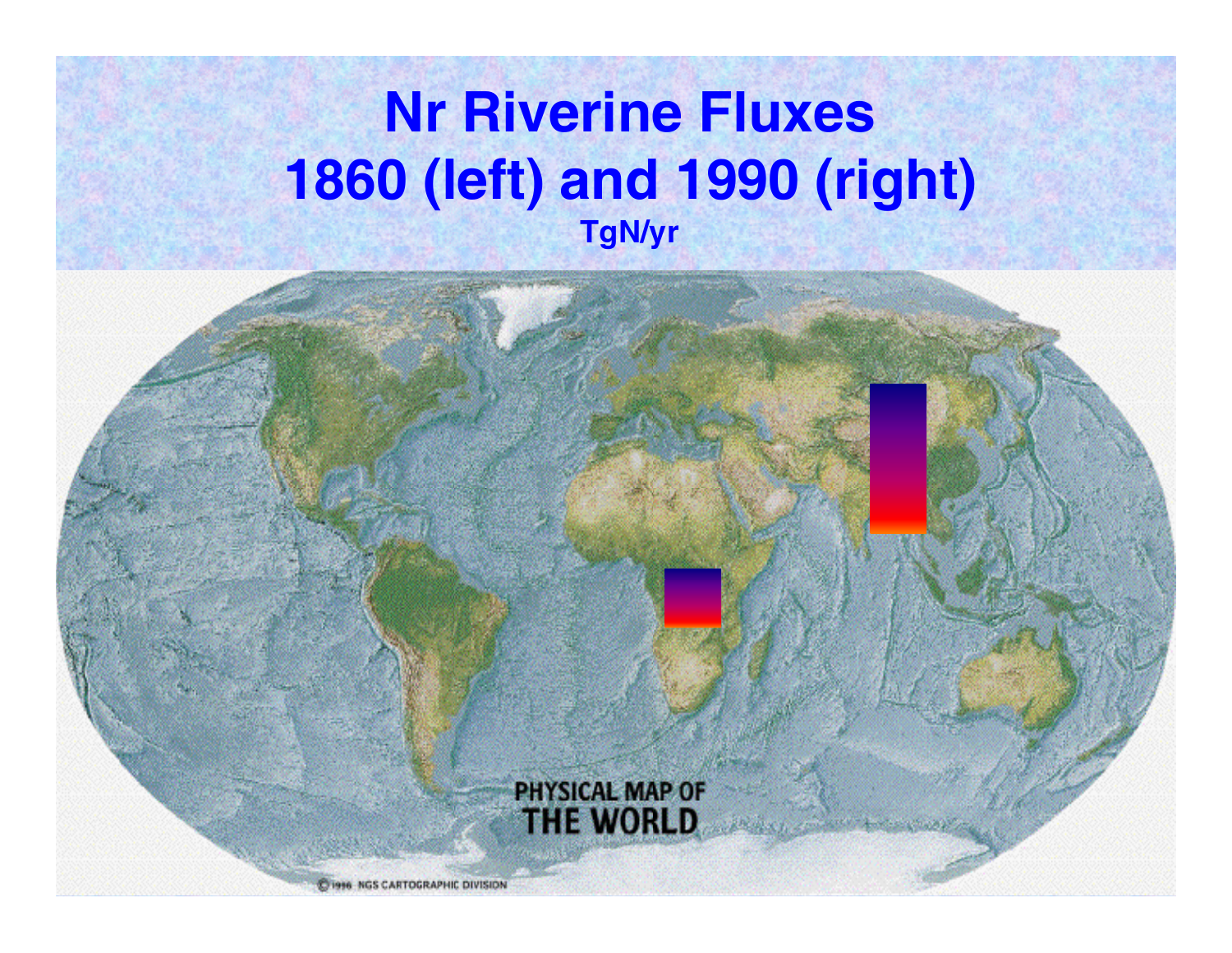## **Nitrogen Deposition**  *Past and Present*

**mg N/m2/yr** 



**1860 1993**

Galloway and Cowling, 2002; Galloway et al., 2002b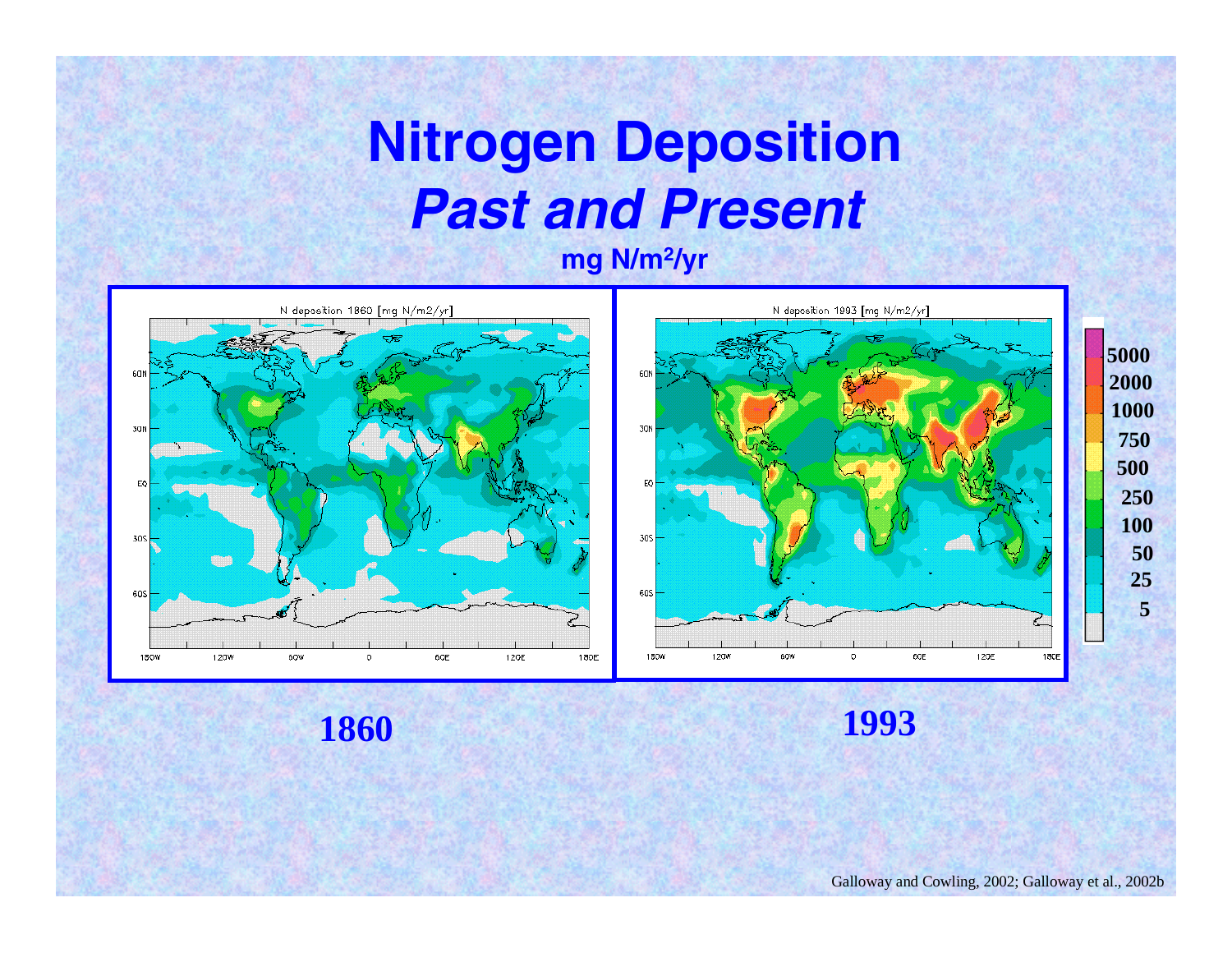## **Mid-Course Summary**

#### **Summary**

 $\triangle$  Humans mobilize ~50% more Nr than naturalterrestrial ecosystems.

- *Food production accounts for 75%*
- ◆ Nr is widely dispersed
	- *Atmospheric Nr emissions have increased 3-fold since 1860; NH<sub>3</sub> twice as important as NO<sub>x</sub>*

◆ Nr is accumulating in ecosystems and the atmosphere.

#### **Next Questions**

- ◆ What are the consequences of Nr accumulation?
- ◆ What is projected for future?
- ◆ How can science and policy respond?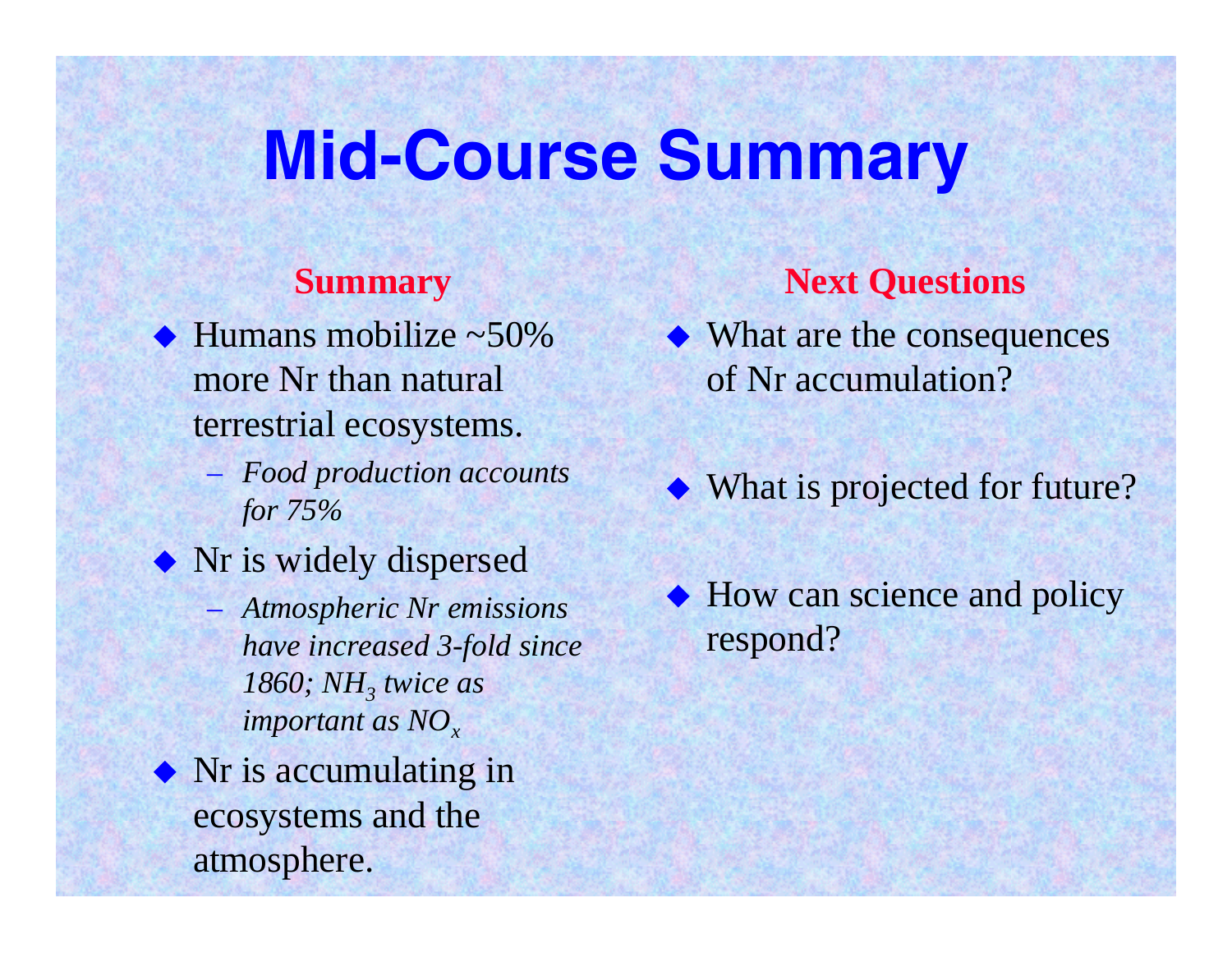## **Nr and Agricultural Ecosystems**



- ♦ Haber-Bosch has facilitated agricultural intensification
- ♦ 40% of world's population is alive because of it
- ♦ An additional 3 billion people by 2050 will be sustained by it
- ♦ Most N that enters agroecosystems is released to the environment.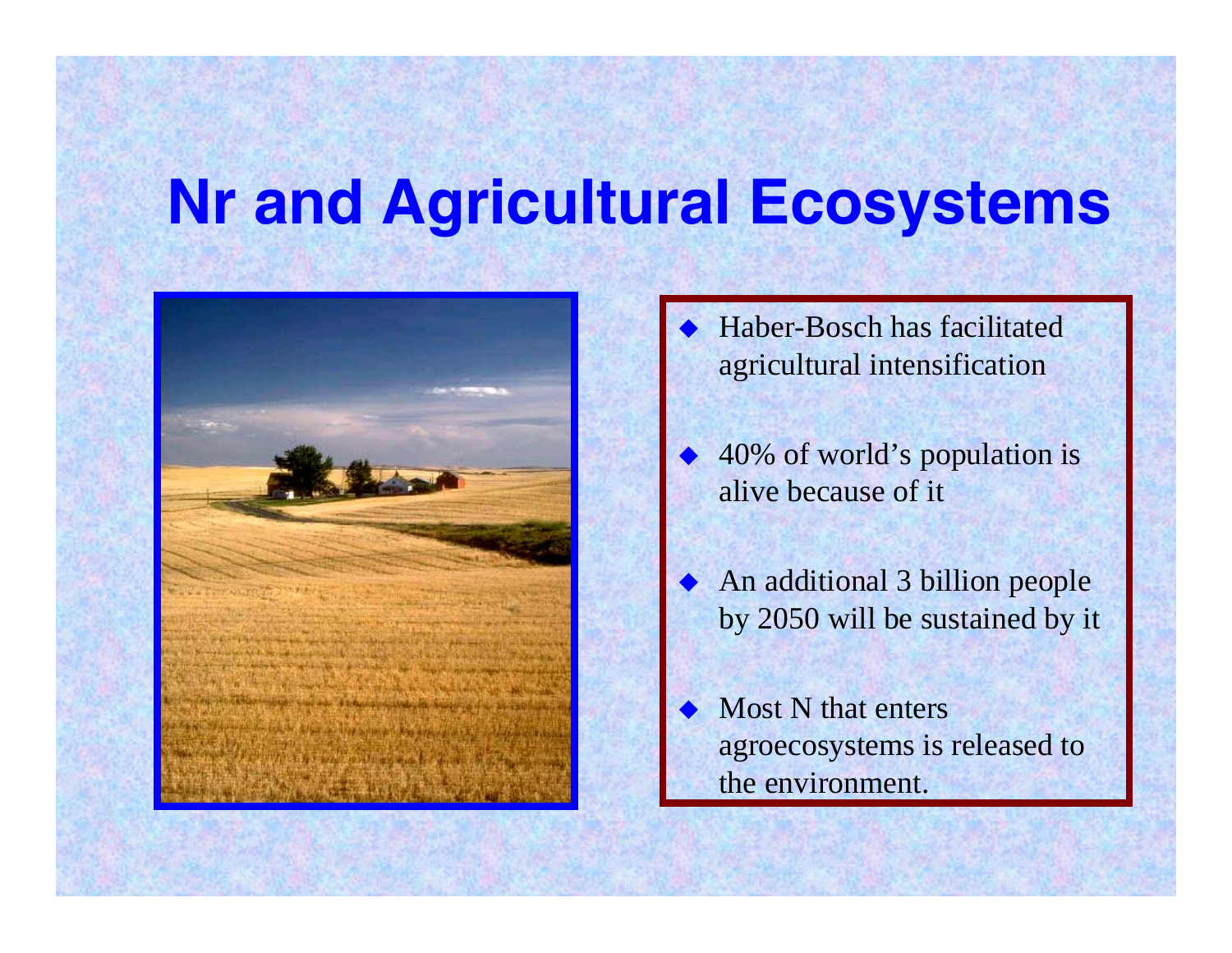## **Nr and the Atmosphere**



- ♦  $\bullet$  NO<sub>x</sub> emissions contribute to OH, which defines the oxidizing capacity of the atmosphere
- ♦  $\bullet$  NO<sub>x</sub> emissions are responsible for tens of thousands of excessdeaths per year in the United **States**
- ♦  $O_3$  and  $N_2O$  contribute to atmospheric warming
- ♦  $N_2O$  emissions contribute to stratospheric  $O_3$  depletion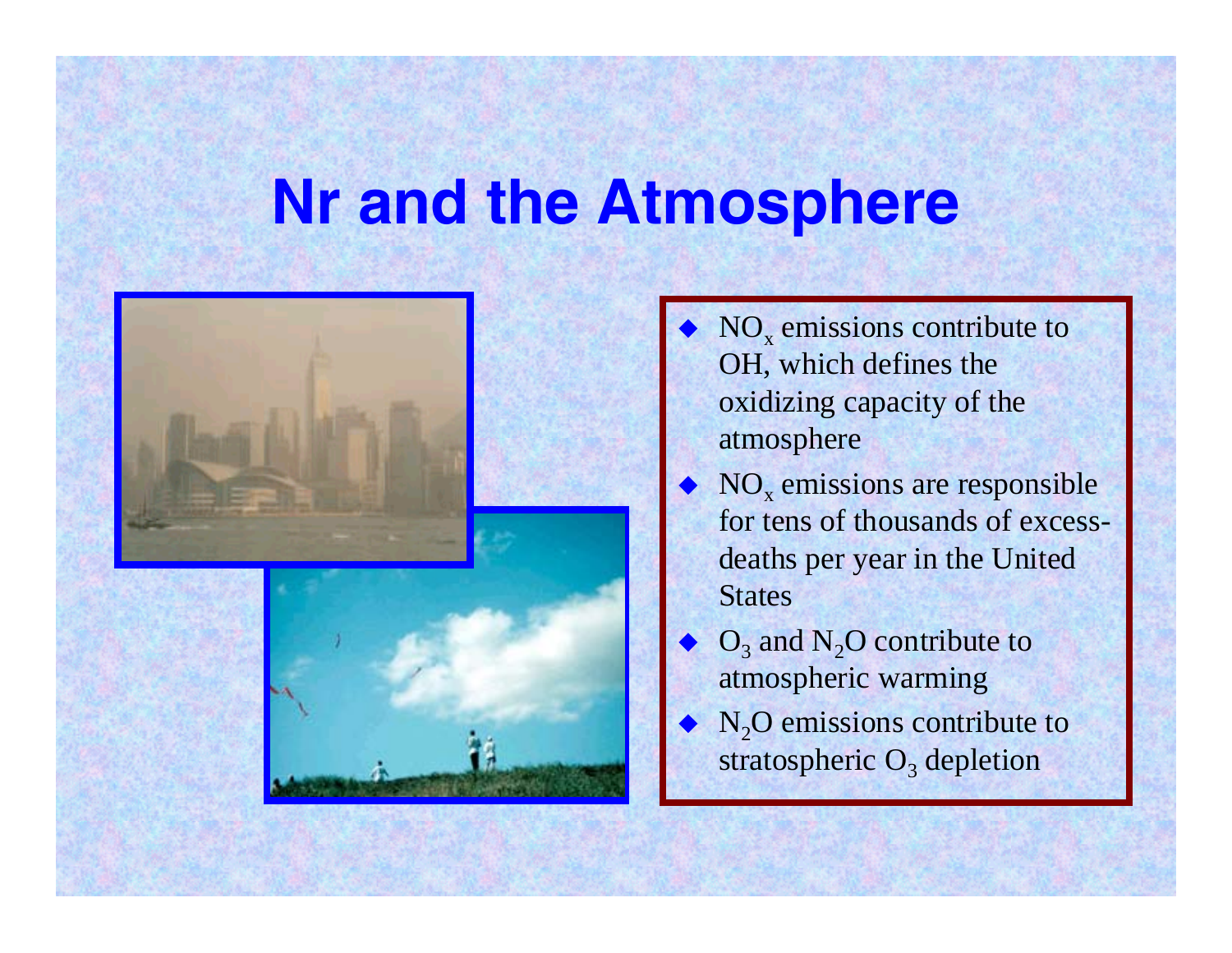## **Nr and Terrestrial Ecosystems**



- ♦ N is the limiting nutrient in most temperate and polar ecosystems
- ♦ Nr deposition increases and then decreases forest and grassland productivity
- ♦ Nr additions probably decrease biodiversity across the entire range of deposition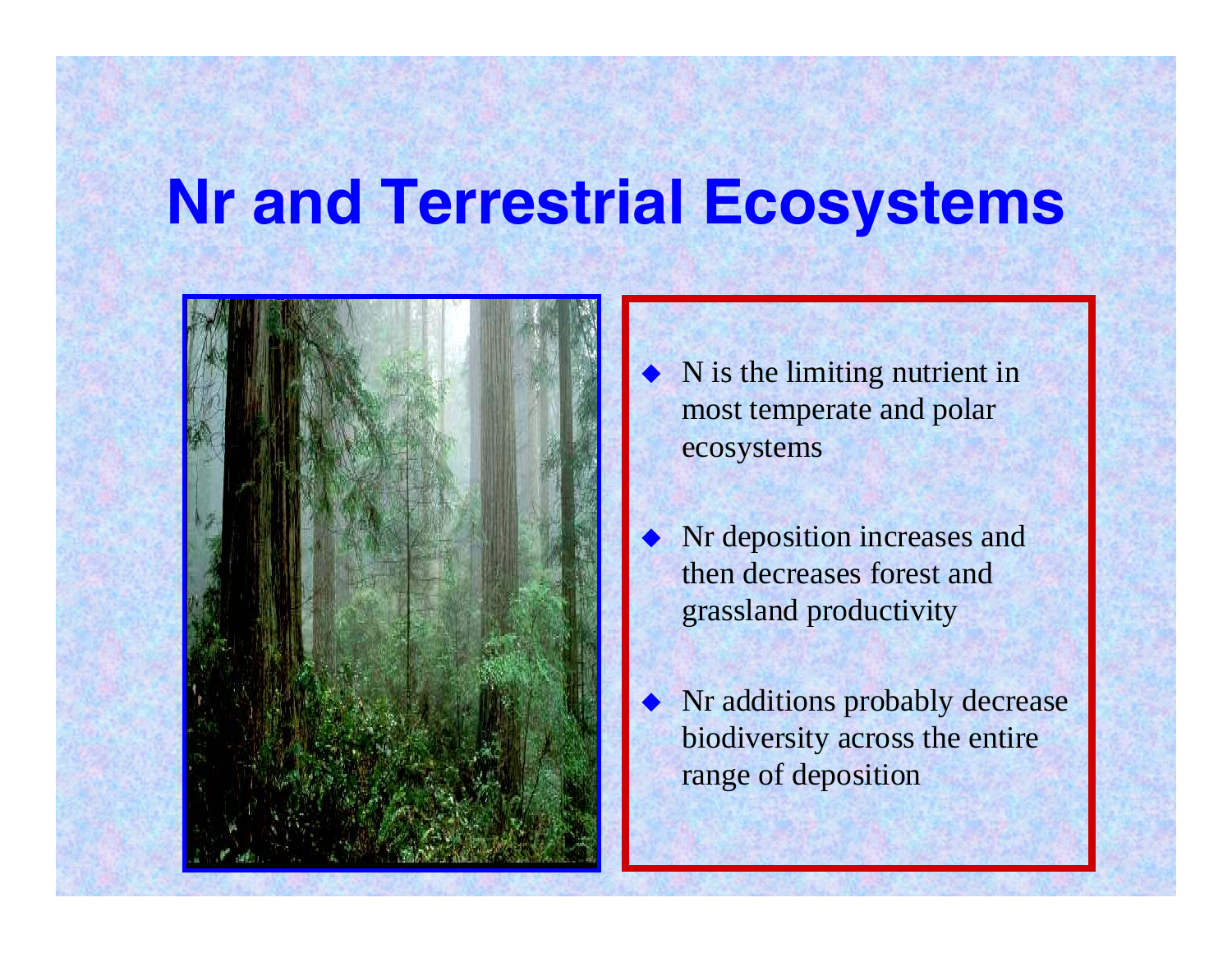## **Nr and Freshwater Ecosystems**



#### ♦ Surface water acidification

- Tens of thousands of lakes and streams
- Significant biodiversity losses
- Negative feedbacks to forested ecosystems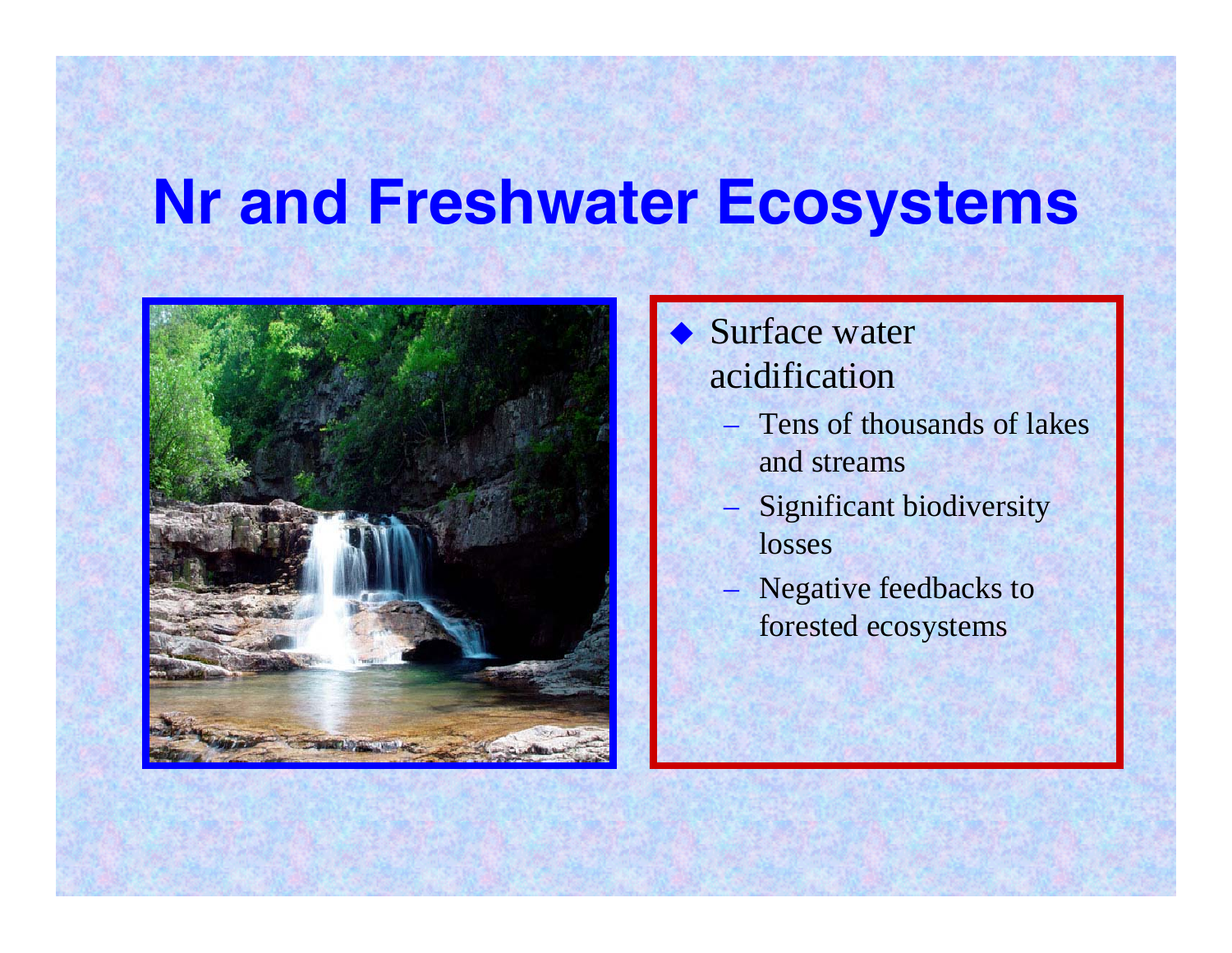## **Nr and Coastal Ecosystems**



- ♦ Riverine and atmospheric deposition are significant Nr sources to coastal systems
- ♦  $\blacklozenge$  Nr inputs into  $_{\rm CO}$  astal regions regult in eutrophication, biodiversity losses, emissions of  $N_2O$ to the atmosphere.
- Most<sub>co</sub> astal regions<sub>ar</sub> e impacted.  $\blacklozenge$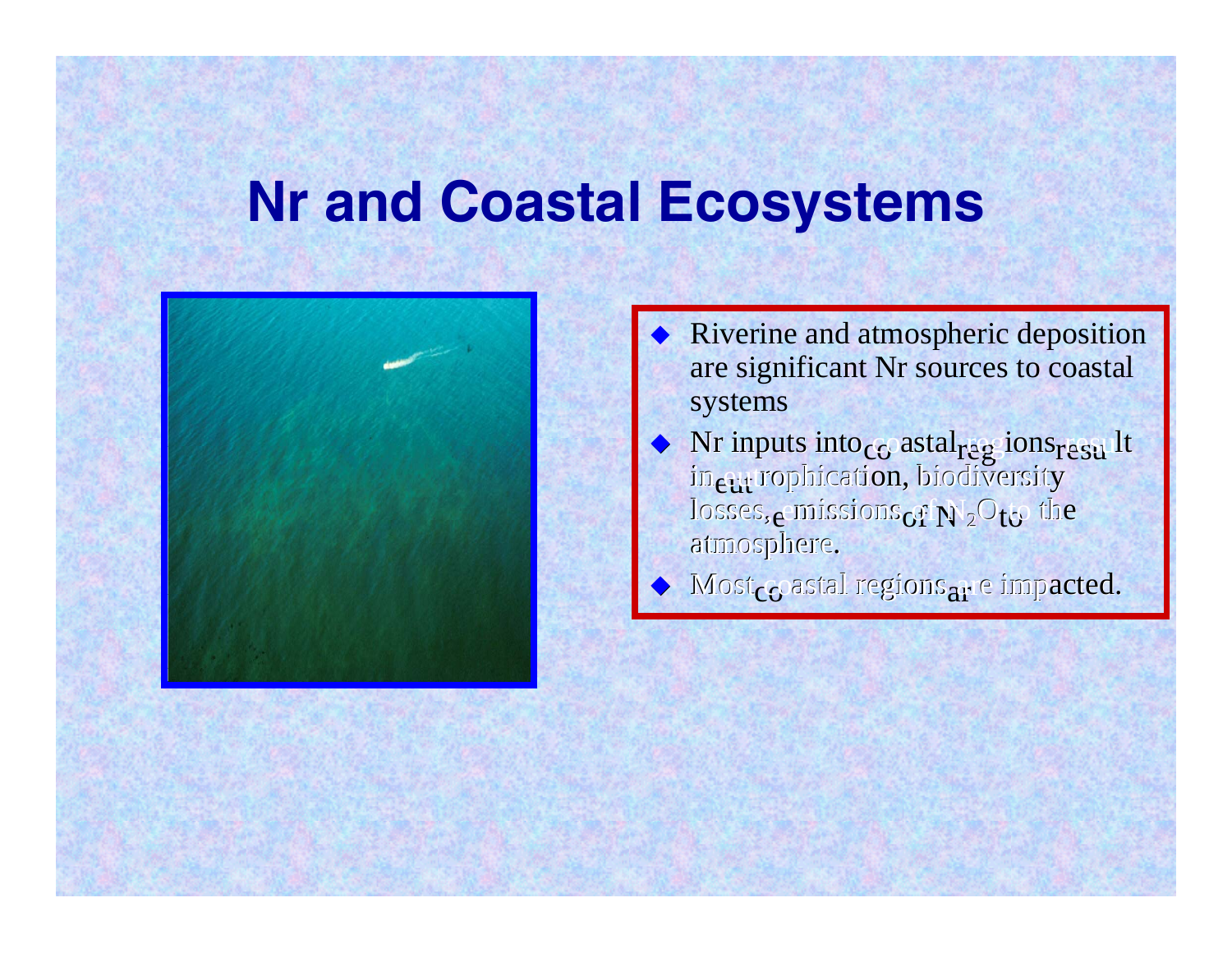





There are significant effects of Nr accumulation within each reservoir

These effects are linked temporally and biogeochemically in the Nitrogen Cascade

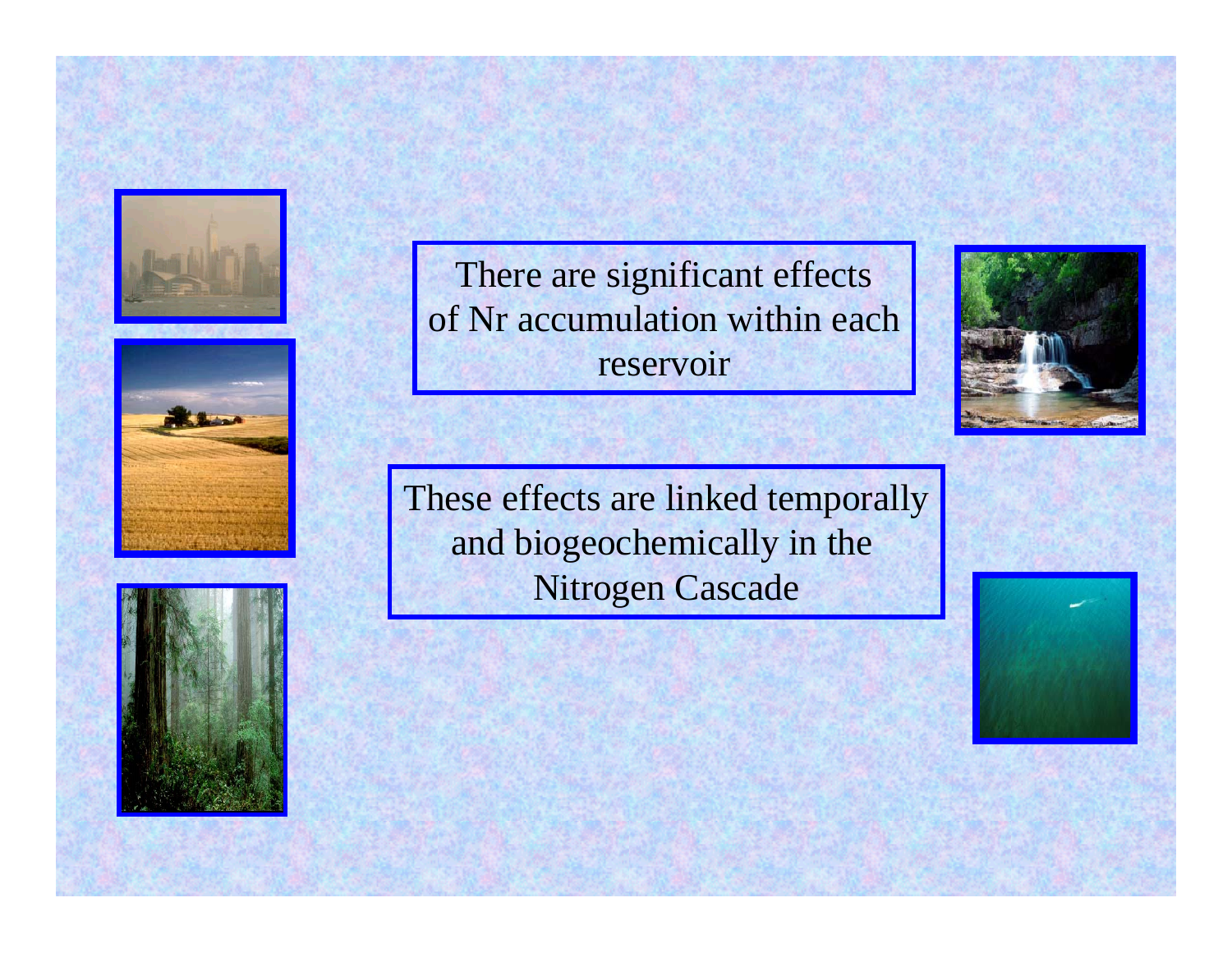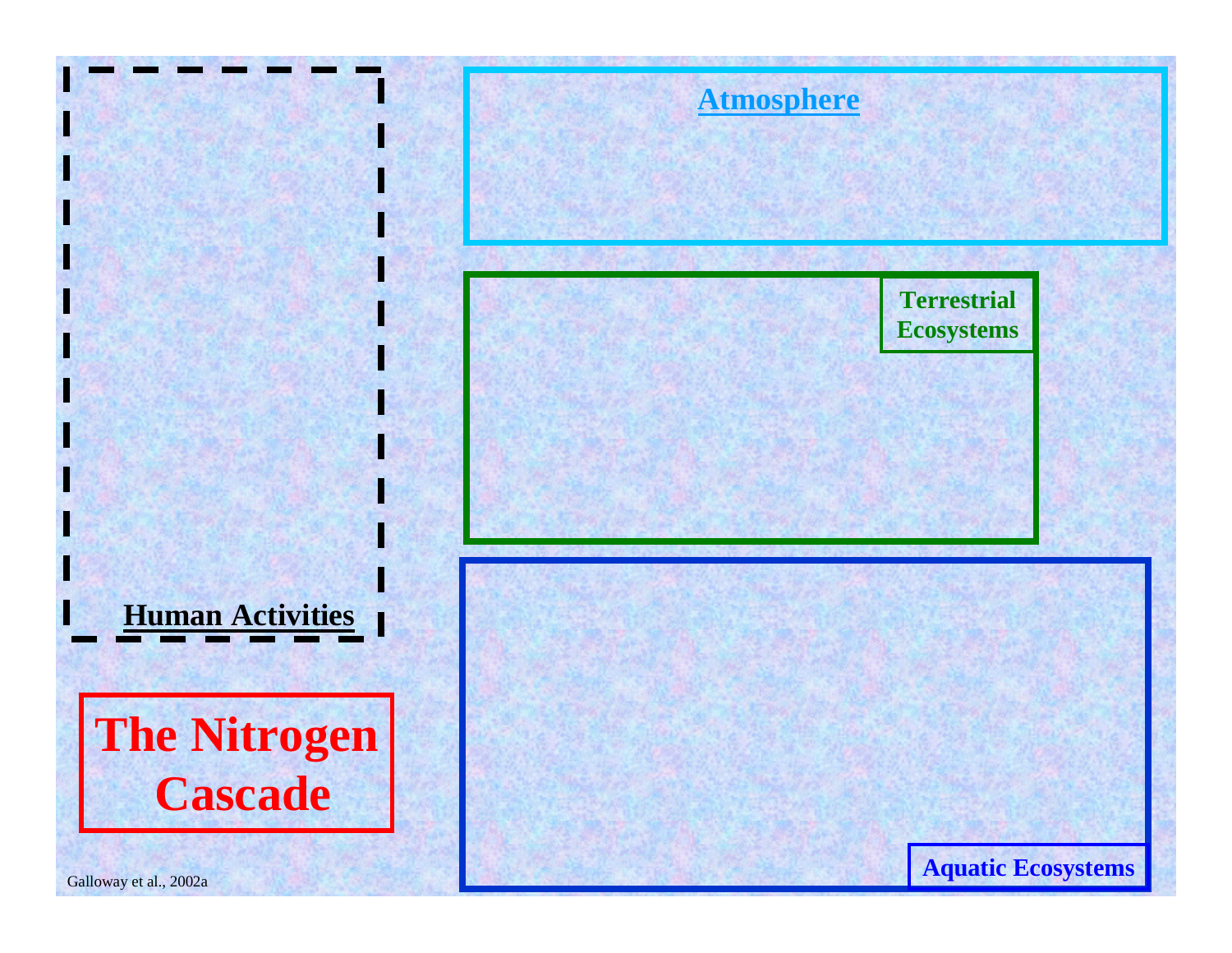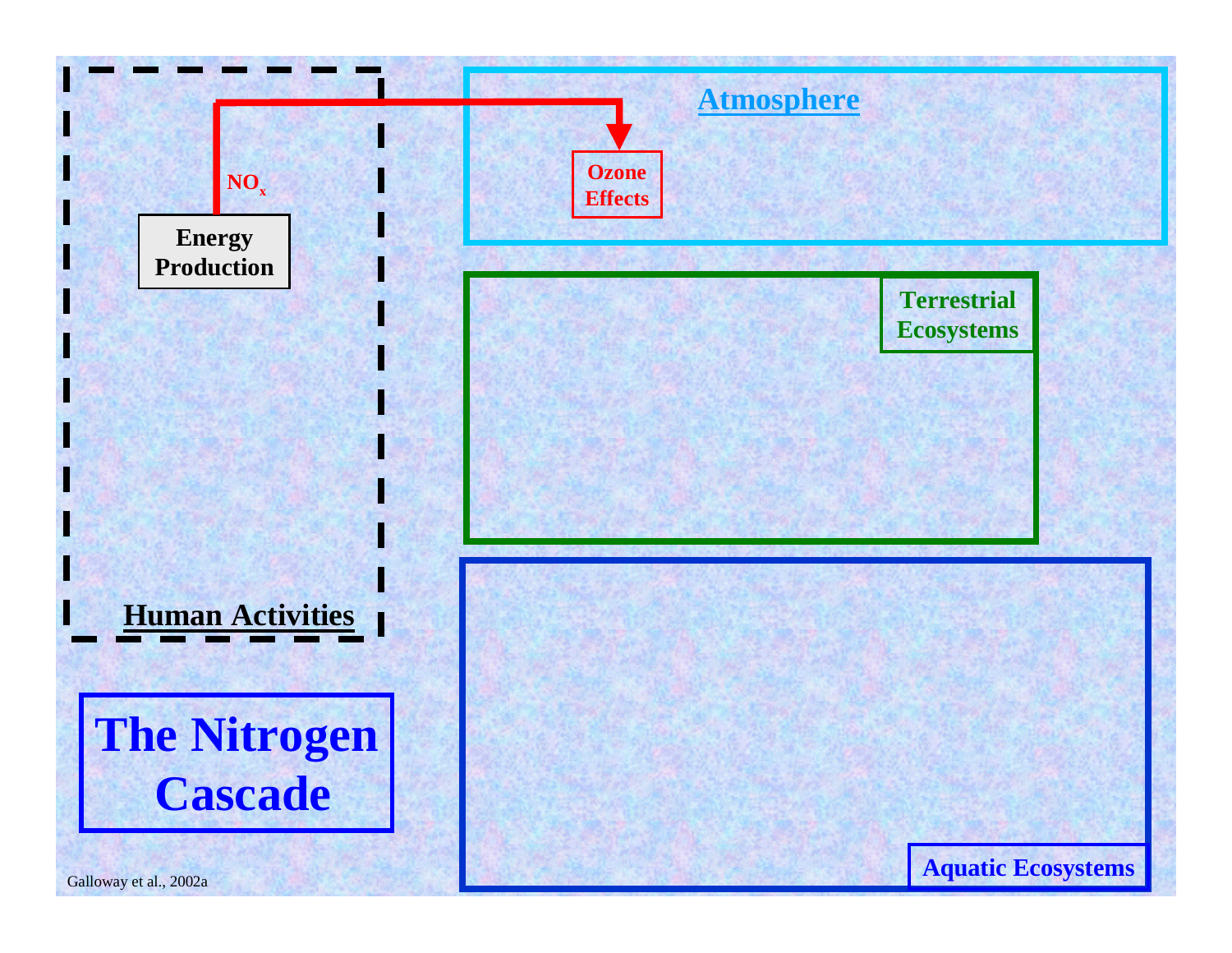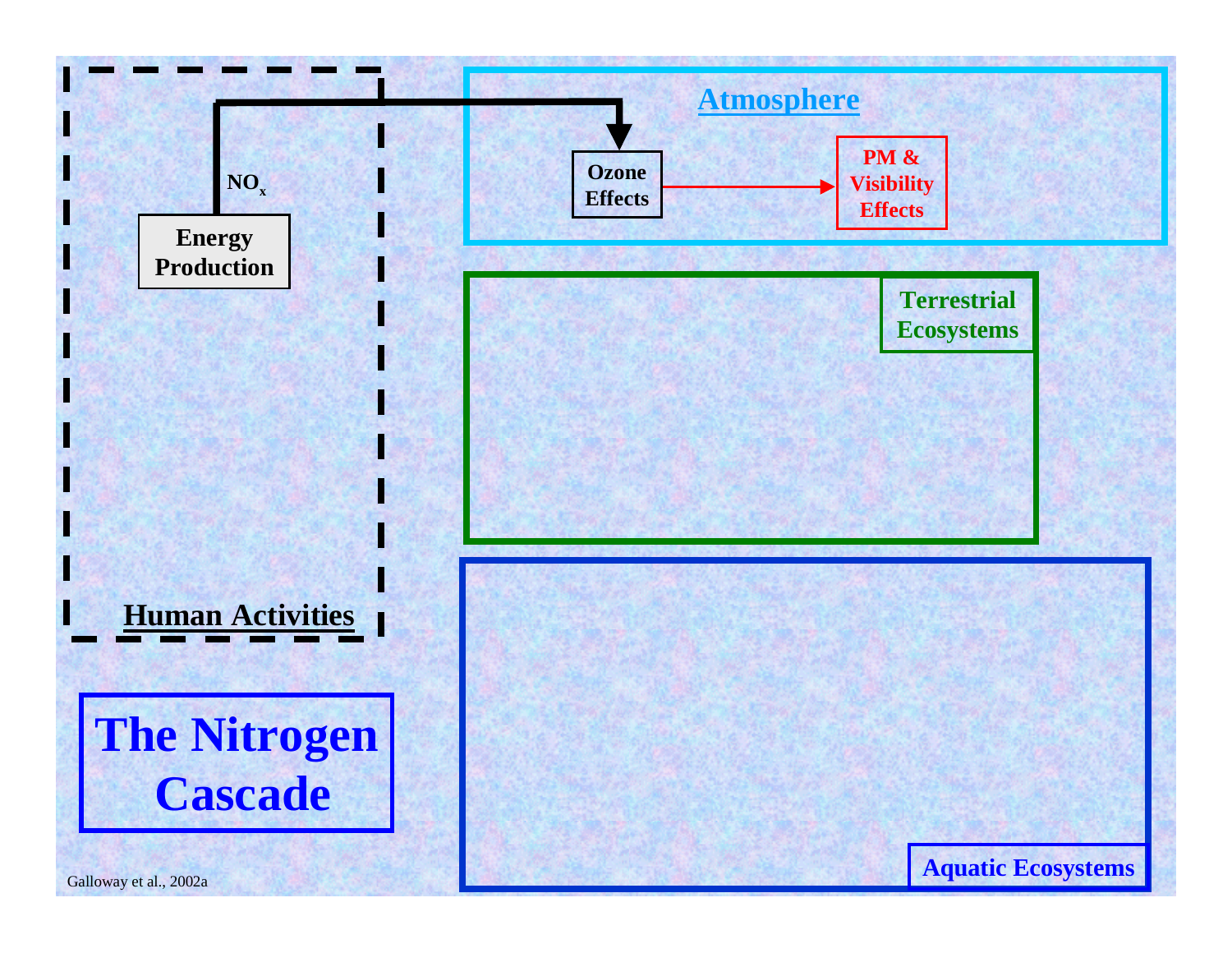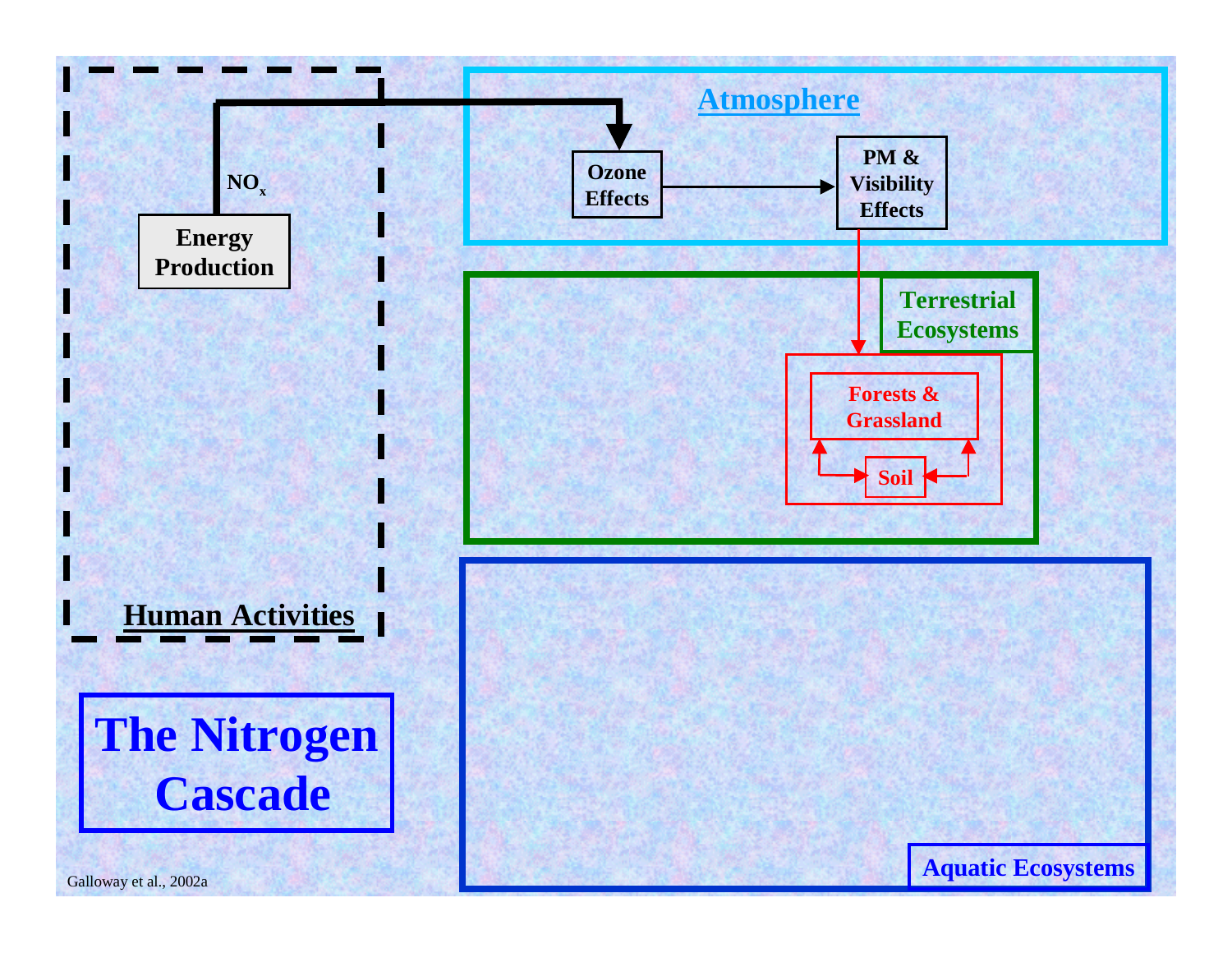![](_page_36_Figure_0.jpeg)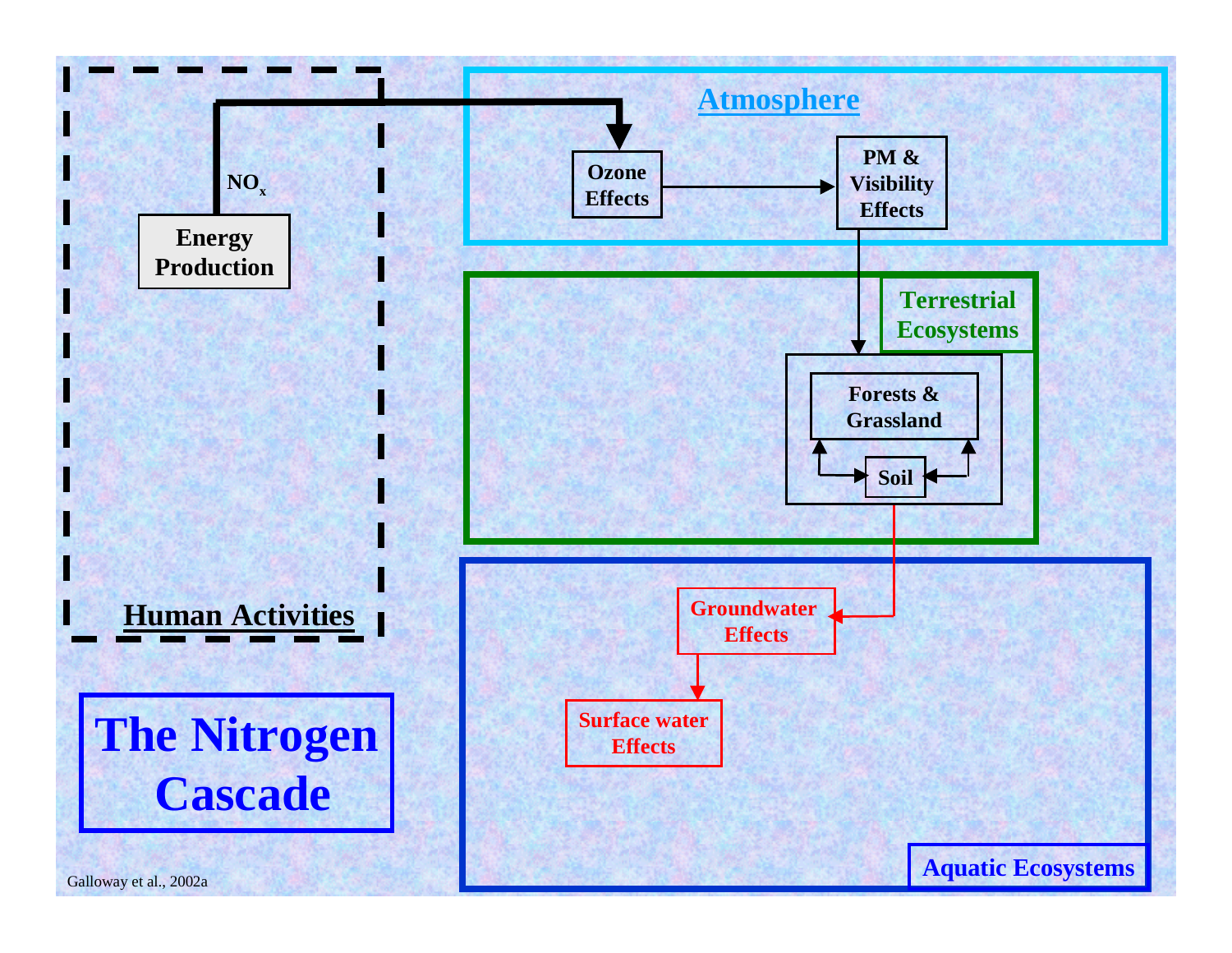![](_page_37_Figure_0.jpeg)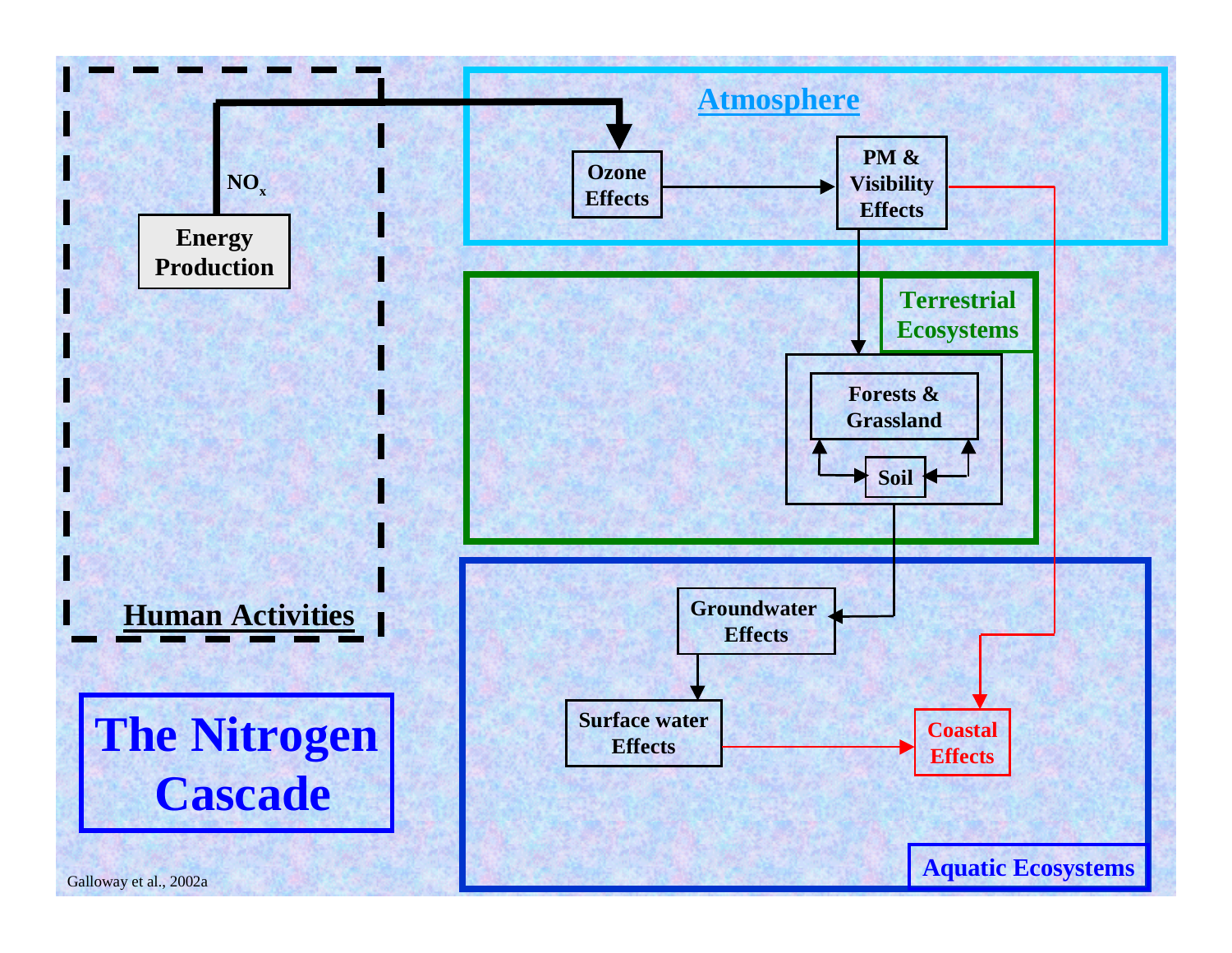![](_page_38_Figure_0.jpeg)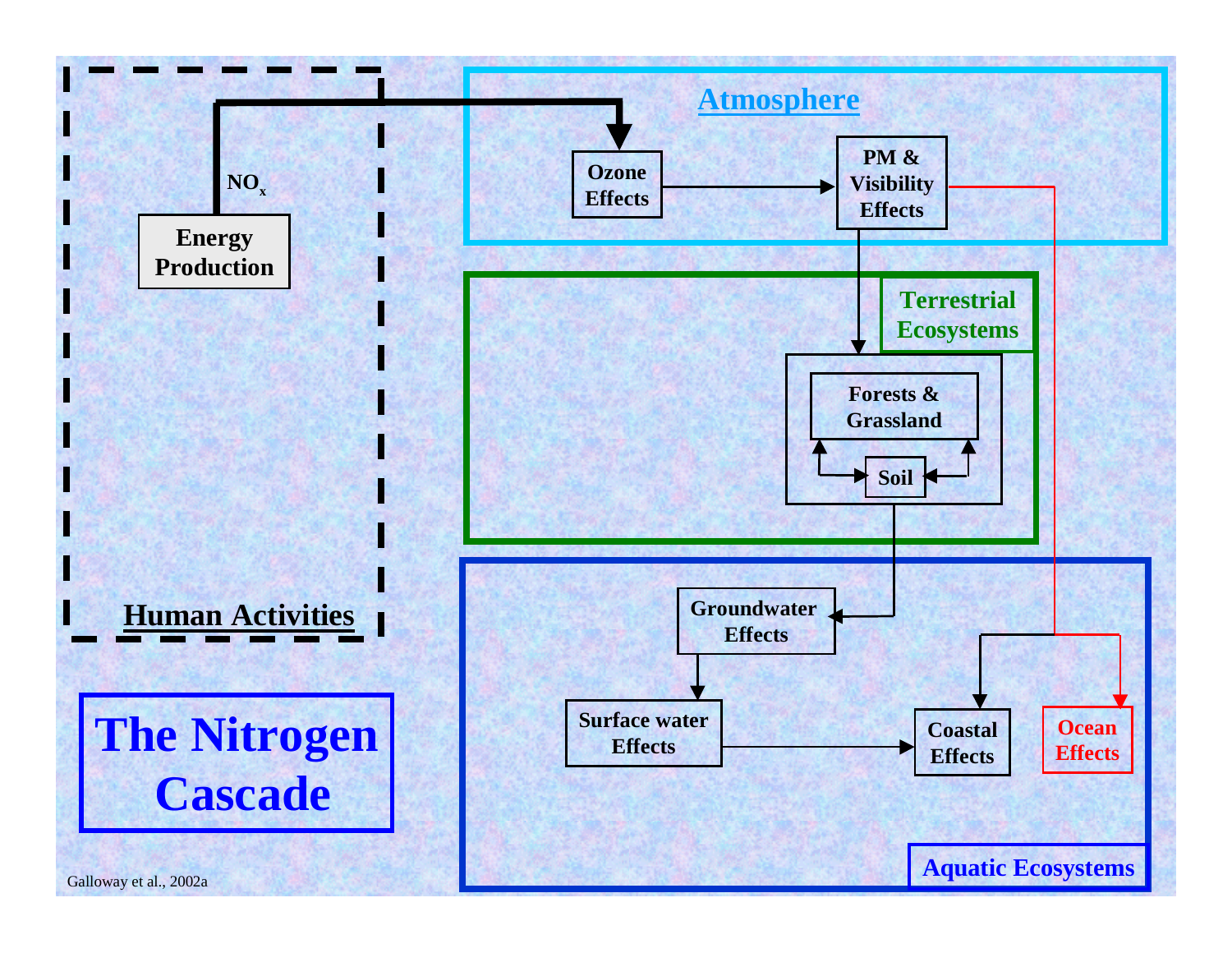![](_page_39_Figure_0.jpeg)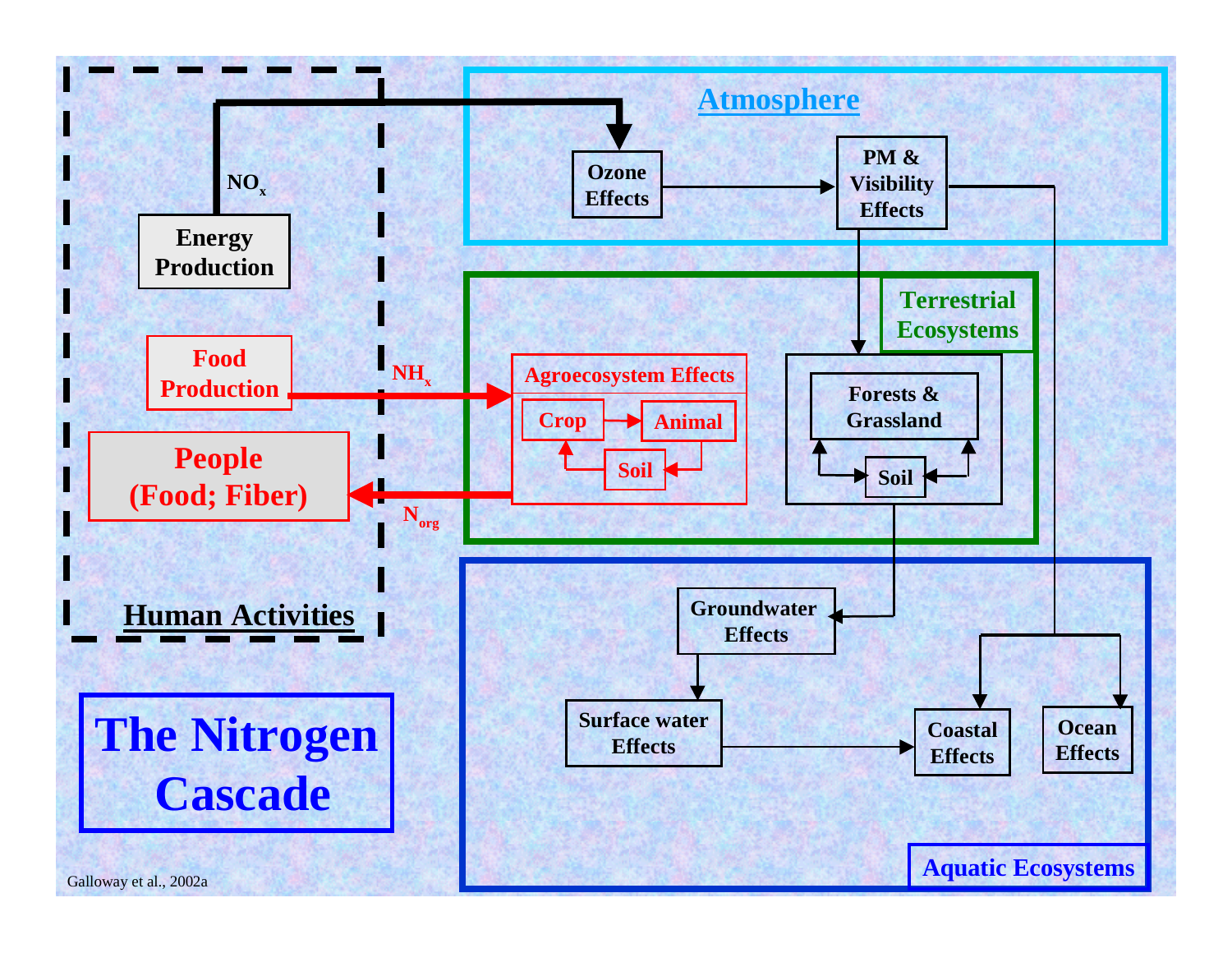![](_page_40_Figure_0.jpeg)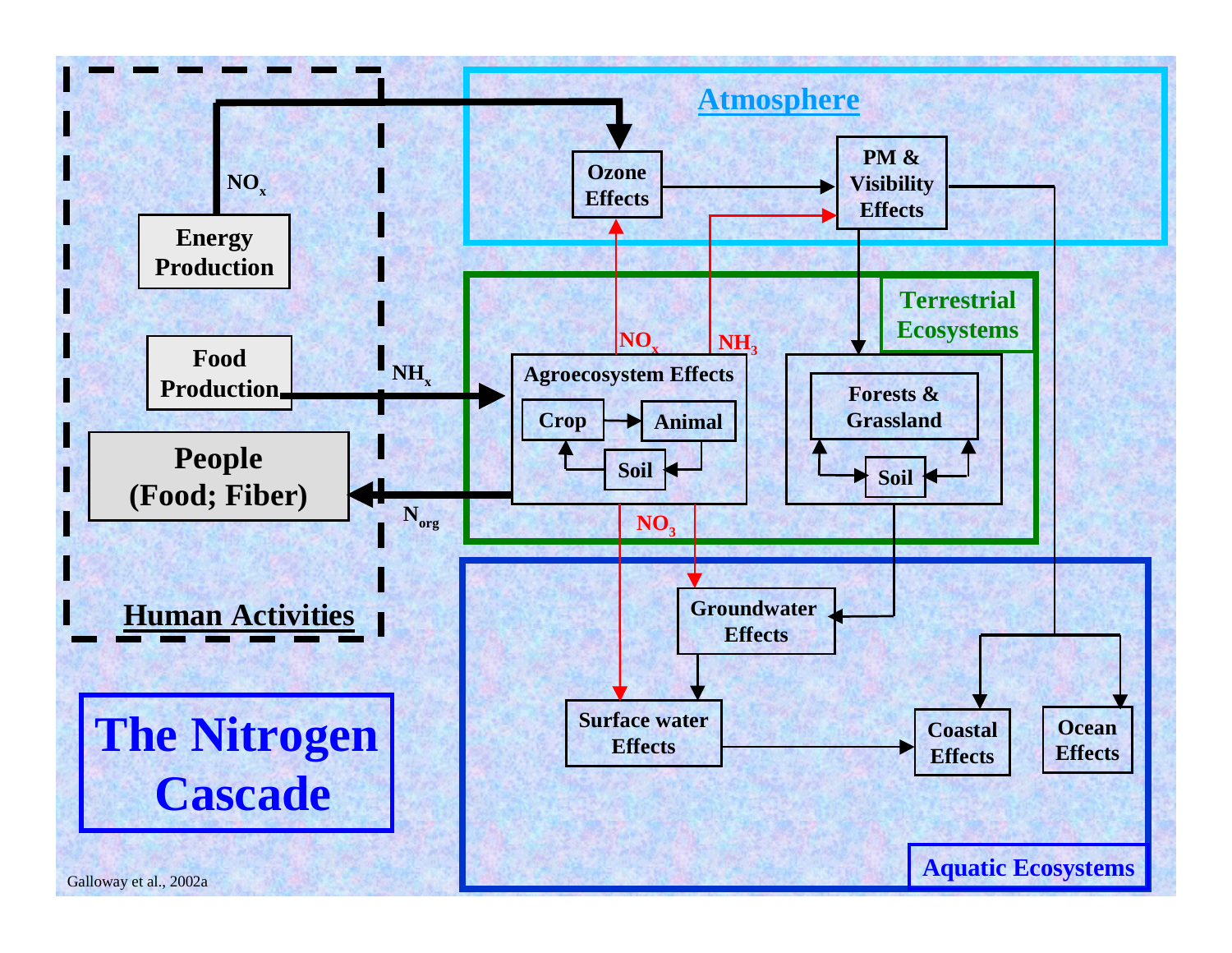![](_page_41_Figure_0.jpeg)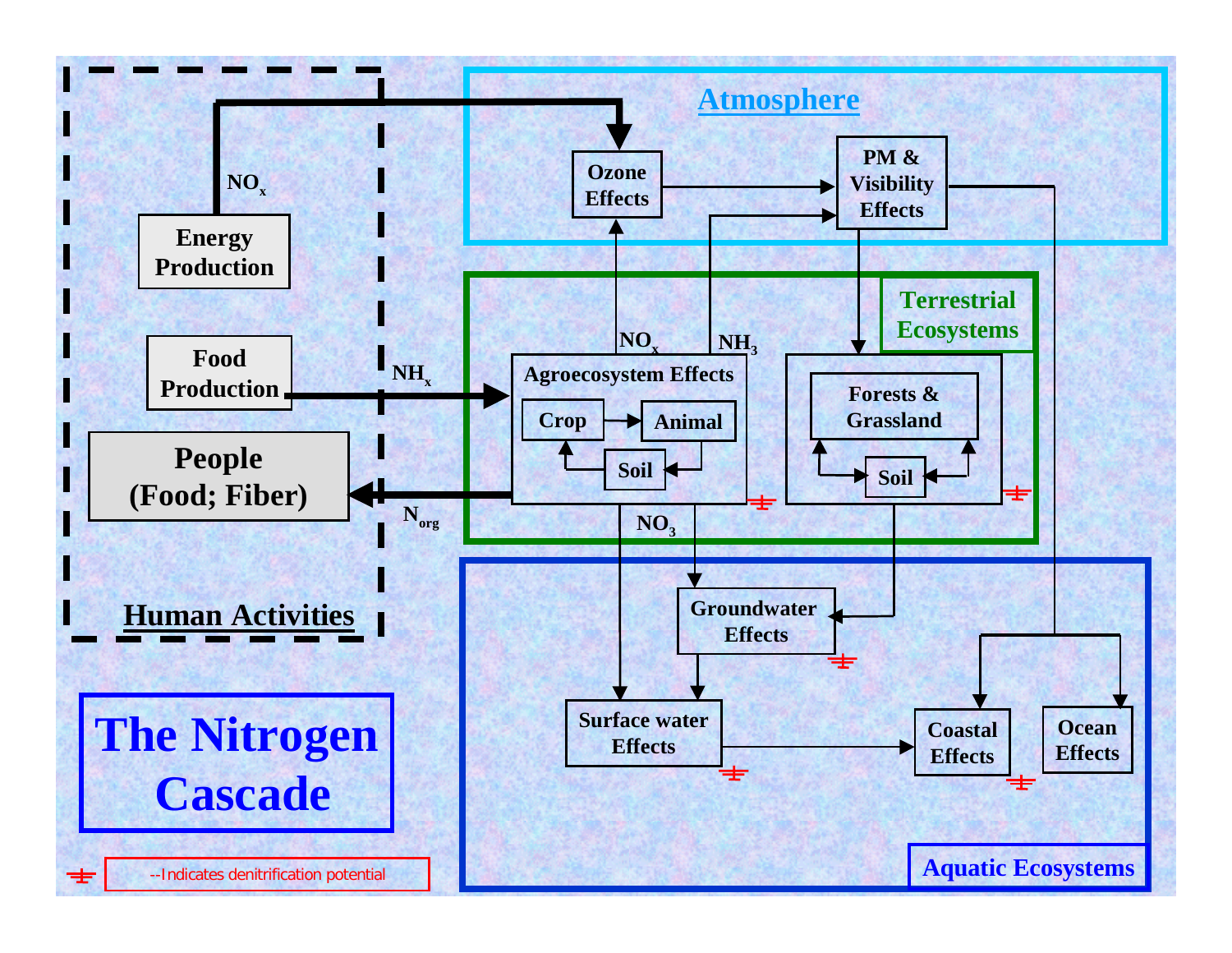![](_page_42_Figure_0.jpeg)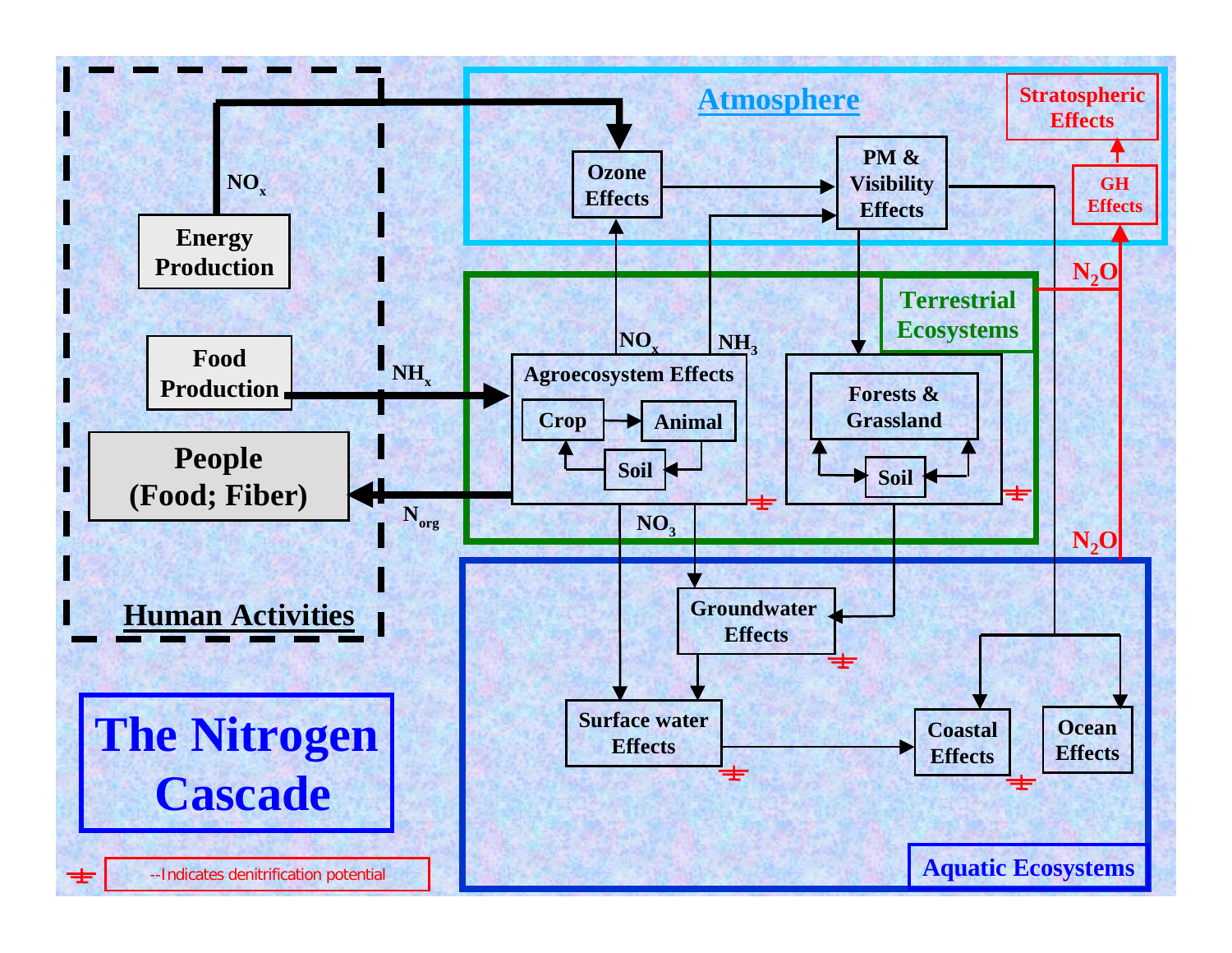## **THE BIG PICTURE**

- Food and energy production results in creation of ~160 Tg N of new Nr, most of which is released to the environment.
- ◆ We know where some of it goes and we generally know what it does when it gets there.
- ◆ We do not know:
	- *How much is stored in ecosystems vs. how much is denitrified to*   $N_{2}$ .
	- *How to feed and fuel the global population without releasing excess N to environmental reservoirs.*
- ◆ We know another thing--Nr creation will increase in **the future, as will Nr accumulation and an intensification of the N Cascade--but how much?**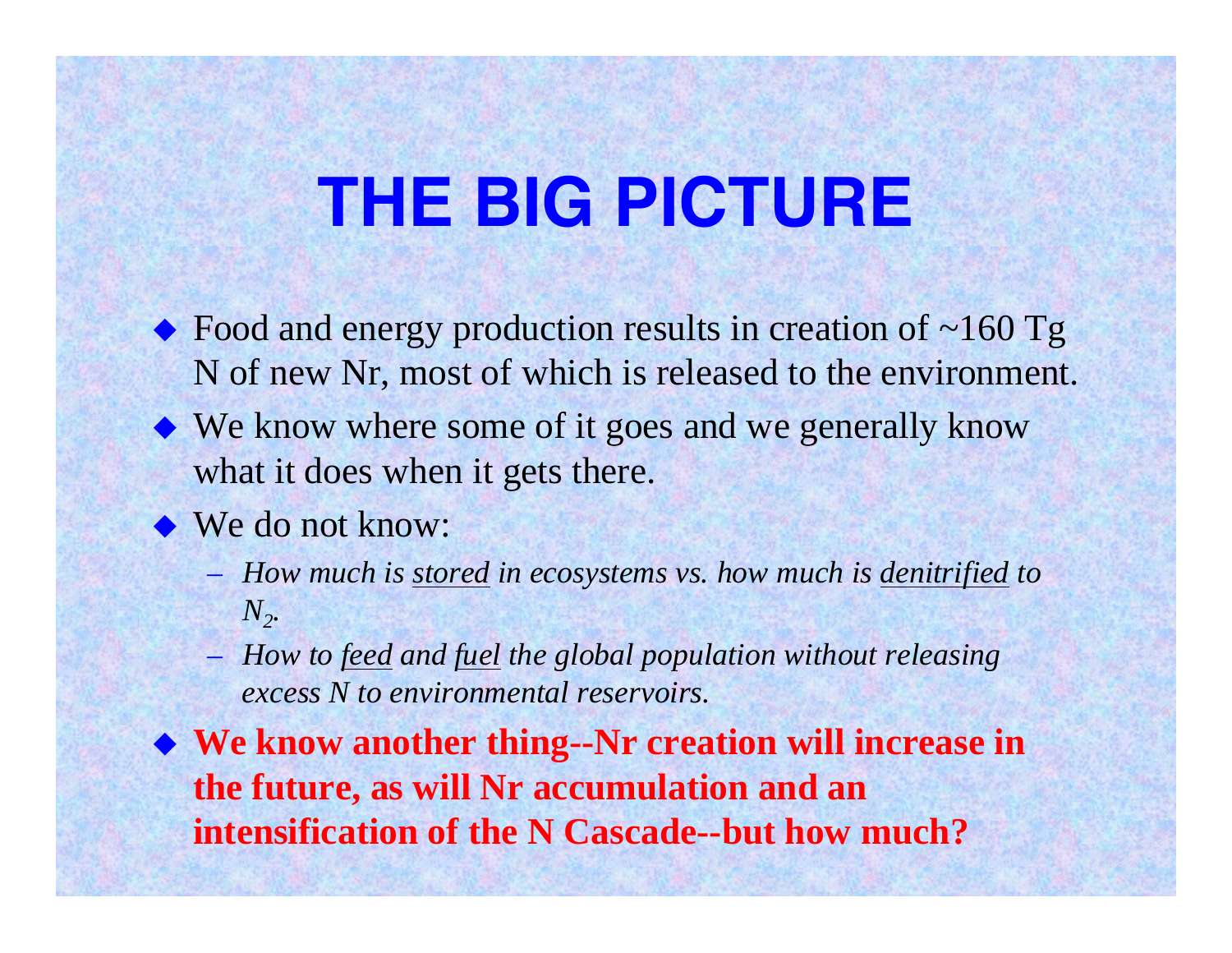![](_page_44_Figure_0.jpeg)

![](_page_44_Figure_1.jpeg)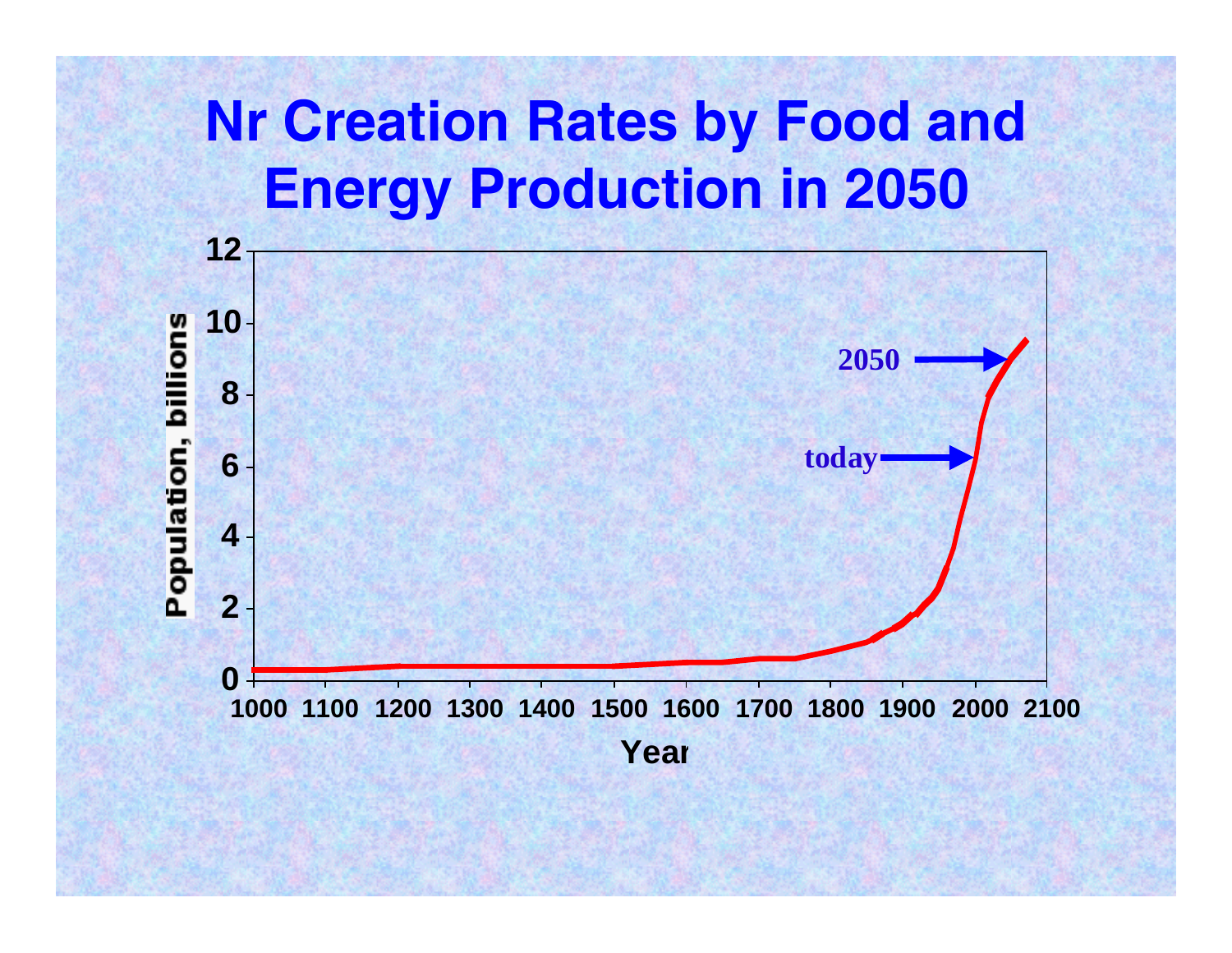## **Nr Creation Rates 1995**

![](_page_45_Picture_1.jpeg)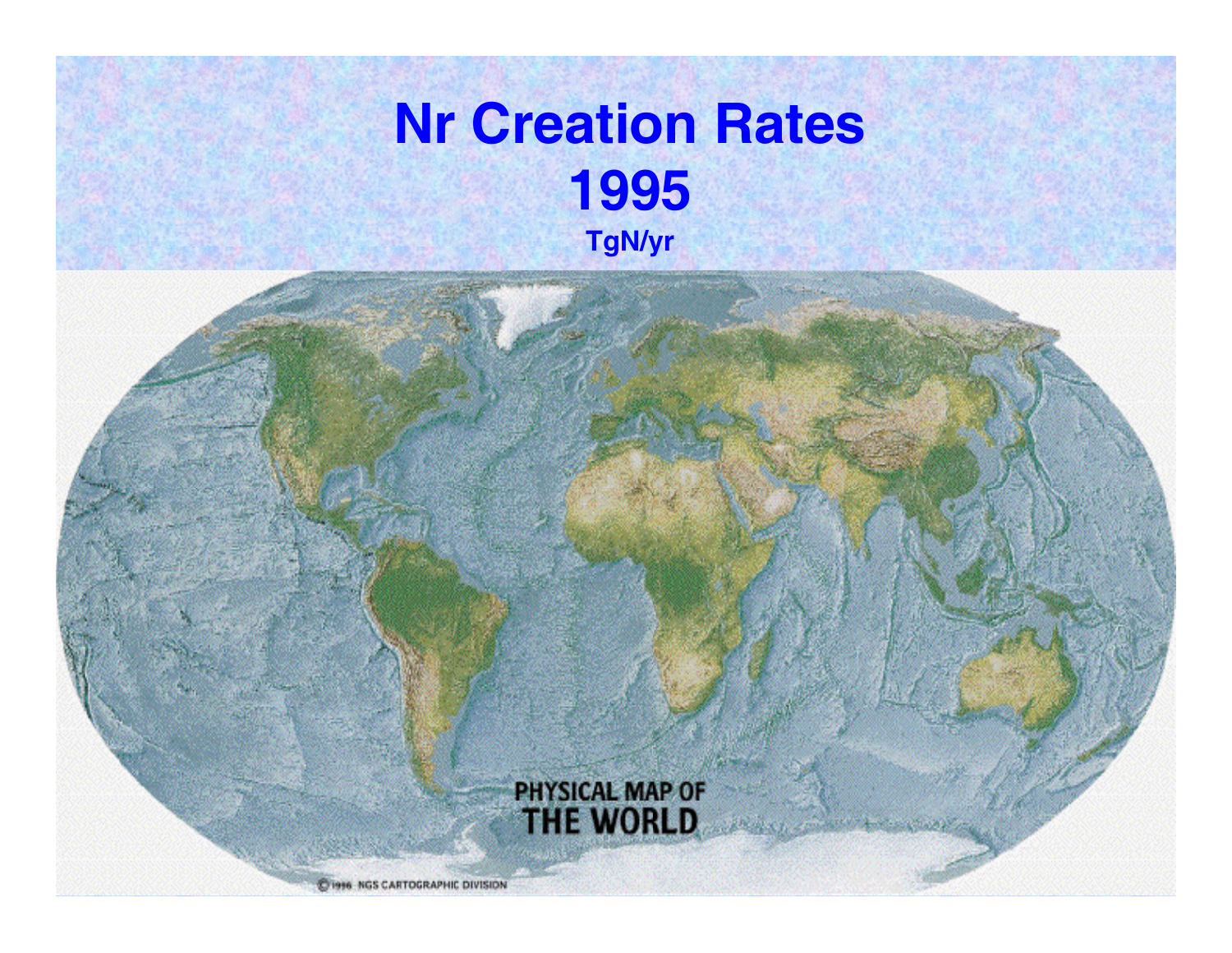## **Nr Creation Rates 1995 (left) and 2050 (right) TgN/yr**

![](_page_46_Picture_1.jpeg)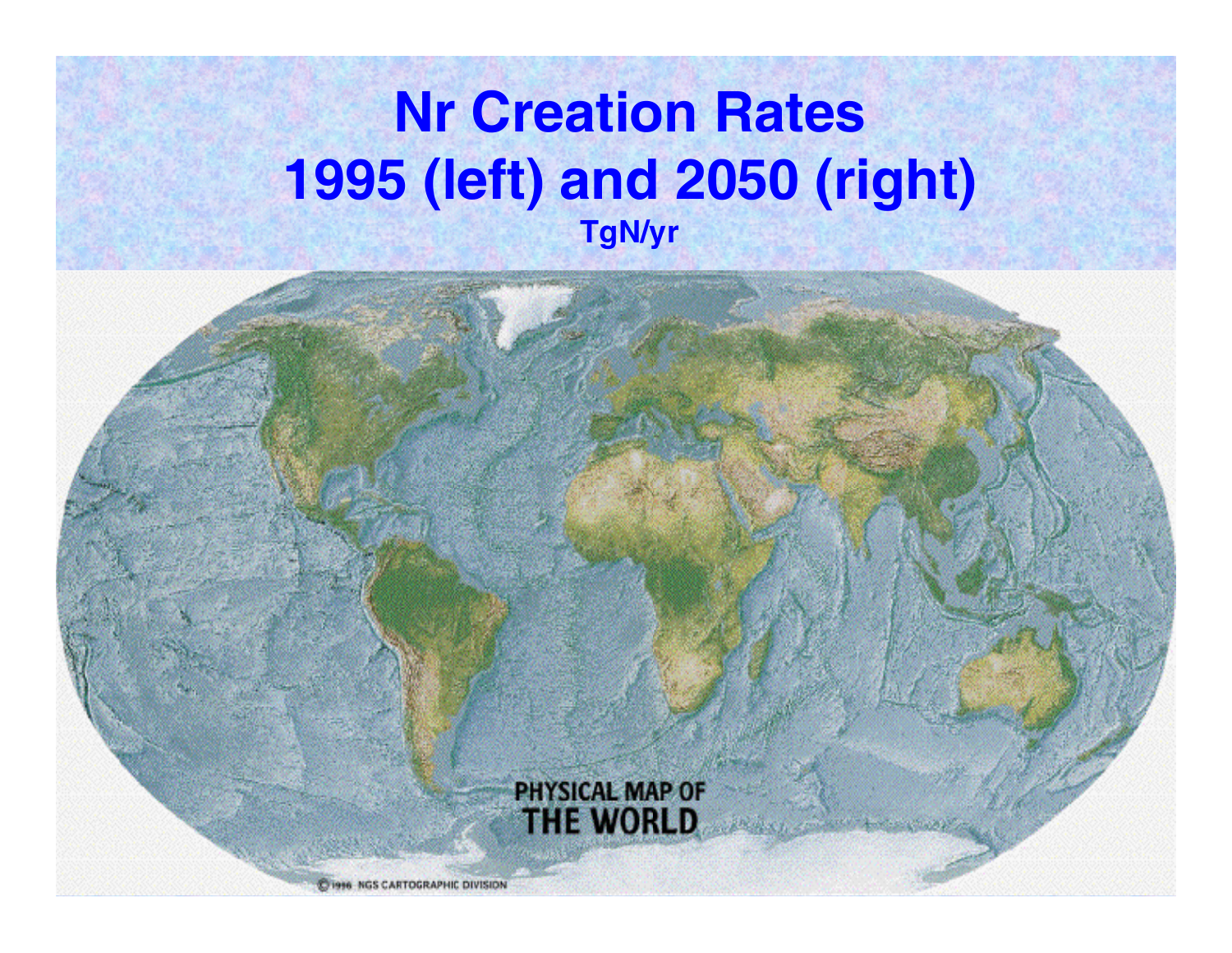## **Nr Creation Rates 1995 (left) and 2050 (right) TgN/yr**

![](_page_47_Picture_1.jpeg)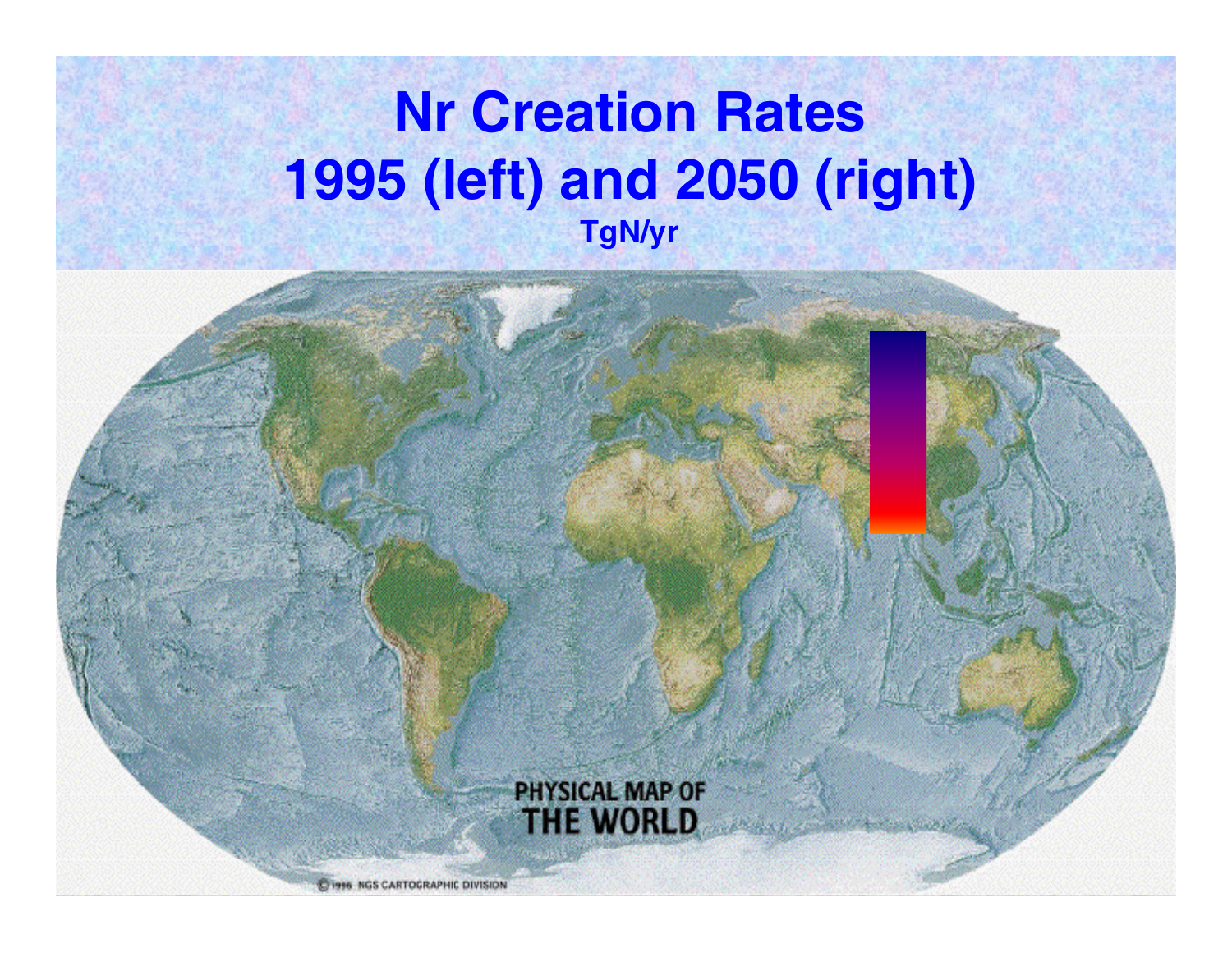### **The Future of Nitrogen**  *--Nr Creation, Total--*

![](_page_48_Figure_1.jpeg)

after Galloway and Cowling, 2002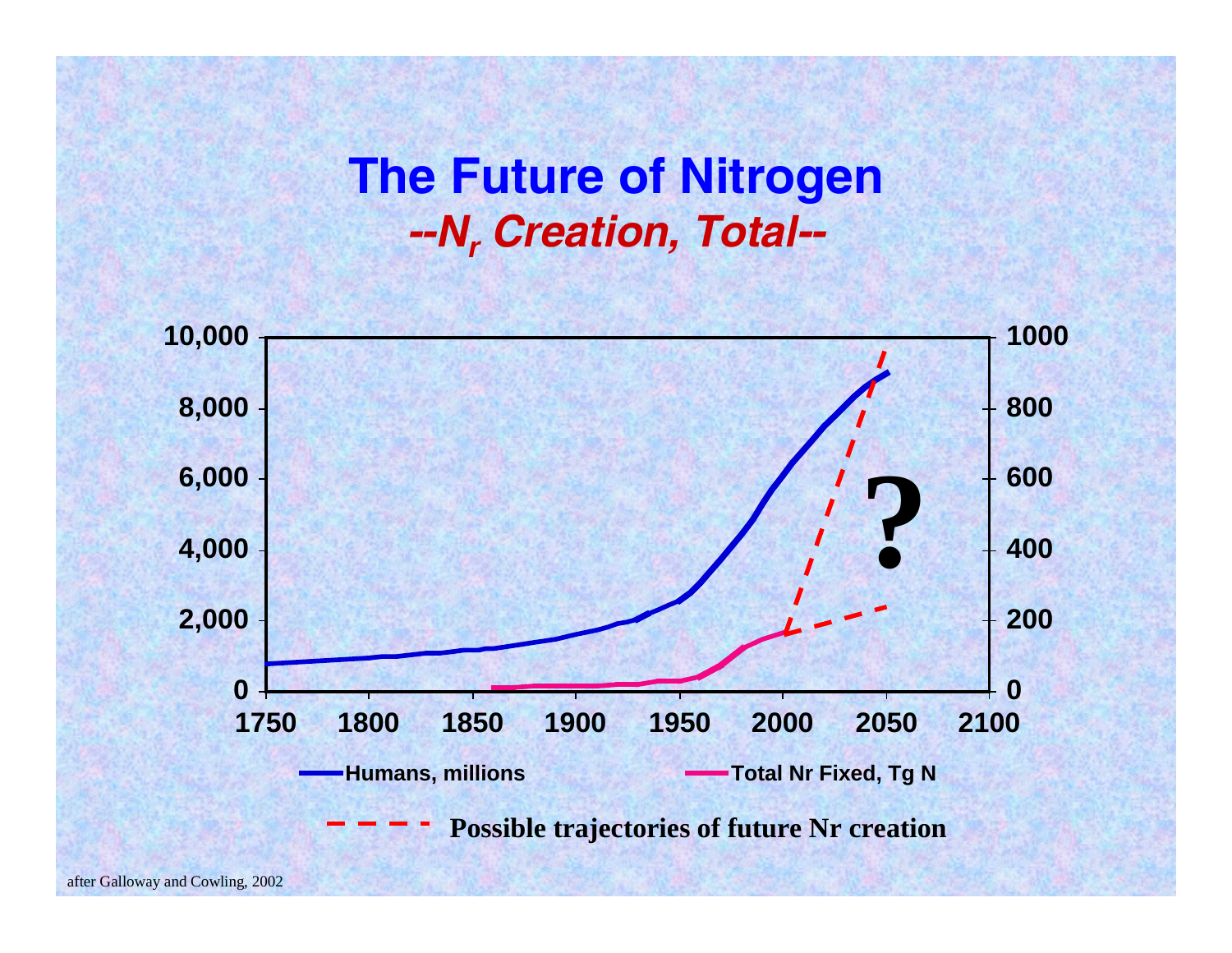### **The Issues of Nitrogen**

 **We need food; we need energy. How do we get it without Nr accumulation? Create less Nr by: increasing N use efficiency in food production, Reducing NO <sup>x</sup>emissions from fossil fuel combustion. Convert Nr to N <sup>2</sup>before environmental release.**

**While both are possible, an integrated N management strategy is required.**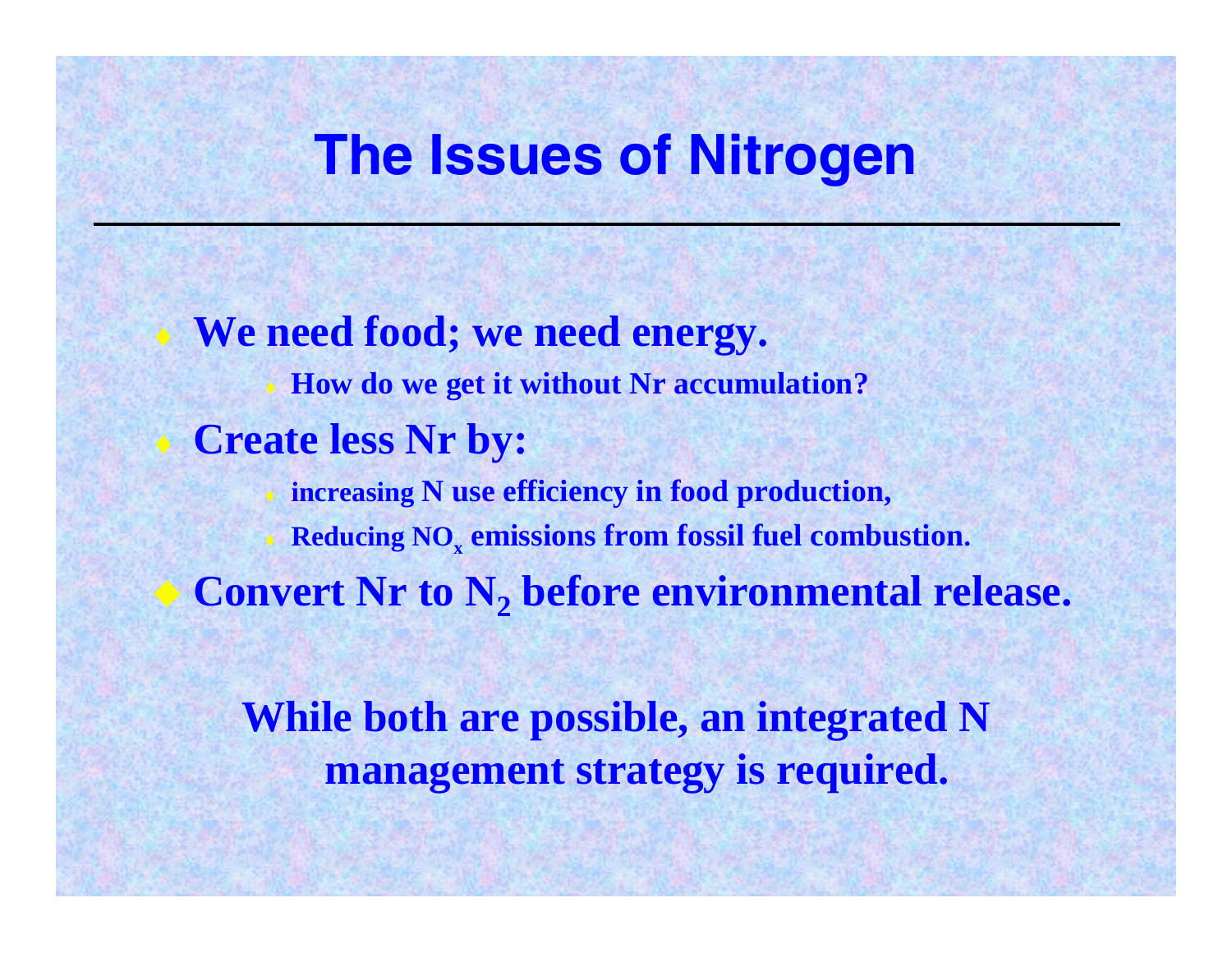## Maximize food and energy production while maintaining environmental and human health!

**The Challenge to all Parties**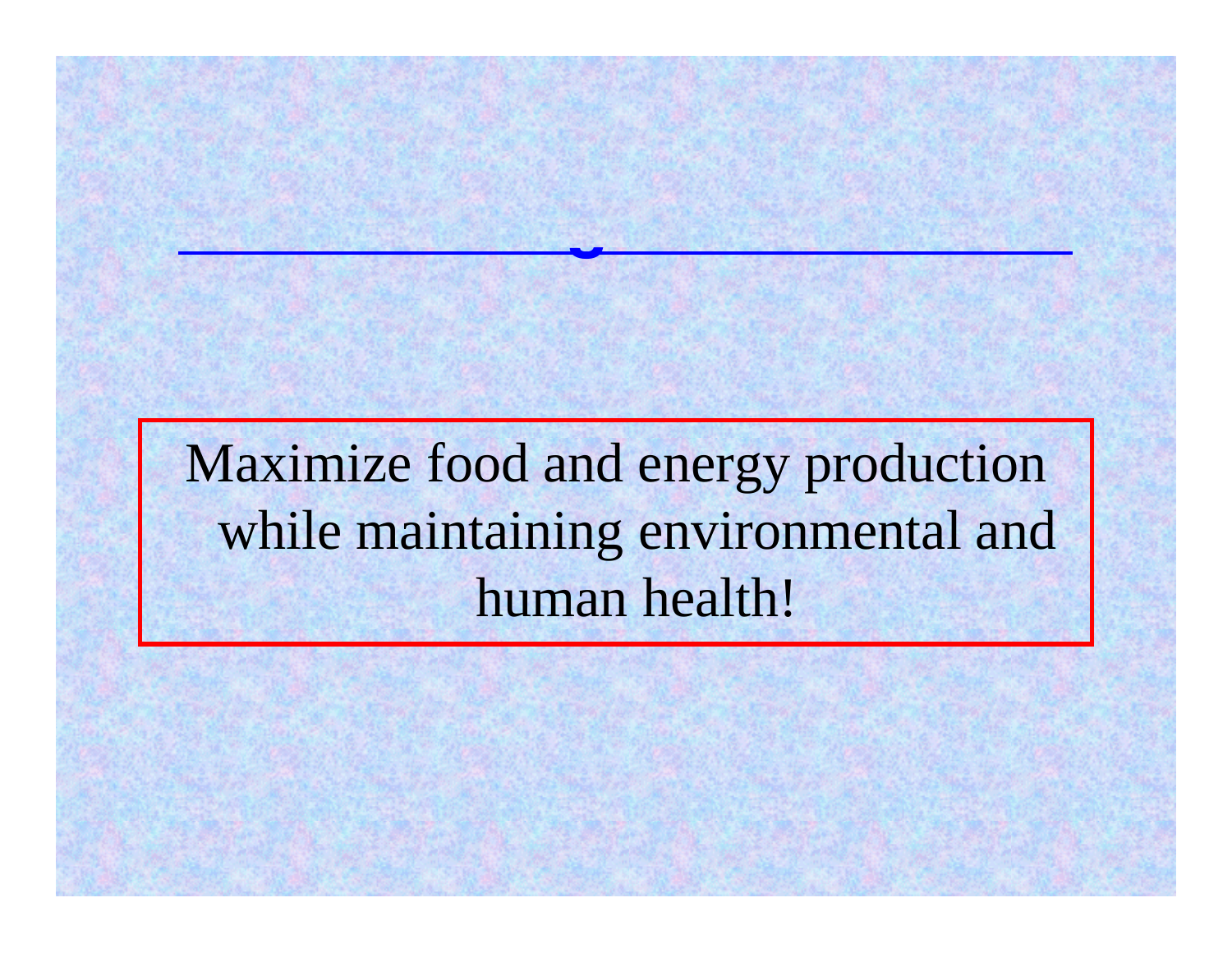## The Clean Air Act

- The Clean Air Act favors existing plants in three ways:
	- In attainment areas, new plants must meet NSPS and PSD; existing plants face no comparable requirements.
	- In non-attainment areas, new plants must meet NSPS and NSR; existing plants face much weaker standards.
	- $-$  The SO<sub>2</sub> trading system gives free allowances to existing plants, based on 1980s fuel consumption; others must buy allowances.

◆ Half of coal plant capacity was built before 1975, a quarter before 1965. More than half of all sulfur emissions nationwide, and a large part of nitrogen emissions, come from pre-1975 coal plants.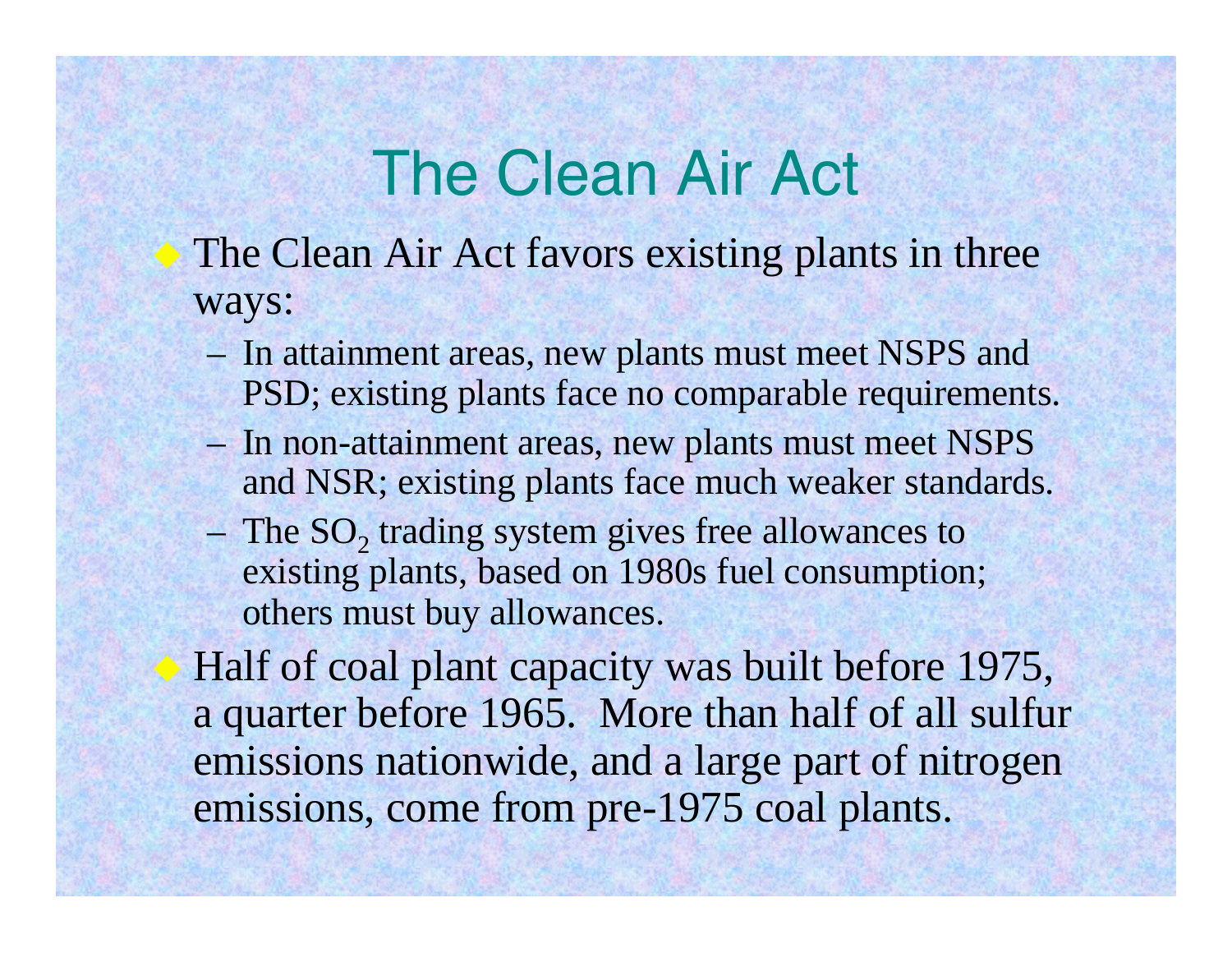# 1996 NO<sub>x</sub> Emissions by Vintage

2.0

![](_page_52_Figure_1.jpeg)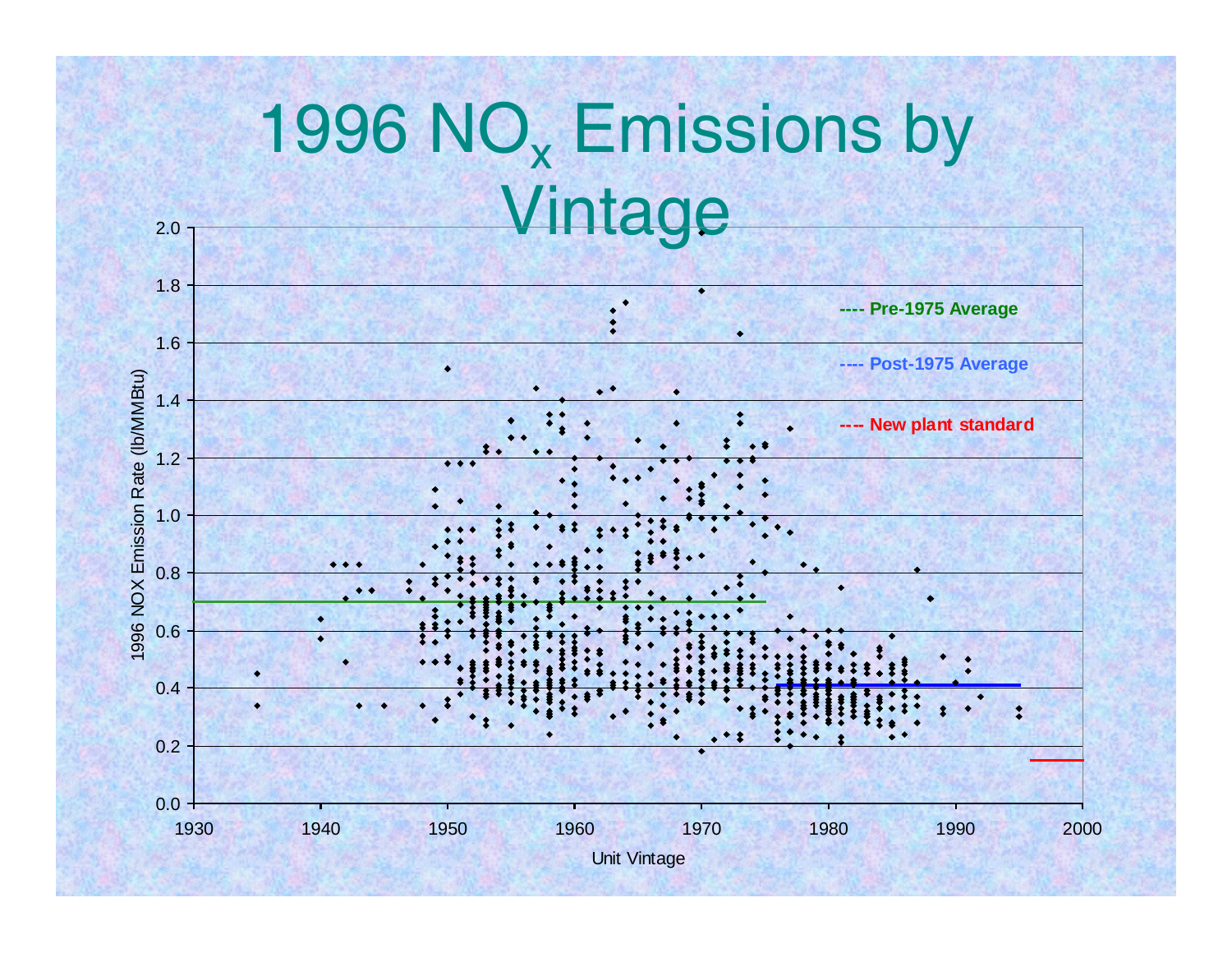![](_page_53_Figure_0.jpeg)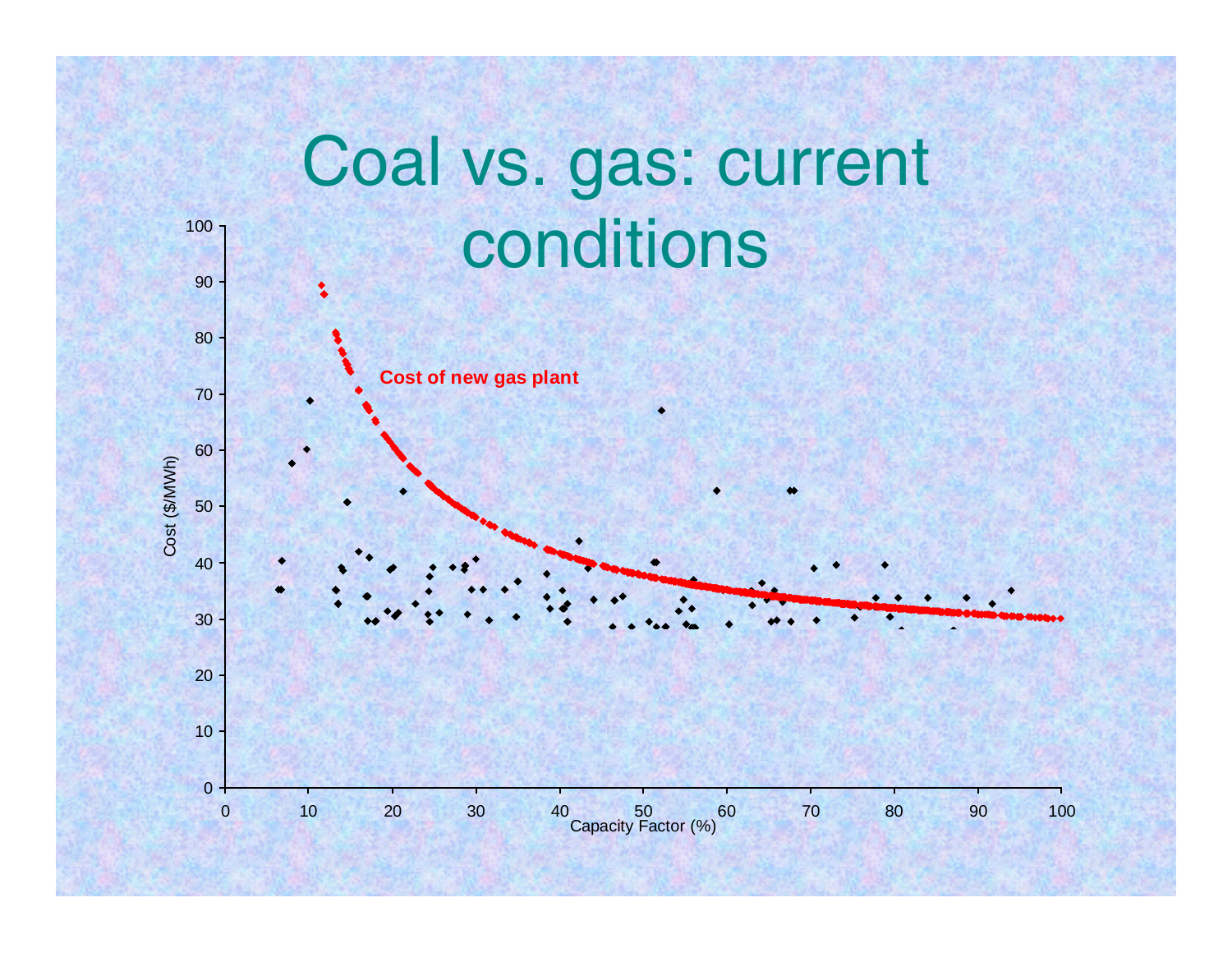![](_page_54_Figure_0.jpeg)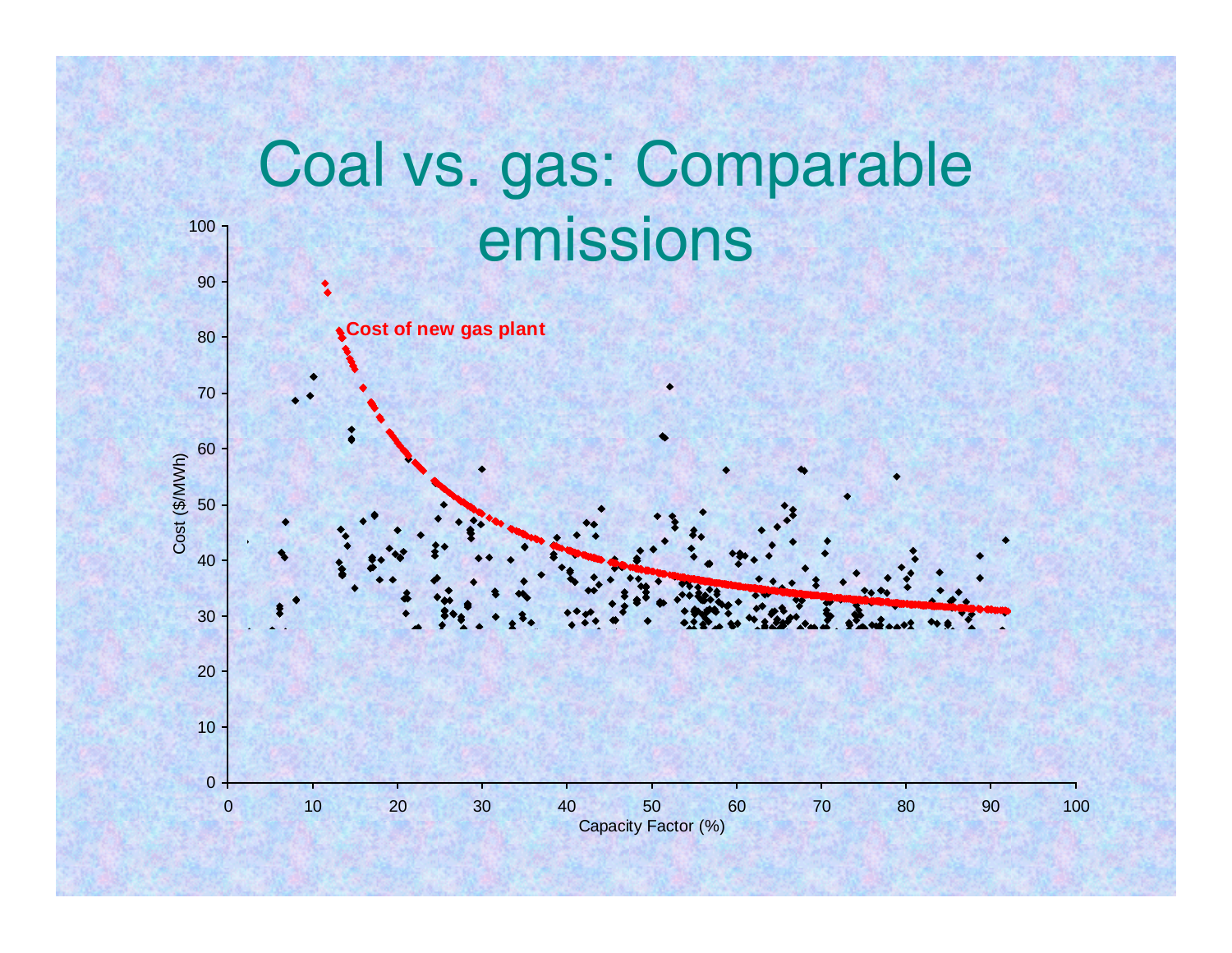# Comparable emissions plus CO<sub>2</sub>

![](_page_55_Figure_1.jpeg)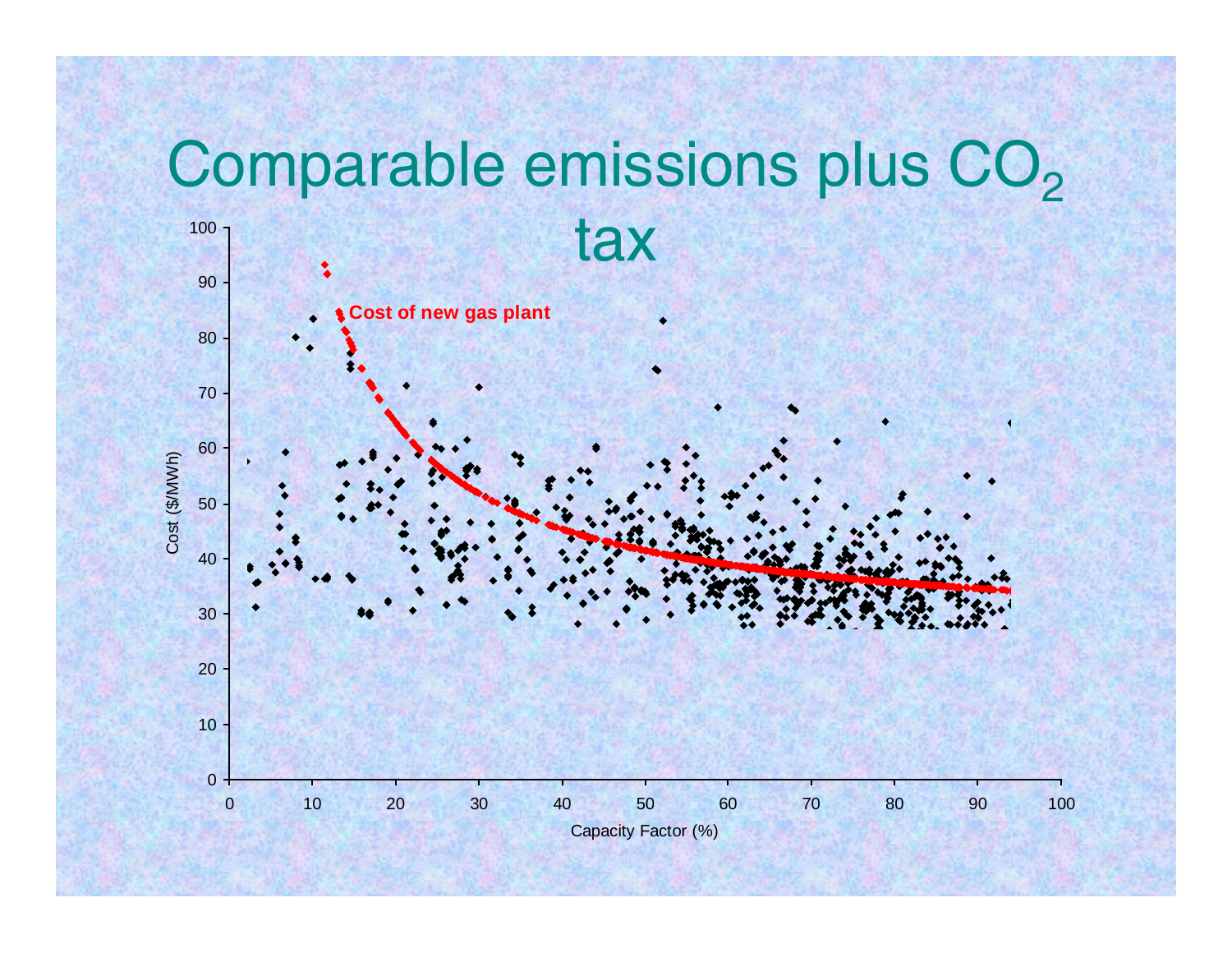## The economics of coal plants

- No one wants to build a new coal plant -- and no one wants to close an old one.
	- The key cost comparison: how do *operating costs*  of existing coal plants compare to *operating costs* of a new gas combined cycle plant?
	- Three versions of this comparison:
		- Current conditions: > 99% of coal is cheaper than gas.
		- Comparable emissions scenario (meeting new plant standards industry-wide): 94% of coal remains cheaper than gas.
		- Comparable emissions plus  $$10$ /ton CO<sub>2</sub> tax: 64% of coal remains competitive.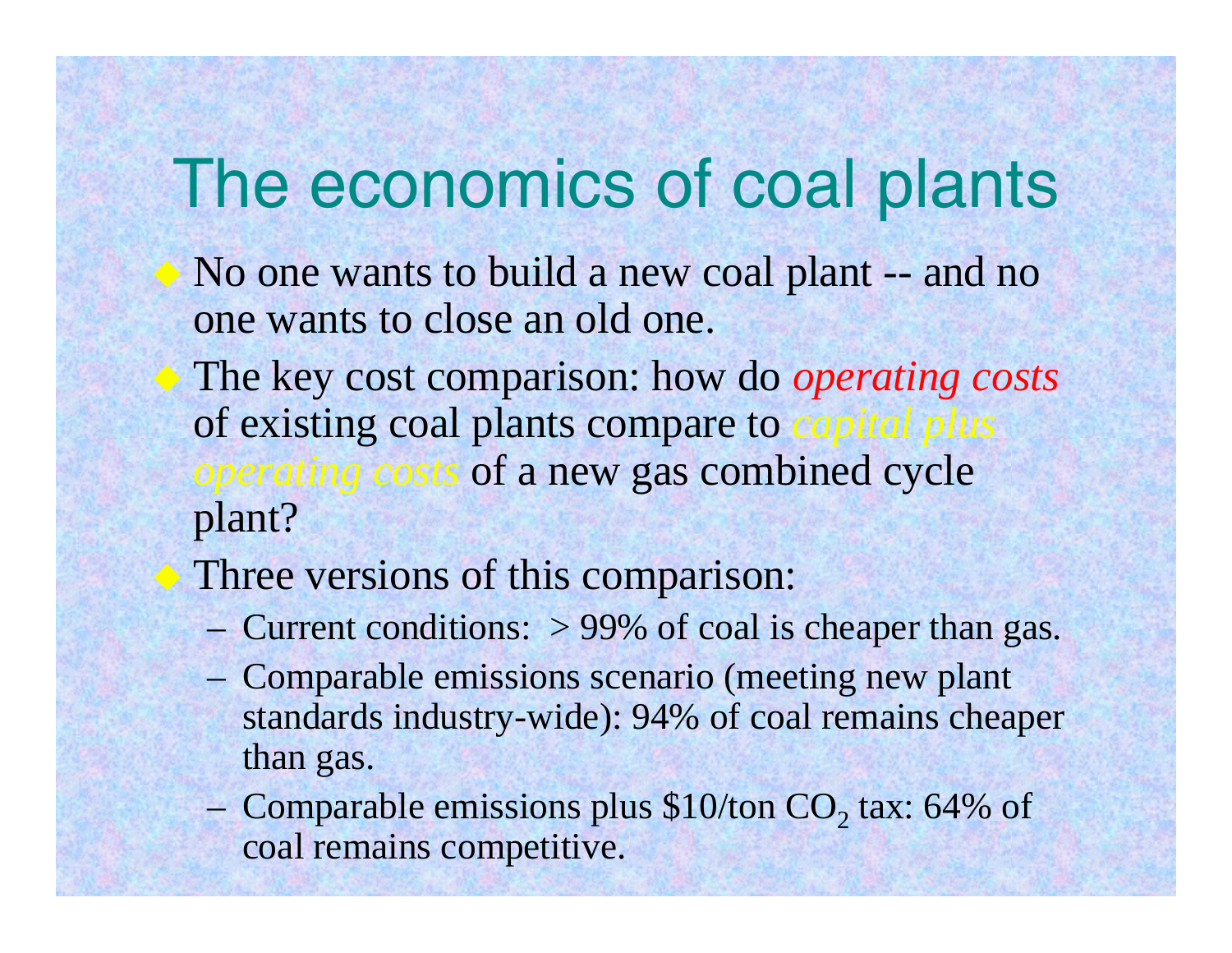![](_page_57_Figure_0.jpeg)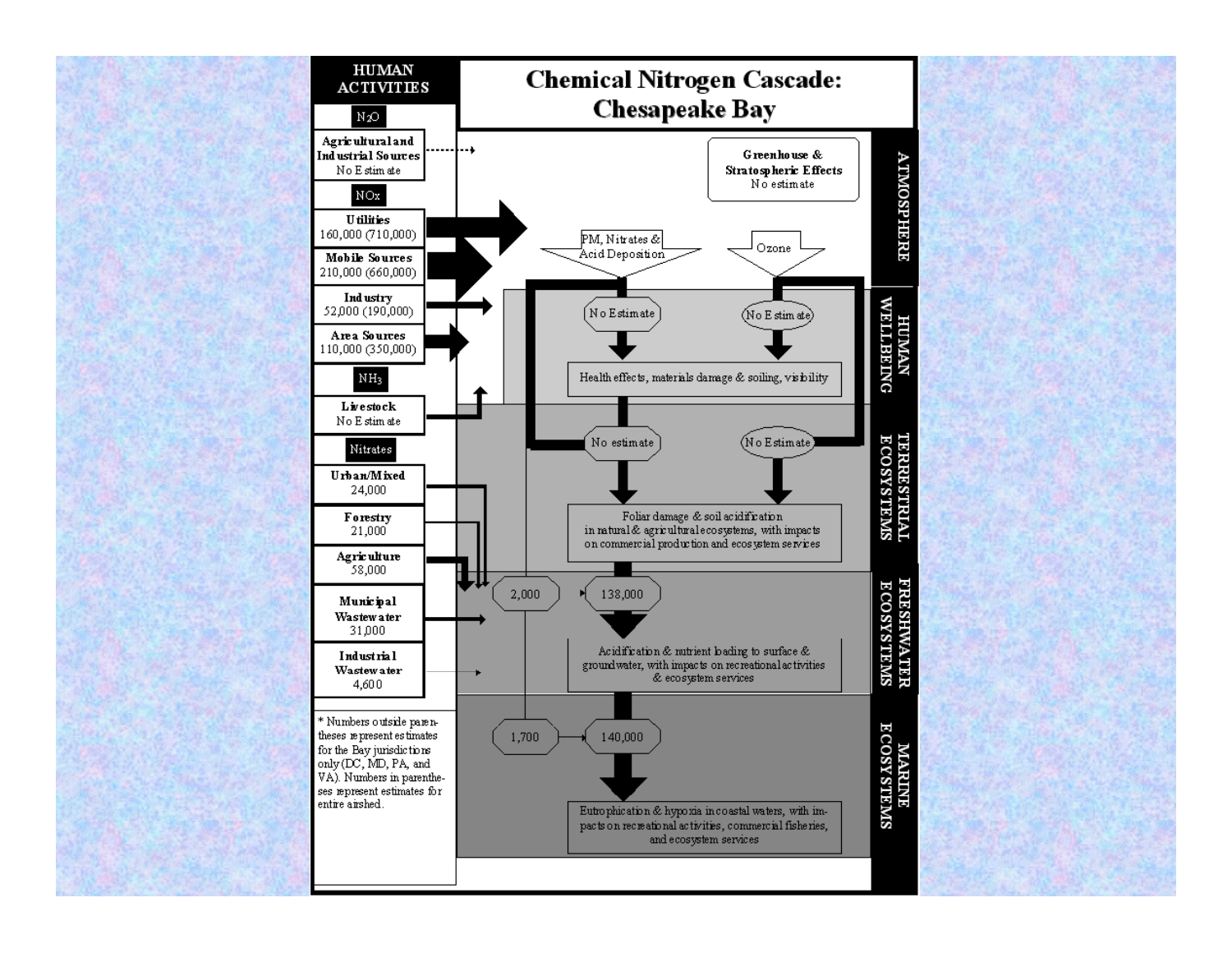![](_page_58_Figure_0.jpeg)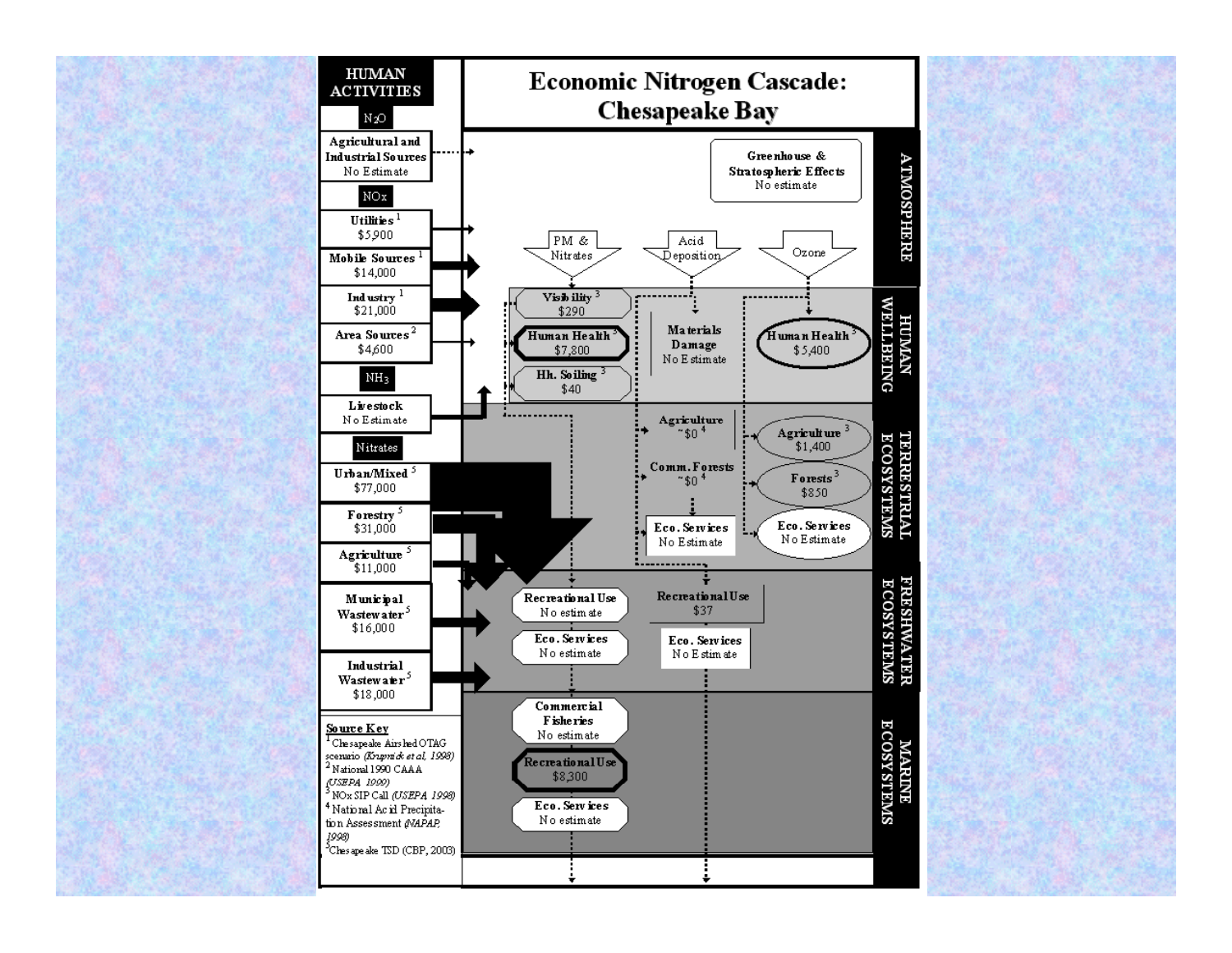### **The Fate of Haber-Bosch Nitrogen**

![](_page_59_Figure_1.jpeg)

14% of the N produced in the Haber-Bosch process enters the human mouth……….if you are a vegetarian.